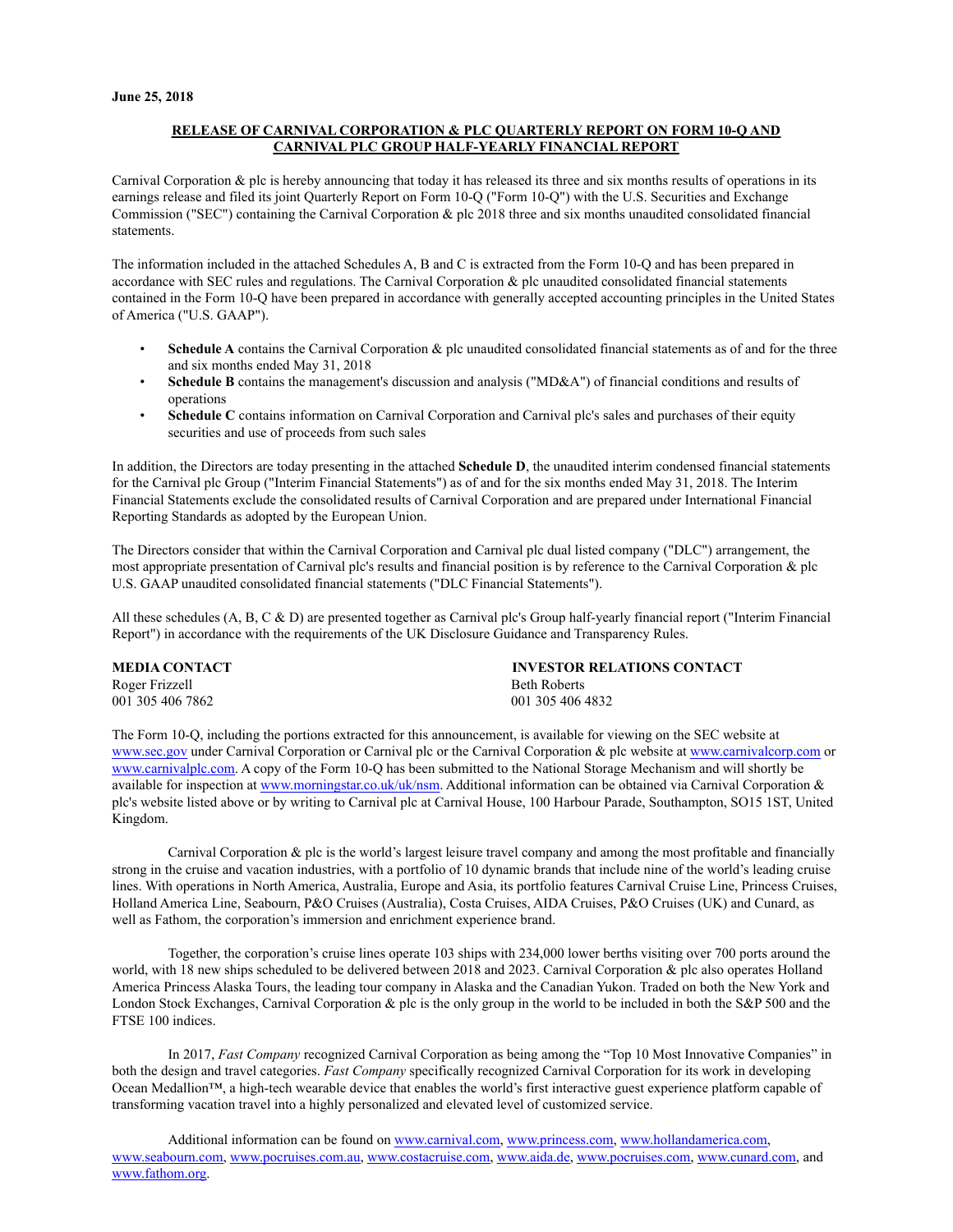## **PART I - FINANCIAL INFORMATION**

## **Item 1. Financial Statements.**

# **CARNIVAL CORPORATION & PLC CONSOLIDATED STATEMENTS OF INCOME (UNAUDITED)**

(in millions, except per share data)

|                                               |                 | <b>Three Months Ended</b> | May 31,                  |                     |                         | <b>Six Months Ended</b><br>May 31, |                 |                |
|-----------------------------------------------|-----------------|---------------------------|--------------------------|---------------------|-------------------------|------------------------------------|-----------------|----------------|
|                                               |                 | 2018                      |                          | 2017                |                         | 2018                               |                 | 2017           |
| <b>Revenues</b>                               |                 |                           |                          |                     |                         |                                    |                 |                |
| Cruise                                        |                 |                           |                          |                     |                         |                                    |                 |                |
| Passenger ticket                              | $\mathsf{\$}$   | 3,193                     | $\mathcal{S}$            | 2,872               | \$                      | 6,341                              | \$              | 5,676          |
| Onboard and other                             |                 | 1,122                     |                          | 1,036               |                         | 2,192                              |                 | 2,014          |
| Tour and other                                |                 | 42                        |                          | 37                  |                         | 55                                 |                 | 46             |
|                                               |                 | 4,357                     |                          | 3,945               |                         | 8,589                              |                 | 7,736          |
| <b>Operating Costs and Expenses</b>           |                 |                           |                          |                     |                         |                                    |                 |                |
| Cruise                                        |                 |                           |                          |                     |                         |                                    |                 |                |
| Commissions, transportation and other         |                 | 577                       |                          | 513                 |                         | 1,240                              |                 | 1,082          |
| Onboard and other                             |                 | 138                       |                          | 129                 |                         | 278                                |                 | 253            |
| Payroll and related                           |                 | 543                       |                          | 513                 |                         | 1,101                              |                 | 1,032          |
| Fuel                                          |                 | 373                       |                          | 310                 |                         | 731                                |                 | 607            |
| Food                                          |                 | 265                       |                          | 253                 |                         | 530                                |                 | 504            |
| Other ship operating                          |                 | 749                       |                          | 685                 |                         | 1,460                              |                 | 1,346          |
| Tour and other                                |                 | 36                        |                          | 33                  |                         | 50                                 |                 | 46             |
|                                               |                 | 2,681                     |                          | 2,436               |                         | 5,390                              |                 | 4,870          |
| Selling and administrative                    |                 | 605                       |                          | 553                 |                         | 1,221                              |                 | 1,102          |
| Depreciation and amortization                 |                 | 512                       |                          | 456                 |                         | 1,000                              |                 | 896            |
|                                               |                 | 3,798                     |                          | 3,445               |                         | 7,611                              |                 | 6,868          |
| <b>Operating Income</b>                       |                 | 559                       |                          | 500                 |                         | 978                                |                 | 868            |
| <b>Nonoperating Income (Expense)</b>          |                 |                           |                          |                     |                         |                                    |                 |                |
| Interest income                               |                 | 3                         |                          | $\mathfrak{2}$      |                         | 6                                  |                 | $\overline{4}$ |
| Interest expense, net of capitalized interest |                 | (49)                      |                          | (50)                |                         | (98)                               |                 | (101)          |
| Gains (losses) on fuel derivatives, net       |                 | 41                        |                          | (53)                |                         | 57                                 |                 | (27)           |
| Other income (expense), net                   |                 | 10                        |                          | (15)                |                         | 11                                 |                 | (7)            |
|                                               |                 | $\overline{5}$            |                          | (116)               |                         | (24)                               |                 | (131)          |
| <b>Income Before Income Taxes</b>             |                 | 564                       |                          | 384                 |                         | 955                                |                 | 737            |
| <b>Income Tax Expense, Net</b>                |                 | (3)                       |                          | (5)                 |                         | (3)                                |                 | (7)            |
| <b>Net Income</b>                             | $\overline{\$}$ | $\overline{561}$          | $\overline{\mathcal{S}}$ | 379                 | $\overline{\$}$         | 951                                | $\overline{\$}$ | 730            |
| <b>Earnings Per Share</b>                     |                 |                           |                          |                     |                         |                                    |                 |                |
| <b>Basic</b>                                  | \$              | 0.79                      | \$                       | 0.52                | \$                      | 1.33                               | \$              | 1.01           |
| Diluted                                       |                 | $\frac{0.78}{0.78}$       |                          | $\frac{0.52}{0.52}$ |                         | $\frac{1}{1.33}$                   |                 | 1.00           |
| <b>Dividends Declared Per Share</b>           |                 | 0.50                      |                          | 0.40                | $\overline{\mathbf{s}}$ | 0.95                               |                 | 0.75           |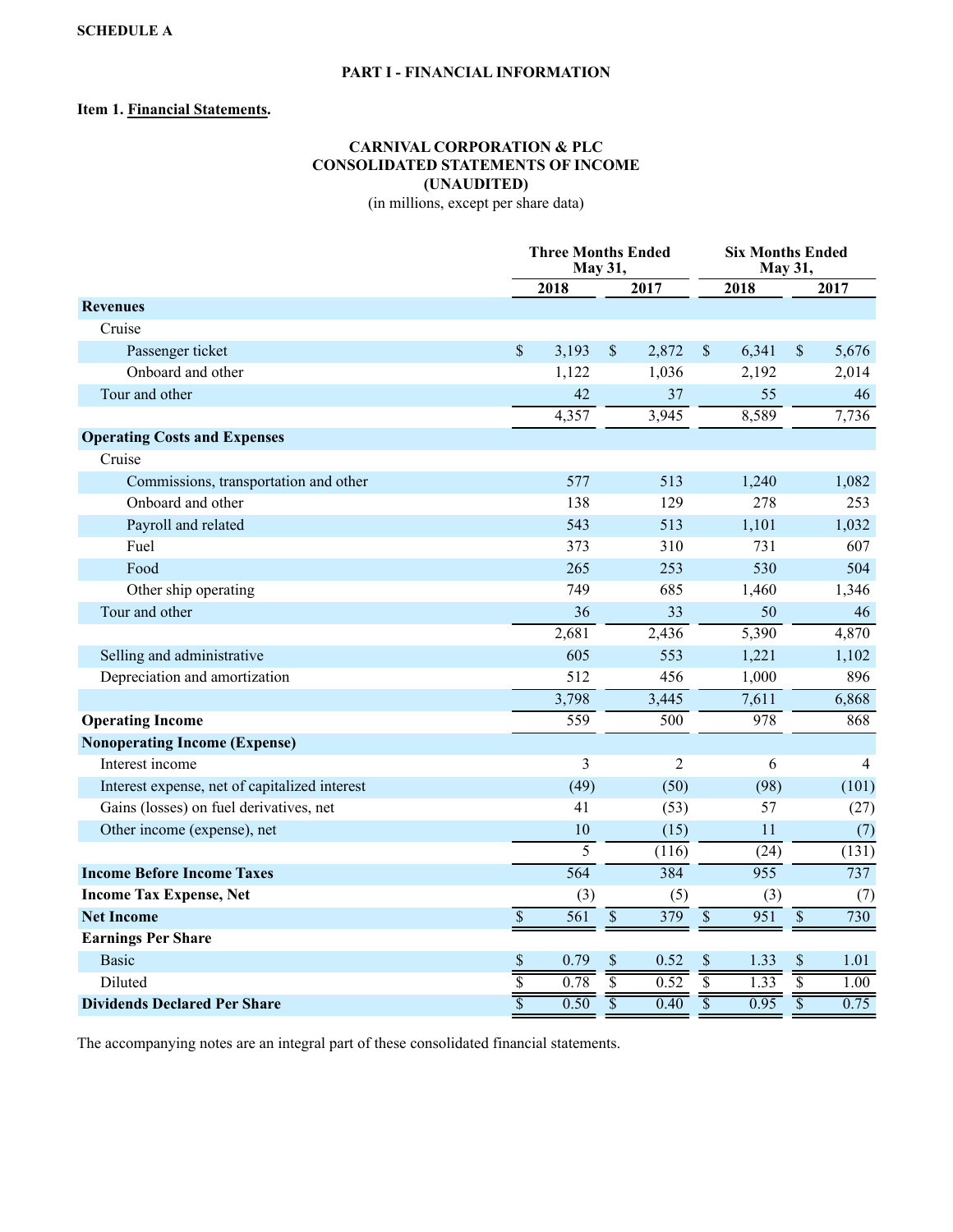## **CARNIVAL CORPORATION & PLC CONSOLIDATED STATEMENTS OF COMPREHENSIVE INCOME (UNAUDITED)**

(in millions)

|                                                     |  | <b>Three Months Ended</b><br><b>May 31,</b> |      | <b>Six Months Ended</b><br><b>May 31,</b> |    |       |
|-----------------------------------------------------|--|---------------------------------------------|------|-------------------------------------------|----|-------|
|                                                     |  | 2018                                        | 2017 | 2018                                      |    | 2017  |
| <b>Net Income</b>                                   |  | 561                                         | 379  | 951                                       | X. | 730   |
| Items Included in Other Comprehensive (Loss) Income |  |                                             |      |                                           |    |       |
| Change in foreign currency translation adjustment   |  | (357)                                       | 257  | (56)                                      |    | 257   |
| Other                                               |  | (11)                                        | 29   | (17)                                      |    | 43    |
| <b>Other Comprehensive (Loss) Income</b>            |  | (368)                                       | 286  | (73)                                      |    | 300   |
| <b>Total Comprehensive Income</b>                   |  | 193                                         | 665  | 878                                       |    | 1,030 |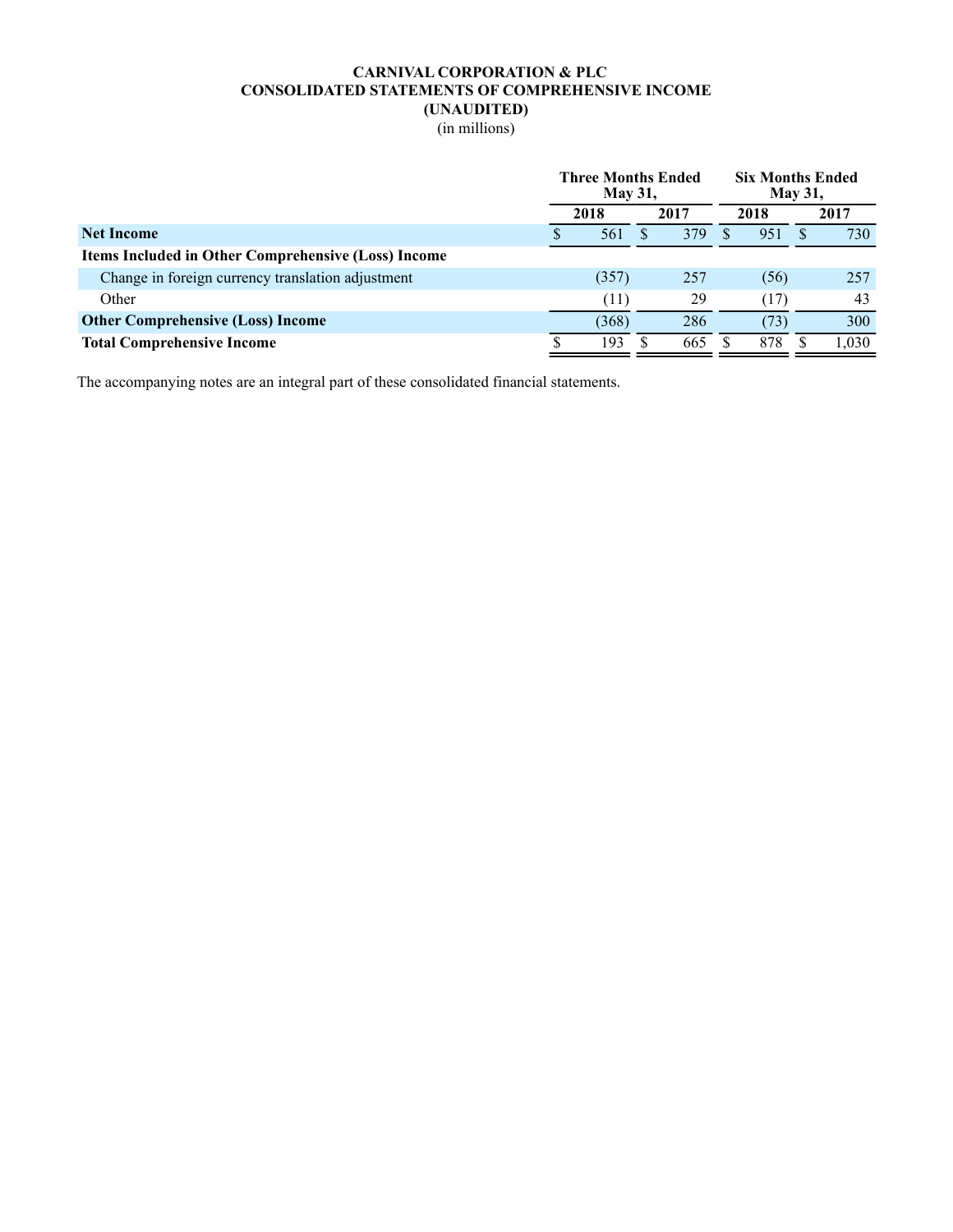## **CARNIVAL CORPORATION & PLC CONSOLIDATED BALANCE SHEETS (UNAUDITED)**

(in millions, except par values)

|                                                                                                                                                           |                           | May 31,<br>2018 |                          | November 30,<br>2017 |
|-----------------------------------------------------------------------------------------------------------------------------------------------------------|---------------------------|-----------------|--------------------------|----------------------|
| <b>ASSETS</b>                                                                                                                                             |                           |                 |                          |                      |
| <b>Current Assets</b>                                                                                                                                     |                           |                 |                          |                      |
| Cash and cash equivalents                                                                                                                                 | $\boldsymbol{\mathsf{S}}$ | 1,053           | $\sqrt{3}$               | 395                  |
| Trade and other receivables, net                                                                                                                          |                           | 342             |                          | 312                  |
| Inventories                                                                                                                                               |                           | 402             |                          | 387                  |
| Prepaid expenses and other                                                                                                                                |                           | 481             |                          | 502                  |
| Total current assets                                                                                                                                      |                           | 2,278           |                          | 1,596                |
| <b>Property and Equipment, Net</b>                                                                                                                        |                           | 35,227          |                          | 34,430               |
| <b>Goodwill</b>                                                                                                                                           |                           | 2,950           |                          | 2,967                |
| <b>Other Intangibles</b>                                                                                                                                  |                           | 1,183           |                          | 1,200                |
| <b>Other Assets</b>                                                                                                                                       |                           | 546             |                          | 585                  |
|                                                                                                                                                           | \$                        | 42,184          | $\mathcal{S}$            | 40,778               |
| <b>LIABILITIES AND SHAREHOLDERS' EQUITY</b>                                                                                                               |                           |                 |                          |                      |
| <b>Current Liabilities</b>                                                                                                                                |                           |                 |                          |                      |
| Short-term borrowings                                                                                                                                     | $\mathbb{S}$              | 837             | $\mathcal{S}$            | 485                  |
| Current portion of long-term debt                                                                                                                         |                           | 848             |                          | 1,717                |
| Accounts payable                                                                                                                                          |                           | 745             |                          | 762                  |
| Accrued liabilities and other                                                                                                                             |                           | 1,571           |                          | 1,877                |
| Customer deposits                                                                                                                                         |                           | 5,308           |                          | 3,958                |
| Total current liabilities                                                                                                                                 |                           | 9,308           |                          | 8,800                |
| <b>Long-Term Debt</b>                                                                                                                                     |                           | 8,172           |                          | 6,993                |
| <b>Other Long-Term Liabilities</b>                                                                                                                        |                           | 771             |                          | 769                  |
| Contingencies                                                                                                                                             |                           |                 |                          |                      |
| <b>Shareholders' Equity</b>                                                                                                                               |                           |                 |                          |                      |
| Common stock of Carnival Corporation, \$0.01 par value; 1,960 shares authorized; 656<br>shares at 2018 and 655 shares at 2017 issued                      |                           | 7               |                          | 7                    |
| Ordinary shares of Carnival plc, \$1.66 par value; 217 shares at 2018 and 2017 issued                                                                     |                           | 358             |                          | 358                  |
| Additional paid-in capital                                                                                                                                |                           | 8,721           |                          | 8,690                |
| Retained earnings                                                                                                                                         |                           | 23,564          |                          | 23,292               |
| Accumulated other comprehensive loss                                                                                                                      |                           | (1, 855)        |                          | (1,782)              |
| Treasury stock, 125 shares at 2018 and 122 shares at 2017 of Carnival Corporation and<br>37 shares at 2018 and 32 shares at 2017 of Carnival plc, at cost |                           | (6, 862)        |                          | (6, 349)             |
| Total shareholders' equity                                                                                                                                |                           | 23,933          |                          | 24,216               |
|                                                                                                                                                           | $\mathbf{\hat{S}}$        | 42,184          | $\overline{\mathcal{S}}$ | 40,778               |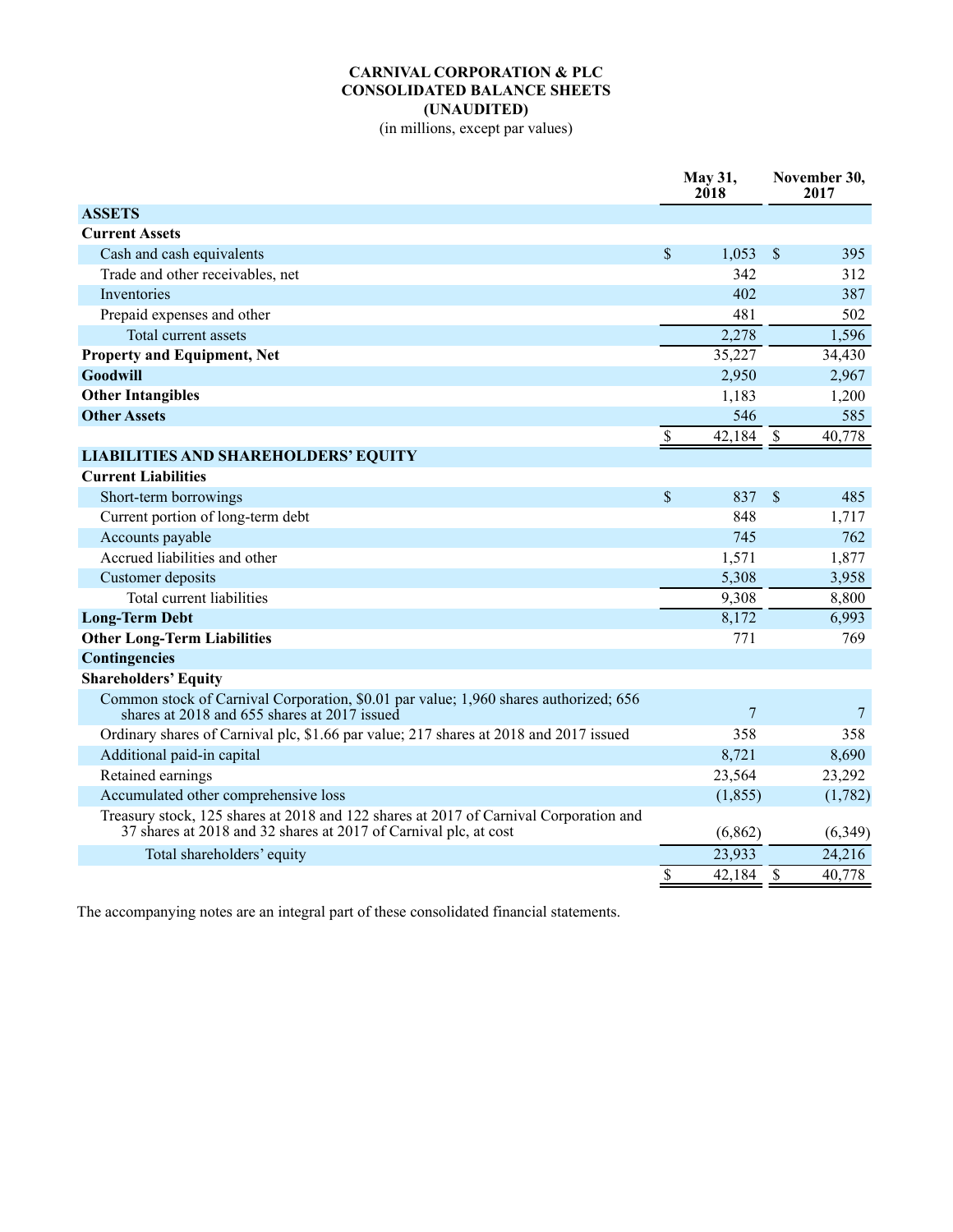# **CARNIVAL CORPORATION & PLC CONSOLIDATED STATEMENTS OF CASH FLOWS (UNAUDITED)**

(in millions)

|                                                                                  |                          | May 31,        |                          | <b>Six Months Ended</b> |
|----------------------------------------------------------------------------------|--------------------------|----------------|--------------------------|-------------------------|
|                                                                                  | 2018                     |                |                          | 2017                    |
| <b>OPERATING ACTIVITIES</b>                                                      |                          |                |                          |                         |
| Net income                                                                       | \$                       | 951            | \$                       | 730                     |
| Adjustments to reconcile net income to net cash provided by operating activities |                          |                |                          |                         |
| Depreciation and amortization                                                    |                          | 1,000          |                          | 896                     |
| (Gains) losses on fuel derivatives, net                                          |                          | (57)           |                          | 27                      |
| Share-based compensation                                                         |                          | 32             |                          | 34                      |
| Other, net                                                                       |                          | $\overline{4}$ |                          | 36                      |
|                                                                                  |                          | 1,930          |                          | 1,723                   |
| Changes in operating assets and liabilities                                      |                          |                |                          |                         |
| Receivables                                                                      |                          | (35)           |                          | (8)                     |
| Inventories                                                                      |                          | (16)           |                          | (19)                    |
| Prepaid expenses and other                                                       |                          | 59             |                          | (28)                    |
| Accounts payable                                                                 |                          | (14)           |                          | (38)                    |
| Accrued liabilities and other                                                    |                          | (249)          |                          | (20)                    |
| Customer deposits                                                                |                          | 1,413          |                          | 1,239                   |
| Net cash provided by operating activities                                        |                          | 3,087          |                          | 2,849                   |
| <b>INVESTING ACTIVITIES</b>                                                      |                          |                |                          |                         |
| Purchases of property and equipment                                              |                          | (2,201)        |                          | (1, 859)                |
| Proceeds from sales of ships                                                     |                          | 102            |                          |                         |
| Payments of fuel derivative settlements                                          |                          | (34)           |                          | (99)                    |
| Other, net                                                                       |                          | 41             |                          | 24                      |
| Net cash used in investing activities                                            |                          | (2,092)        |                          | (1,934)                 |
| <b>FINANCING ACTIVITIES</b>                                                      |                          |                |                          |                         |
| Proceeds from short-term borrowings, net                                         |                          | 398            |                          | 182                     |
| Principal repayments of long-term debt                                           |                          | (1,181)        |                          | (907)                   |
| Proceeds from issuance of long-term debt                                         |                          | 1,618          |                          | 467                     |
| Dividends paid                                                                   |                          | (646)          |                          | (507)                   |
| Purchases of treasury stock                                                      |                          | (513)          |                          | (152)                   |
| Other, net                                                                       |                          | (16)           |                          | (18)                    |
| Net cash used in financing activities                                            |                          | (339)          |                          | (935)                   |
| Effect of exchange rate changes on cash and cash equivalents                     |                          | $\overline{2}$ |                          | 14                      |
| Net increase (decrease) in cash and cash equivalents                             |                          | 658            |                          | (6)                     |
| Cash and cash equivalents at beginning of period                                 |                          | 395            |                          | 603                     |
| Cash and cash equivalents at end of period                                       | $\overline{\mathcal{S}}$ | 1,053          | $\overline{\mathcal{S}}$ | 597                     |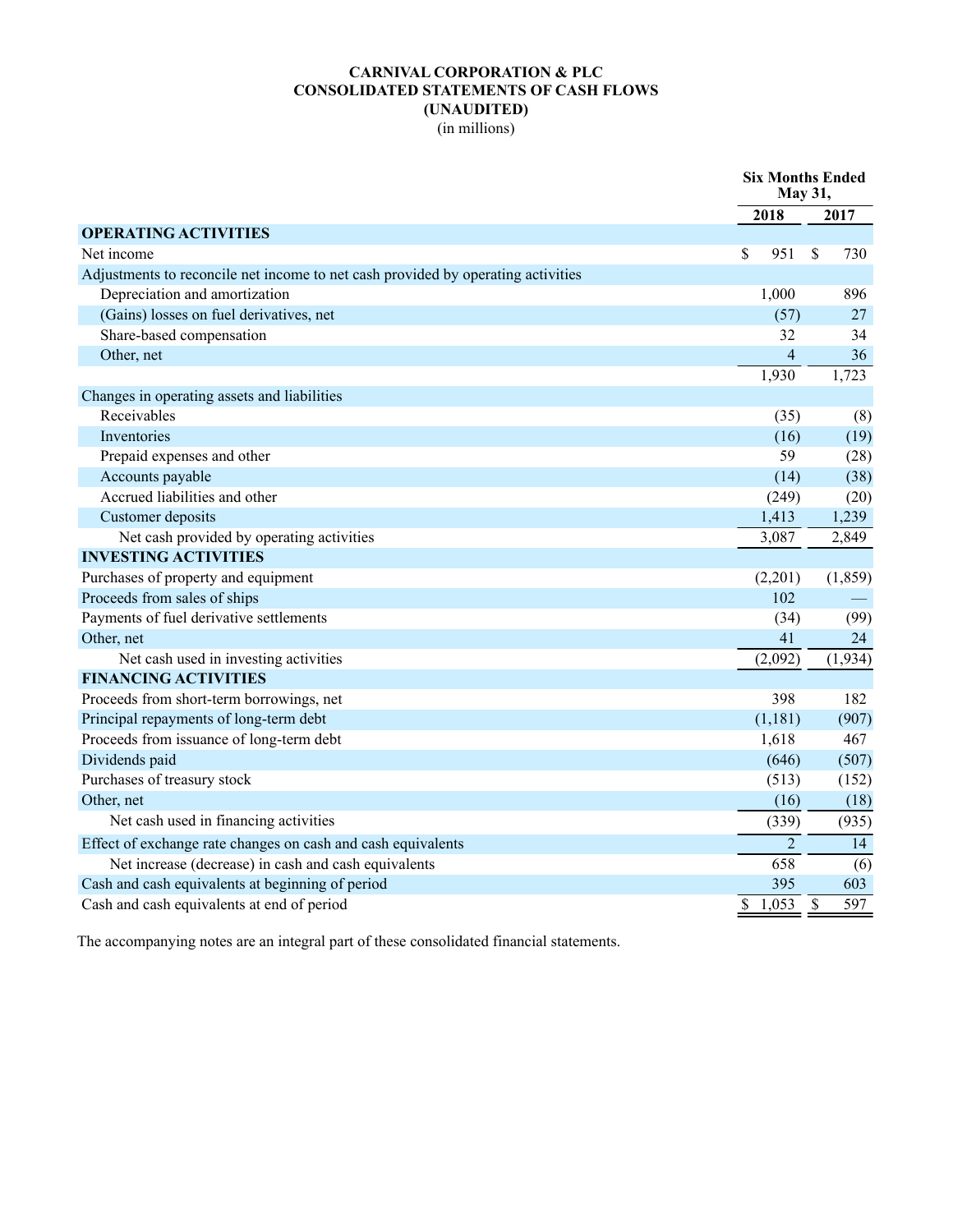### **CARNIVAL CORPORATION & PLC NOTES TO CONSOLIDATED FINANCIAL STATEMENTS (UNAUDITED)**

#### **NOTE 1 – General**

The consolidated financial statements include the accounts of Carnival Corporation and Carnival plc and their respective subsidiaries. Together with their consolidated subsidiaries, they are referred to collectively in these consolidated financial statements and elsewhere in this joint Quarterly Report on Form 10-Q as "Carnival Corporation & plc," "our," "us" and "we."

#### *Basis of Presentation*

The Consolidated Statements of Income and the Consolidated Statements of Comprehensive Income for the six months ended May 31, 2018 and 2017, the Consolidated Balance Sheet at May 31, 2018 and the Consolidated Statements of Cash Flows for the six months ended May 31, 2018 and 2017 are unaudited and, in the opinion of our management, contain all adjustments, consisting of only normal recurring adjustments, necessary for a fair statement. Our interim consolidated financial statements should be read in conjunction with the audited consolidated financial statements and the related notes included in the Carnival Corporation & plc 2017 joint Annual Report on Form 10-K ("Form 10-K") filed with the U.S. Securities and Exchange Commission on January 29, 2018. Our operations are seasonal and results for interim periods are not necessarily indicative of the results for the entire year.

#### *Accounting Pronouncements*

The Financial Accounting Standards Board (the "FASB") issued amended guidance, *Compensation - Retirement Benefits - Improving the Presentation of Net Periodic Pension Cost and Net Periodic Postretirement Benefit Cost*, which requires the bifurcation of service costs and other components of net benefit cost. The presentation of the other components of net benefit cost have been recorded in other income. On December 1, 2017, we adopted this guidance using the retrospective transition method for the presentation of the service cost component and other components of net benefit cost. The impact of adopting this guidance was immaterial to our consolidated financial statements, and as such, prior period information was not revised.

The FASB issued guidance, *Revenue from Contracts with Customers*, which requires an entity to recognize the amount of revenue to which it expects to be entitled for the transfer of promised goods or services to customers. When effective, this standard will replace most existing revenue recognition guidance in U.S. generally accepted accounting principles ("U.S. GAAP"). The standard also requires more detailed disclosures and provides additional guidance for transactions that were not comprehensively addressed in U.S. GAAP. This guidance is required to be adopted by us in the first quarter of 2019 and can be applied using either a retrospective or a modified retrospective approach. Based on our assessment to date, the adoption of this guidance is not expected to have a material impact to the timing of our recognition of revenue and will require additional disclosures. We are currently evaluating if this guidance will have any other impact on our consolidated financial statements.

The FASB issued amended guidance, *Business Combinations - Clarifying the Definition of a Business*, which assists entities with evaluating whether transactions should be accounted for as acquisitions (or disposals) of assets or businesses. This guidance is required to be adopted by us in the first quarter of 2019 on a prospective basis. Early adoption is permitted, including adoption in an interim period. The adoption of this guidance is not expected to have a material impact on our consolidated financial statements.

The FASB issued amended guidance, *Statement of Cash Flows - Classification of Certain Cash Receipts and Cash Payments*, which clarifies how certain cash receipts and cash payments are presented and classified in the statement of cash flows. The amendments are aimed at reducing the existing diversity in practice. This guidance is required to be adopted by us in the first quarter of 2019 and must be applied using a retrospective approach for each period presented. Early adoption is permitted, including adoption in an interim period. The adoption of this guidance is not expected to have a material impact on our consolidated financial statements.

The FASB issued amended guidance, *Statement of Cash Flows - Restricted Cash*, which requires restricted cash to be presented with cash and cash equivalents in the statement of cash flows. This guidance is required to be adopted by us in the first quarter of 2019 and must be applied using a retrospective approach to each period presented. Early adoption is permitted, including adoption in an interim period. The adoption of this guidance is not expected to have a material impact on our consolidated financial statements.

The FASB issued amended guidance, *Service Concession Arrangements,* which clarifies that the grantor in a service arrangement should be considered the customer of the operating entity in all cases. This guidance is required to be adopted by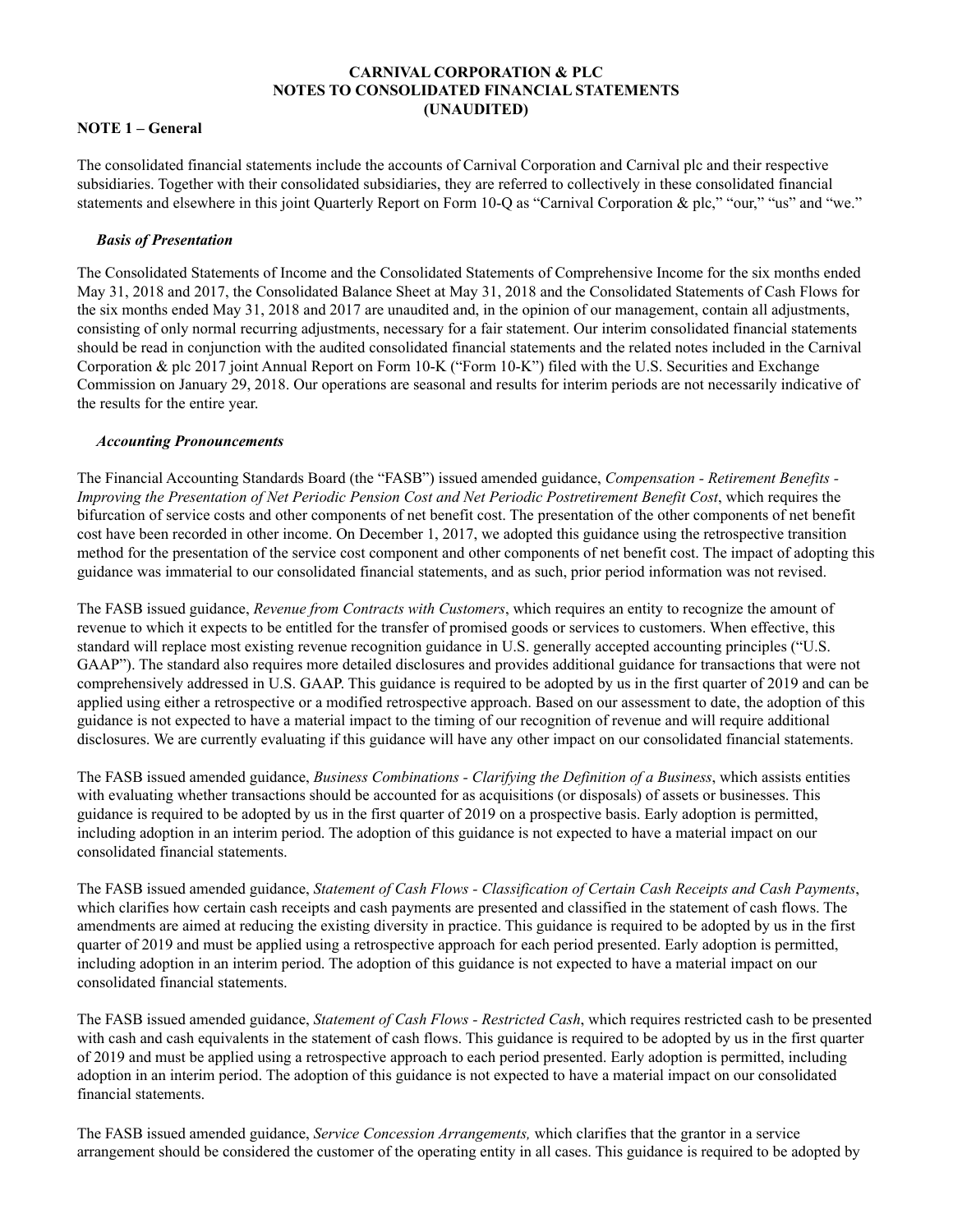us in the first quarter of 2019 and can be applied using either a retrospective or a modified retrospective approach. The adoption of this guidance is not expected to have a material impact on our consolidated financial statements.

The FASB issued guidance, *Leases*, which requires an entity to recognize both assets and liabilities arising from financing and operating leases, along with additional qualitative and quantitative disclosures. This guidance is required to be adopted by us in the first quarter of 2020 and must be applied using a modified retrospective approach. Early adoption is permitted. Based on our assessment to date, the initial adoption of this guidance is expected to increase both our total assets and total liabilities and will require additional disclosures. We are currently evaluating if this guidance will have any other impact on our consolidated financial statements.

The FASB issued guidance, *Derivatives and Hedging*, which targeted improvements to accounting for hedging activities such as hedging strategies, effectiveness assessments, and recognition of derivative gains or losses. This guidance is required to be adopted by us in the first quarter of 2020 and must be applied using a modified retrospective approach. Early adoption is permitted. We are currently evaluating the impact this guidance will have on our consolidated financial statements.

### *Other*

Cruise passenger ticket revenues include fees, taxes and charges collected by us from our guests. The portion of these fees, taxes and charges included in passenger ticket revenues and commissions, transportation and other costs were \$143 million and \$136 million and \$291 million and \$279 million for the three and six months ended May 31, 2018 and 2017, respectively.

### **NOTE 2 – Unsecured Debt**

At May 31, 2018, our short-term borrowings consisted of euro- denominated commercial paper of \$606 million and a eurodenominated bank loan of \$231 million due in 2019. For the six months ended May 31, 2018 and 2017, we had borrowings of \$2 million and \$111 million and repayments of \$2 million and \$364 million of commercial paper with original maturities greater than three months.

In December 2017, we repaid a \$500 million bond and borrowed \$469 million under a sterling-denominated floating rate bank loan due in 2022.

In January 2018, we repaid \$365 million of euro-denominated floating rate bank loans prior to their 2018 and 2021 maturity dates.

In March 2018, we borrowed \$370 million under a euro-denominated floating rate bank loan due in 2020 and borrowed \$555 million under an export credit facility due in semi-annual installments through 2030.

In April 2018, we borrowed \$224 million under an export credit facility due in semi-annual installments through 2030.

### **NOTE 3 – Contingencies**

### *Litigation*

In the normal course of our business, various claims and lawsuits have been filed or are pending against us. Most of these claims and lawsuits are covered by insurance and the maximum amount of our liability, net of any insurance recoverables, is typically limited to our self-insurance retention levels. We believe the ultimate outcome of these claims and lawsuits will not have a material impact on our consolidated financial statements.

#### *Contingent Obligations – Indemnifications*

Some of the debt contracts we enter into include indemnification provisions obligating us to make payments to the counterparty if certain events occur. These contingencies generally relate to changes in taxes or changes in laws which increase our lender's costs. There are no stated or notional amounts included in the indemnification clauses, and we are not able to estimate the maximum potential amount of future payments, if any, under these indemnification clauses.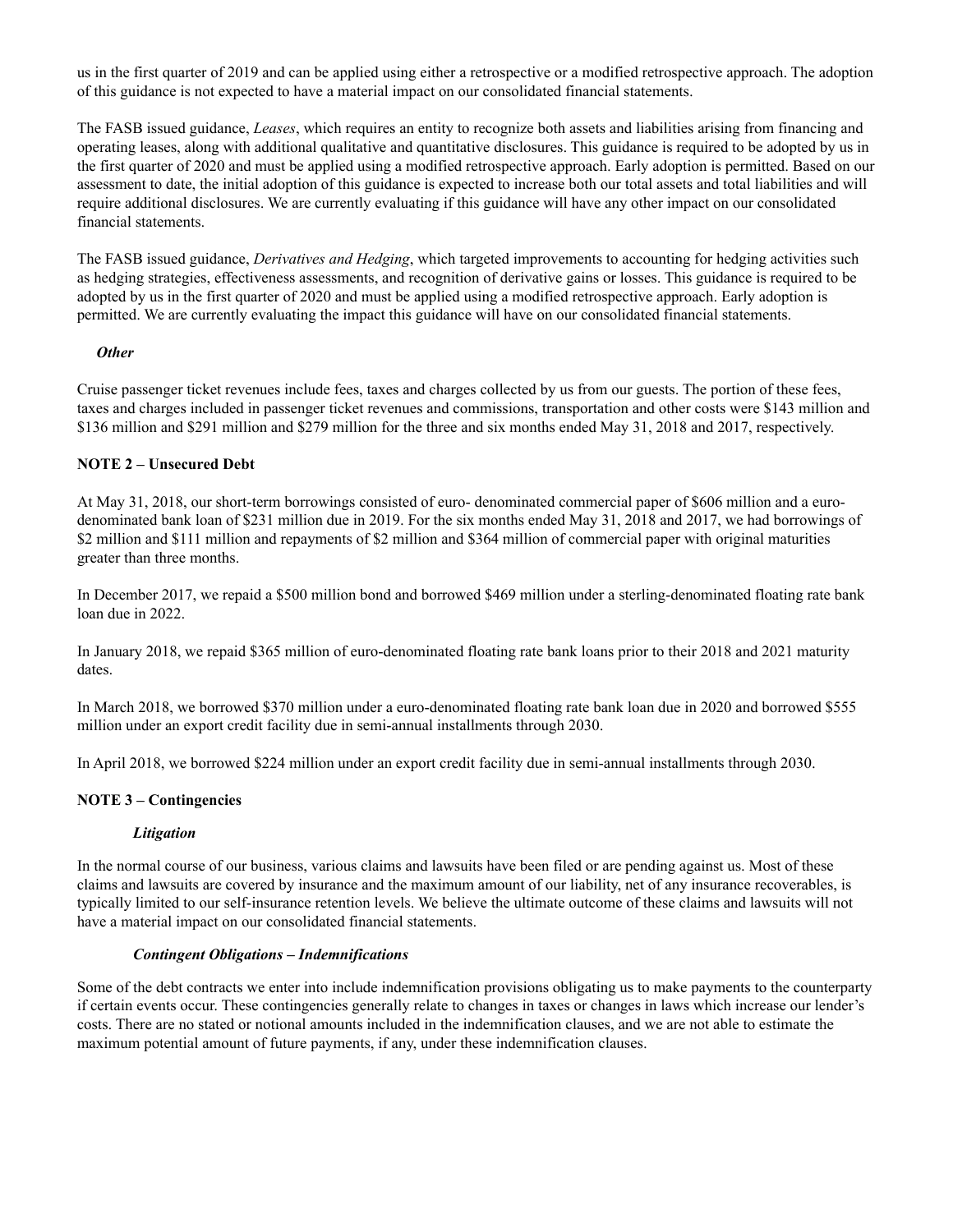### **NOTE 4 – Fair Value Measurements, Derivative Instruments and Hedging Activities and Financial Risks**

#### **Fair Value Measurements**

Fair value is defined as the amount that would be received for selling an asset or paid to transfer a liability in an orderly transaction between market participants at the measurement date and is measured using inputs in one of the following three categories:

- Level 1 measurements are based on unadjusted quoted prices in active markets for identical assets or liabilities that we have the ability to access. Valuation of these items does not entail a significant amount of judgment.
- Level 2 measurements are based on quoted prices for similar assets or liabilities in active markets, quoted prices for identical or similar assets or liabilities in markets that are not active or market data other than quoted prices that are observable for the assets or liabilities.
- Level 3 measurements are based on unobservable data that are supported by little or no market activity and are significant to the fair value of the assets or liabilities.

Considerable judgment may be required in interpreting market data used to develop the estimates of fair value. Accordingly, certain estimates of fair value presented herein are not necessarily indicative of the amounts that could be realized in a current or future market exchange.

#### *Financial Instruments that are not Measured at Fair Value on a Recurring Basis*

|                              |    |                               |               | May 31, 2018             |     |          |               | <b>November 30, 2017</b> |               |       |                   |  |    |         |              |    |  |         |                |  |         |  |       |  |                |  |                |  |  |         |
|------------------------------|----|-------------------------------|---------------|--------------------------|-----|----------|---------------|--------------------------|---------------|-------|-------------------|--|----|---------|--------------|----|--|---------|----------------|--|---------|--|-------|--|----------------|--|----------------|--|--|---------|
|                              |    | <b>Fair Value</b><br>Carrying |               |                          |     |          |               | Carrying                 |               |       | <b>Fair Value</b> |  |    |         |              |    |  |         |                |  |         |  |       |  |                |  |                |  |  |         |
| (in millions)                |    | Value                         |               |                          |     |          |               |                          |               |       |                   |  |    |         |              |    |  | Level 1 | <b>Level 2</b> |  | Level 3 |  | Value |  | <b>Level 1</b> |  | <b>Level 2</b> |  |  | Level 3 |
| Assets                       |    |                               |               |                          |     |          |               |                          |               |       |                   |  |    |         |              |    |  |         |                |  |         |  |       |  |                |  |                |  |  |         |
| Long-term other assets $(a)$ |    | 140                           | <sup>\$</sup> |                          | \$. | 37       | <sup>\$</sup> | 101                      | <sup>\$</sup> | 126   | -S                |  | -S | 49      | \$.          | 75 |  |         |                |  |         |  |       |  |                |  |                |  |  |         |
| Total                        |    | 140                           | <sup>\$</sup> |                          |     | 37       | <b>S</b>      | 101                      | <b>S</b>      | 126   | -S                |  | -S | 49      |              | 75 |  |         |                |  |         |  |       |  |                |  |                |  |  |         |
| Liabilities                  |    |                               |               |                          |     |          |               |                          |               |       |                   |  |    |         |              |    |  |         |                |  |         |  |       |  |                |  |                |  |  |         |
| Fixed rate debt (b)          | \$ | 5,296                         | -S            | $\overline{\phantom{m}}$ |     |          |               | $\overline{\phantom{a}}$ | S             | 5,588 | -S                |  |    | \$5,892 | - S          |    |  |         |                |  |         |  |       |  |                |  |                |  |  |         |
| Floating rate debt (b)       |    | 4,610                         |               |                          |     | 4,646    |               |                          |               | 3,658 |                   |  |    | 3,697   |              |    |  |         |                |  |         |  |       |  |                |  |                |  |  |         |
| Total                        |    | 9,906                         |               |                          |     | \$10,119 | S             |                          | S             | 9,246 |                   |  |    | \$9,589 | <sup>S</sup> |    |  |         |                |  |         |  |       |  |                |  |                |  |  |         |

(a) Long-term other assets are comprised of notes receivable. The fair values of our Level 2 notes receivable were based on estimated future cash flows discounted at appropriate market interest rates. The fair values of our Level 3 notes receivable were estimated using risk-adjusted discount rates.

(b) The debt amounts above do not include the impact of interest rate swaps or debt issuance costs. The fair values of our publicly-traded notes were based on their unadjusted quoted market prices in markets that are not sufficiently active to be Level 1 and, accordingly, are considered Level 2. The fair values of our other debt were estimated based on current market interest rates being applied to this debt.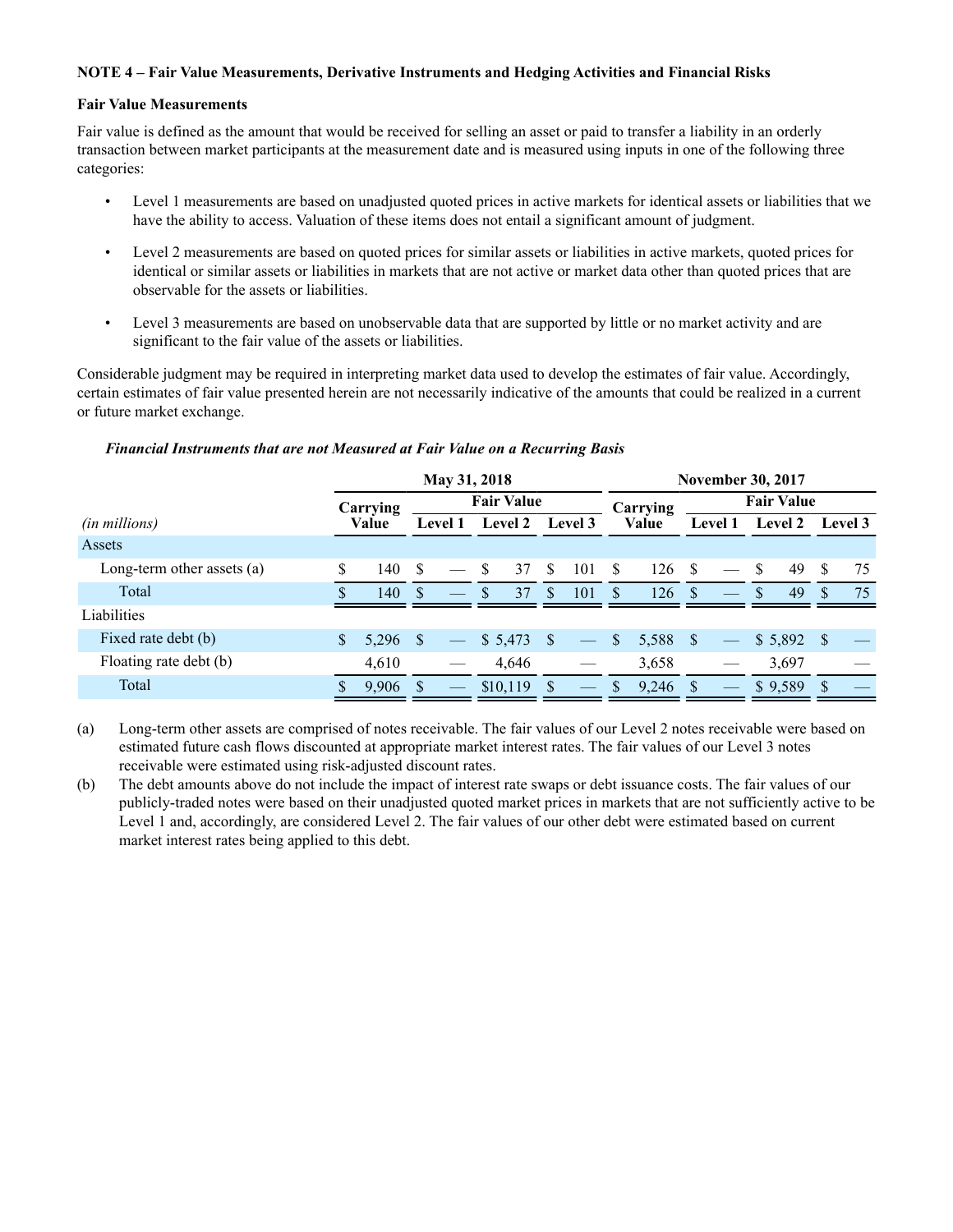### *Financial Instruments that are Measured at Fair Value on a Recurring Basis*

|                                                |                           | May 31, 2018  |                | <b>November 30, 2017</b> |                |                |  |  |  |  |  |
|------------------------------------------------|---------------------------|---------------|----------------|--------------------------|----------------|----------------|--|--|--|--|--|
| (in millions)                                  | Level 2<br><b>Level 1</b> |               | <b>Level 3</b> | <b>Level 1</b>           | <b>Level 2</b> | <b>Level 3</b> |  |  |  |  |  |
| Assets                                         |                           |               |                |                          |                |                |  |  |  |  |  |
| Cash and cash equivalents                      | \$1,053                   | <sup>\$</sup> | <sup>\$</sup>  | \$<br>395S               |                |                |  |  |  |  |  |
| Restricted cash                                | 15                        |               |                | 26                       |                |                |  |  |  |  |  |
| Marketable securities held in rabbi trusts (a) |                           |               |                | 97                       |                |                |  |  |  |  |  |
| Derivative financial instruments               |                           | 6             |                |                          | 15             |                |  |  |  |  |  |
| Total                                          | \$1,075                   | 6<br>-S       | £.             | 518<br>S.                | 15<br>\$.      |                |  |  |  |  |  |
| Liabilities                                    |                           |               |                |                          |                |                |  |  |  |  |  |
| Derivative financial instruments               |                           | 59 \$<br>- \$ |                | - \$                     | \$<br>161      | <sup>S</sup>   |  |  |  |  |  |
| Total                                          | <b>S</b>                  | 59            |                |                          | 161            |                |  |  |  |  |  |

(a) The use of marketable securities held in rabbi trusts is restricted to funding certain deferred compensation and nonqualified U.S. pension plans.

### *Nonfinancial Instruments that are Measured at Fair Value on a Nonrecurring Basis*

### **Valuation of Goodwill and Trademarks**

|                                         |                          | Goodwill         |       |
|-----------------------------------------|--------------------------|------------------|-------|
| (in millions)                           | NAA(a)<br><b>Segment</b> | EA(b)<br>Segment | Total |
| At November 30, 2017                    | 1.898                    | 1.069            | 2,967 |
| Foreign currency translation adjustment |                          | (17              | (17)  |
| At May 31, 2018                         | \$<br>1,898              | 1,052            | 2,950 |

### (a) North America & Australia ("NAA")

(b) Europe & Asia ("EA")

|                                         | <b>Trademarks</b>                                    |     |  |                  |  |              |  |  |
|-----------------------------------------|------------------------------------------------------|-----|--|------------------|--|--------------|--|--|
| (in millions)                           | <b>NAA</b><br>EA<br><b>Segment</b><br><b>Segment</b> |     |  |                  |  | <b>Total</b> |  |  |
| At November 30, 2017                    |                                                      | 927 |  | 252              |  | 1,179        |  |  |
| Foreign currency translation adjustment |                                                      |     |  | $\left(3\right)$ |  | (3)          |  |  |
| At May 31, 2018                         |                                                      | 927 |  | 248              |  | 1,176        |  |  |

The determination of our reporting unit goodwill and trademark fair values includes numerous assumptions that are subject to various risks and uncertainties. We believe that we have made reasonable estimates and judgments. A change in the conditions, circumstances or strategy, may result in a need to recognize an impairment charge.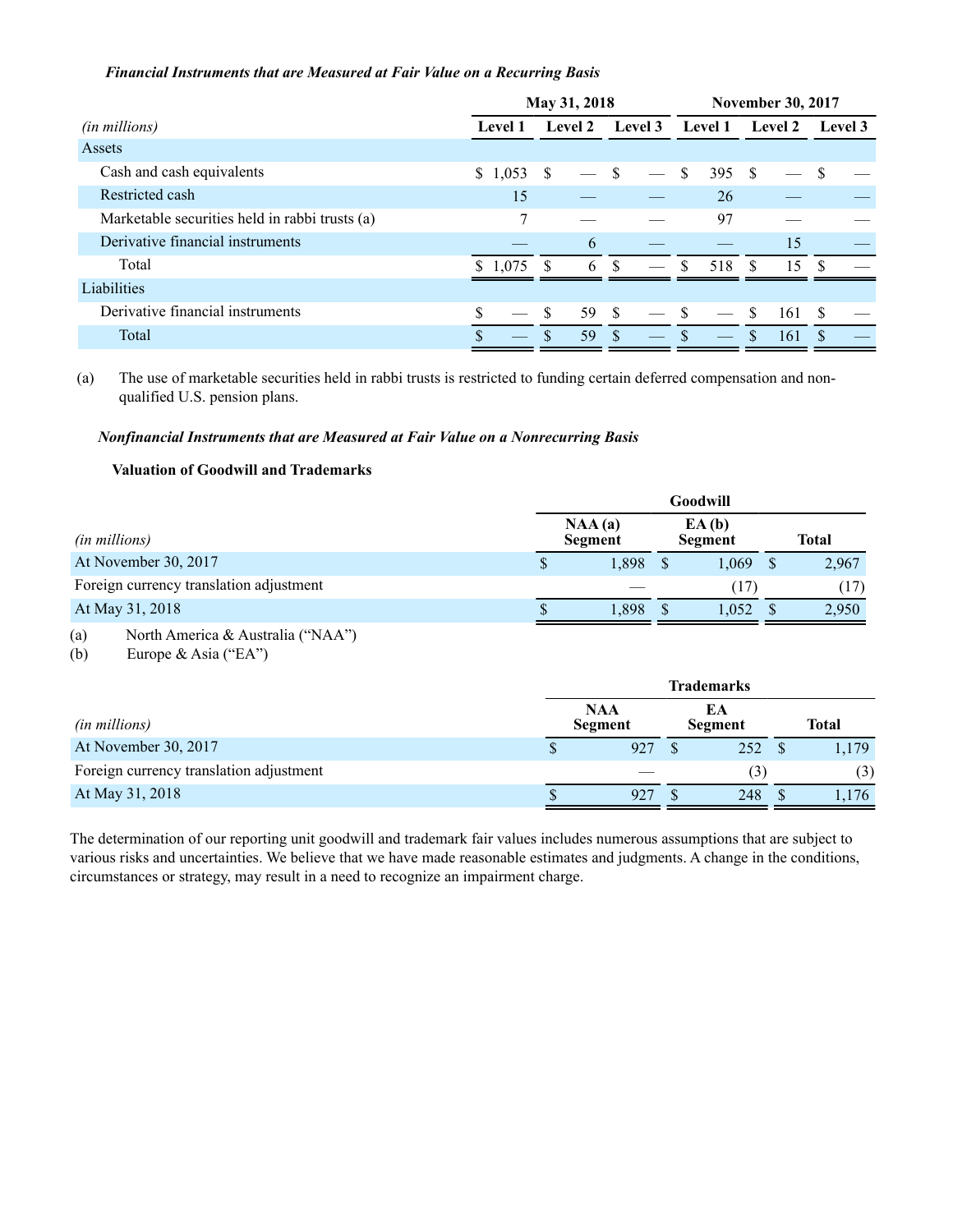### **Derivative Instruments and Hedging Activities**

| (in millions)                                     | <b>Balance Sheet Location</b> |          | <b>May 31,</b><br>2018 | November 30,<br>2017 |     |  |
|---------------------------------------------------|-------------------------------|----------|------------------------|----------------------|-----|--|
| <b>Derivative assets</b>                          |                               |          |                        |                      |     |  |
| Derivatives designated as hedging instruments     |                               |          |                        |                      |     |  |
| Net investment hedges (a)                         | Prepaid expenses and other    | \$       | $\overline{4}$         | - \$                 | 3   |  |
| Foreign currency zero cost collars (b)            | Prepaid expenses and other    |          | 2                      |                      | 12  |  |
| Total derivative assets                           |                               | \$       | 6                      | $\mathbf{\hat{S}}$   | 15  |  |
| <b>Derivative liabilities</b>                     |                               |          |                        |                      |     |  |
| Derivatives designated as hedging instruments     |                               |          |                        |                      |     |  |
| Net investment hedges (a)                         | Accrued liabilities and other | <b>S</b> | 10                     | - \$                 | 13  |  |
|                                                   | Other long-term liabilities   |          | 14                     |                      | 17  |  |
| Interest rate swaps (c)                           | Accrued liabilities and other |          | 9                      |                      | 10  |  |
|                                                   | Other long-term liabilities   |          | 13                     |                      | 17  |  |
|                                                   |                               |          | 46                     |                      | 57  |  |
| Derivatives not designated as hedging instruments |                               |          |                        |                      |     |  |
| Fuel $(d)$                                        | Accrued liabilities and other |          | 13                     |                      | 95  |  |
|                                                   | Other long-term liabilities   |          |                        |                      | 9   |  |
|                                                   |                               |          | 13                     |                      | 104 |  |
| Total derivative liabilities                      |                               | \$       | 59                     |                      | 161 |  |

(a) At May 31, 2018 and November 30, 2017, we had foreign currency swaps totaling \$316 million and \$324 million, respectively, that are designated as hedges of our net investments in foreign operations with a euro-denominated functional currency. At May 31, 2018, these foreign currency swaps settle through September 2019.

(b) At May 31, 2018 and November 30, 2017, we had foreign currency derivatives consisting of foreign currency zero cost collars that are designated as foreign currency cash flow hedges for a portion of our euro-denominated shipbuilding payments. See "Newbuild Currency Risks" below for additional information regarding these derivatives.

- (c) We have euro interest rate swaps designated as cash flow hedges whereby we receive floating interest rate payments in exchange for making fixed interest rate payments. These interest rate swap agreements effectively changed \$429 million at May 31, 2018 and \$479 million at November 30, 2017 of EURIBOR-based floating rate euro debt to fixed rate euro debt. At May 31, 2018, these interest rate swaps settle through March 2025.
- (d) At May 31, 2018 and November 30, 2017, we had fuel derivatives consisting of zero cost collars on Brent crude oil ("Brent") to cover a portion of our estimated fuel consumption through 2018. See "Fuel Price Risks" below for additional information regarding these derivatives.

Our derivative contracts include rights of offset with our counterparties. We have elected to net certain of our derivative assets and liabilities within counterparties.

|               |                         | May 31, 2018            |                                                                      |                                                                      |                                                                      |                                                                             |                                                                   |                                                                   |  |                    |  |  |  |
|---------------|-------------------------|-------------------------|----------------------------------------------------------------------|----------------------------------------------------------------------|----------------------------------------------------------------------|-----------------------------------------------------------------------------|-------------------------------------------------------------------|-------------------------------------------------------------------|--|--------------------|--|--|--|
| (in millions) | <b>Gross</b><br>Amounts |                         | <b>Gross Amounts</b><br><b>Offset in the</b><br><b>Balance Sheet</b> |                                                                      | <b>Total Net Amounts</b><br>Presented in the<br><b>Balance Sheet</b> |                                                                             | <b>Gross Amounts</b><br>not Offset in the<br><b>Balance Sheet</b> |                                                                   |  | <b>Net Amounts</b> |  |  |  |
| Assets        | \$.                     | 6                       | -S                                                                   |                                                                      | S                                                                    | 6                                                                           | -S                                                                | $(4)$ \$                                                          |  | 2                  |  |  |  |
| Liabilities   | \$                      | 59                      | -S                                                                   |                                                                      | \$                                                                   | 59                                                                          | -S                                                                | $(4)$ \$                                                          |  | 54                 |  |  |  |
|               |                         |                         |                                                                      |                                                                      |                                                                      | <b>November 30, 2017</b>                                                    |                                                                   |                                                                   |  |                    |  |  |  |
| (in millions) |                         | <b>Gross</b><br>Amounts |                                                                      | <b>Gross Amounts</b><br><b>Offset in the</b><br><b>Balance Sheet</b> |                                                                      | <b>Total Net Amounts</b><br><b>Presented in the</b><br><b>Balance Sheet</b> |                                                                   | <b>Gross Amounts</b><br>not Offset in the<br><b>Balance Sheet</b> |  | <b>Net Amounts</b> |  |  |  |
| Assets        |                         | 15                      | -S                                                                   |                                                                      | S                                                                    | 15                                                                          | -S                                                                | $(8)$ \$                                                          |  | 7                  |  |  |  |
| Liabilities   | \$                      | 161                     | -S                                                                   |                                                                      | S                                                                    | 161                                                                         | -8                                                                | $(8)$ \$                                                          |  | 153                |  |  |  |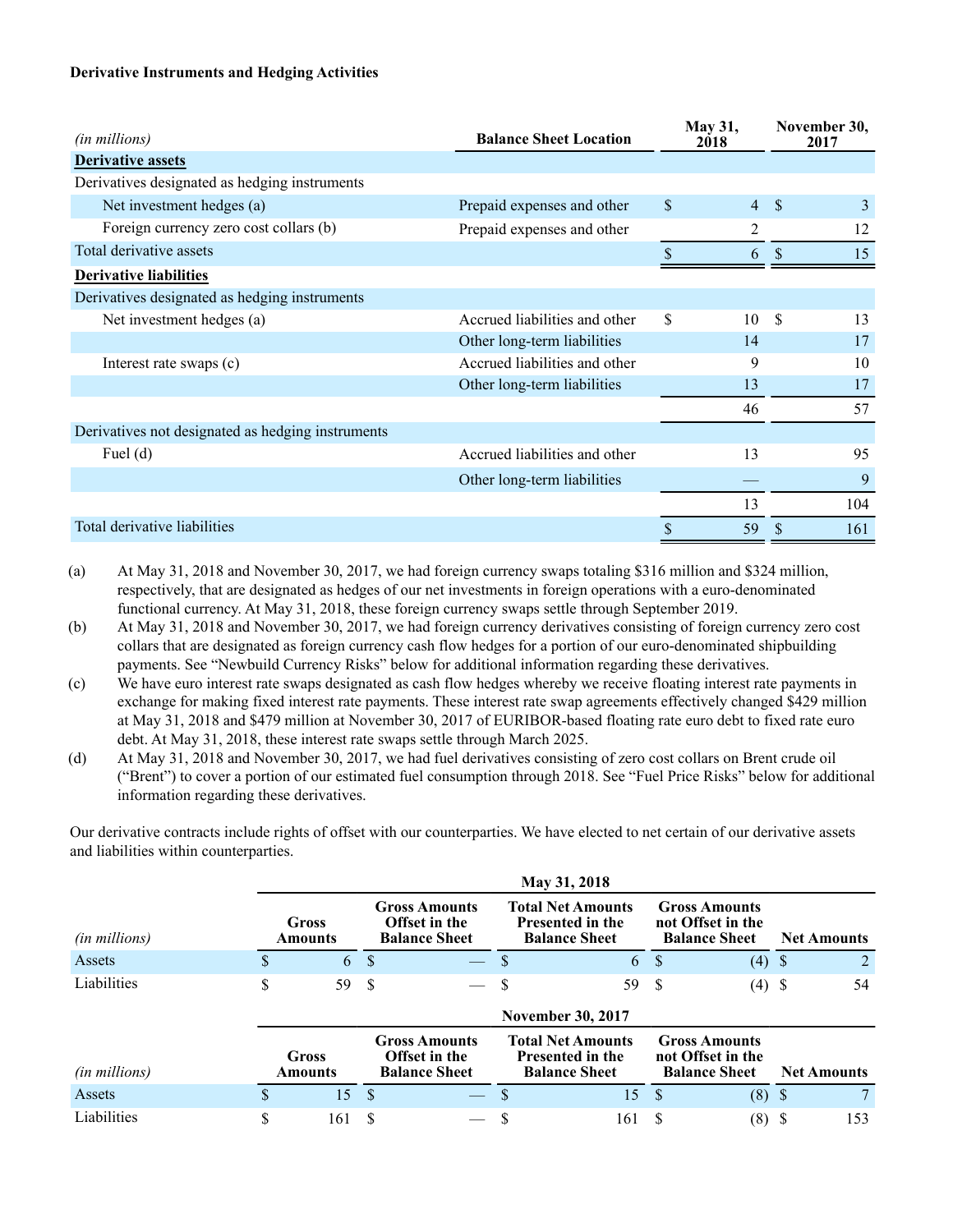The effective gain (loss) portions of our derivatives qualifying and designated as hedging instruments recognized in other comprehensive income were as follows:

|                                                       |  | <b>Three Months Ended</b><br><b>May 31,</b> |  | <b>Six Months Ended</b><br><b>May 31,</b> |  |              |      |      |
|-------------------------------------------------------|--|---------------------------------------------|--|-------------------------------------------|--|--------------|------|------|
| <i>(in millions)</i>                                  |  | 2018                                        |  | 2017                                      |  | 2018         | 2017 |      |
| Net investment hedges                                 |  | 16S                                         |  |                                           |  | $10^{\circ}$ |      | (16) |
| Foreign currency zero cost collars – cash flow hedges |  | $(11)$ S                                    |  | 27                                        |  | (10)         |      | 35   |
| Interest rate swaps – cash flow hedges                |  | $-5$                                        |  |                                           |  | 4            |      |      |

There are no credit risk related contingent features in our derivative agreements, except for bilateral credit provisions within our fuel derivative counterparty agreements. These provisions require cash collateral to be posted or received to the extent the fuel derivative fair value payable to or receivable from an individual counterparty exceeds \$100 million. At May 31, 2018 and November 30, 2017, no collateral was required to be posted to or received from our fuel derivative counterparties.

The amount of estimated cash flow hedges' unrealized gains and losses that are expected to be reclassified to earnings in the next twelve months is not significant.

### **Financial Risks**

### *Fuel Price Risks*

Substantially all of our exposure to market risk for changes in fuel prices relates to the consumption of fuel on our ships. We have Brent call options and Brent put options, collectively referred to as zero cost collars, that establish ceiling and floor prices and mitigate a portion of our economic risk attributable to potential fuel price increases. To maximize operational flexibility we utilized derivative markets with significant trading liquidity.

Our zero cost collars are based on Brent prices whereas the actual fuel used on our ships is marine fuel. Changes in the Brent prices may not show a high degree of correlation with changes in our underlying marine fuel prices. We will not realize any economic gain or loss upon the monthly maturities of our zero cost collars unless the average monthly price of Brent is above the ceiling price or below the floor price. We believe that these zero cost collars will act as economic hedges; however, hedge accounting is not applied.

|                                                    | <b>Three Months Ended</b><br><b>May 31,</b> |      | <b>Six Months Ended</b> |      |  |      |
|----------------------------------------------------|---------------------------------------------|------|-------------------------|------|--|------|
| <i>(in millions)</i>                               | 2018                                        | 2017 |                         | 2018 |  | 2017 |
| Unrealized gains (losses) on fuel derivatives, net | 50                                          | (2)  |                         | 82   |  | 69   |
| Realized losses on fuel derivatives, net           | (9)                                         | (51) |                         | 25)  |  | (96) |
| Gains (losses) on fuel derivatives, net            | 41                                          | (53) |                         |      |  |      |

At May 31, 2018, our outstanding fuel derivatives consisted of zero cost collars on Brent as follows:

| <b>Maturities (a)</b> | <b>Transaction</b><br><b>Dates</b> | <b>Barrels</b><br>(in thousands) | Weighted-<br>Average<br><b>Floor Prices</b> | Weighted-<br>Average<br><b>Ceiling Prices</b> |
|-----------------------|------------------------------------|----------------------------------|---------------------------------------------|-----------------------------------------------|
| Fiscal 2018           |                                    |                                  |                                             |                                               |
|                       | January 2014                       | $1,350$ \$                       | 75                                          | 110                                           |
|                       | October 2014                       | 1,500                            | 80<br>- S                                   | 114<br>- S                                    |
|                       |                                    | 2,850                            |                                             |                                               |

(a) Fuel derivatives mature evenly over each month in 2018.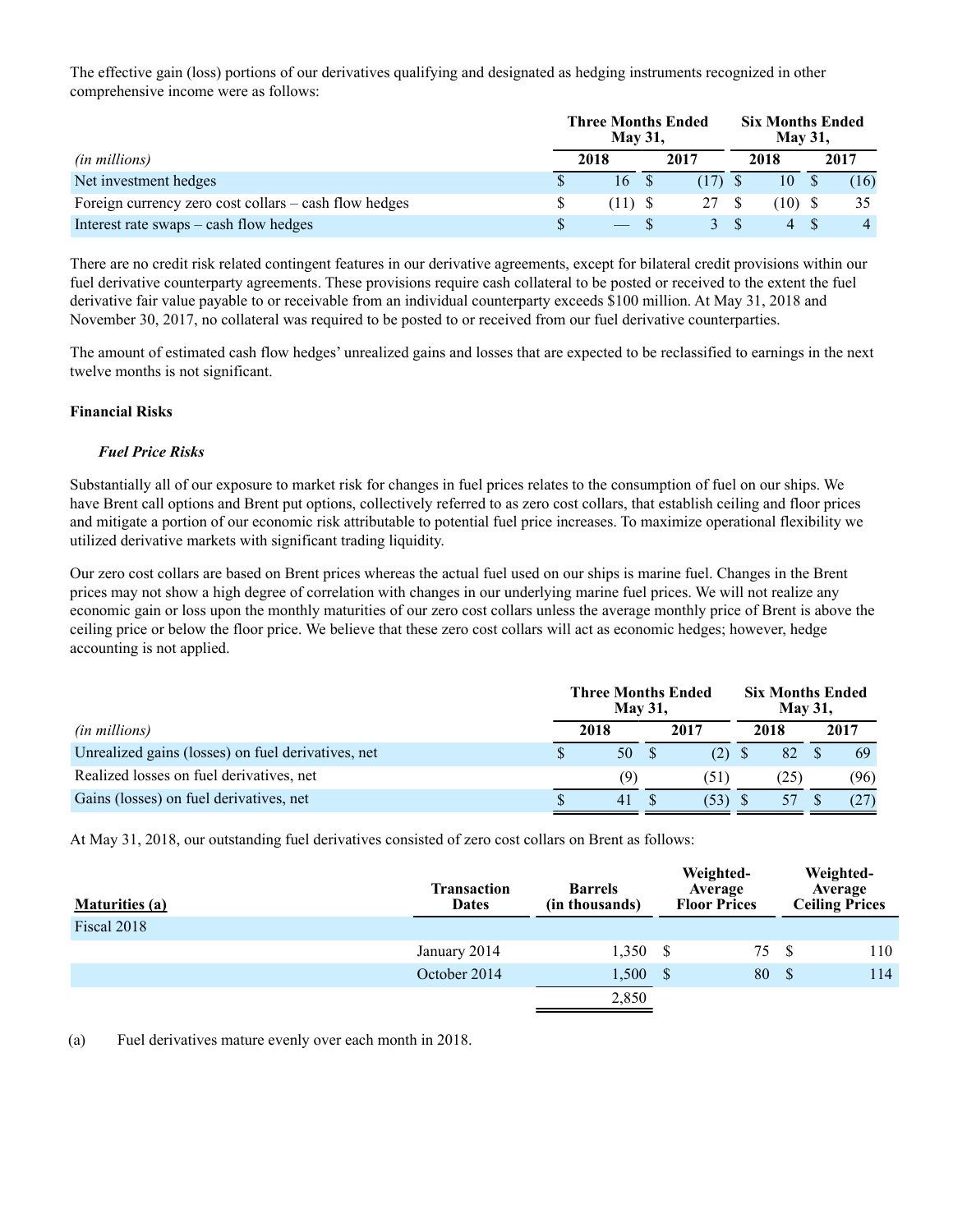### *Foreign Currency Exchange Rate Risks*

### **Overall Strategy**

We manage our exposure to fluctuations in foreign currency exchange rates through our normal operating and financing activities, including netting certain exposures to take advantage of any natural offsets and, when considered appropriate, through the use of derivative and non-derivative financial instruments. Our primary focus is to monitor our exposure to, and manage, the economic foreign currency exchange risks faced by our operations and realized if we exchange one currency for another. We currently only hedge certain of our ship commitments and net investments in foreign operations. The financial impacts of the hedging instruments we do employ generally offset the changes in the underlying exposures being hedged.

### *Operational Currency Risks*

Our operations primarily utilize the U.S. dollar, Australian dollar, euro or sterling as their functional currencies. Our operations also have revenue and expenses denominated in non-functional currencies. Movements in foreign currency exchange rates will affect our financial statements.

### *Investment Currency Risks*

We consider our investments in foreign operations to be denominated in stable currencies. Our investments in foreign operations are of a long-term nature. We have \$5.8 billion and \$876 million of euro- and sterling-denominated debt, respectively, including the effect of foreign currency swaps, which provides an economic offset for our operations with euro and sterling functional currency. We also partially mitigate our net investment currency exposures by denominating a portion of our foreign currency intercompany payables in our foreign operations' functional currencies.

### *Newbuild Currency Risks*

Our shipbuilding contracts are typically denominated in euros. Our decision to hedge a non-functional currency ship commitment for our cruise brands is made on a case-by-case basis, considering the amount and duration of the exposure, market volatility, economic trends, our overall expected net cash flows by currency and other offsetting risks. We use foreign currency derivative contracts to manage foreign currency exchange rate risk for some of our ship construction payments. At May 31, 2018, for the following newbuilds, we had foreign currency zero cost collars for a portion of euro-denominated shipyard payments. These collars are designated as cash flow hedges.

|                 | <b>Entered Into</b> | Matures in    | Weighted-Average<br><b>Floor Rate</b> | Weighted-Average<br><b>Ceiling Rate</b> |
|-----------------|---------------------|---------------|---------------------------------------|-----------------------------------------|
| Nieuw Statendam | 2016                | November 2018 | 1.05 <sub>1</sub>                     |                                         |

If the spot rate is between the ceiling and floor rates on the date of maturity, then we would not owe or receive any payments under these collars.

At May 31, 2018, our remaining newbuild currency exchange rate risk primarily relates to euro-denominated newbuild contract payments, which represent a total unhedged commitment of \$7.6 billion and relates to newbuilds scheduled to be delivered in 2019 through 2022 to non-euro functional currency brands.

The cost of shipbuilding orders that we may place in the future that is denominated in a different currency than our cruise brands' will be affected by foreign currency exchange rate fluctuations. These foreign currency exchange rate fluctuations may affect our decision to order new cruise ships.

## *Interest Rate Risks*

We manage our exposure to fluctuations in interest rates through our debt portfolio management and investment strategies. We evaluate our debt portfolio to determine whether to make periodic adjustments to the mix of fixed and floating rate debt through the use of interest rate swaps, issuance of new debt, amendment of existing debt or early retirement of existing debt.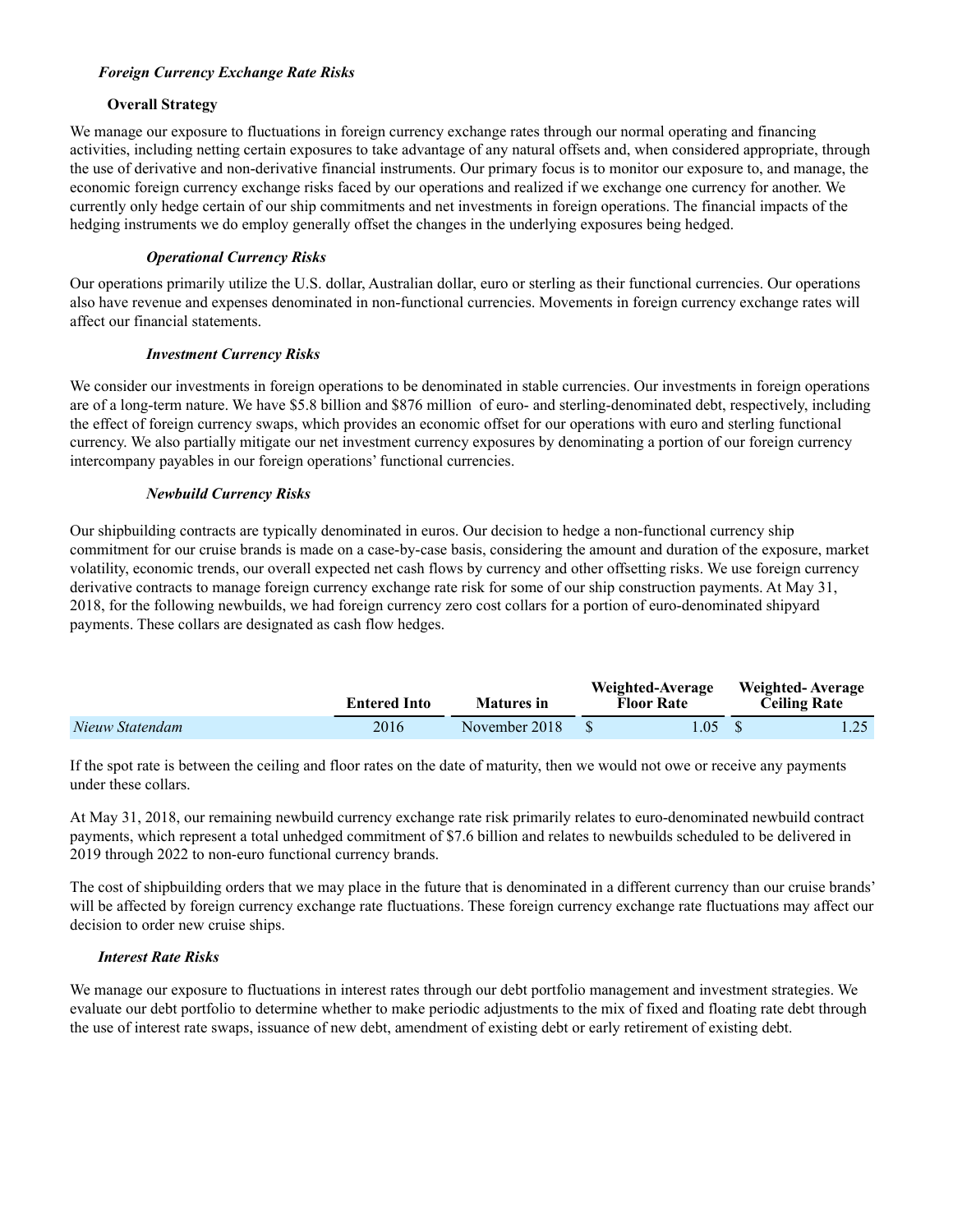### *Concentrations of Credit Risk*

As part of our ongoing control procedures, we monitor concentrations of credit risk associated with financial and other institutions with which we conduct significant business. We seek to minimize these credit risk exposures, including counterparty nonperformance primarily associated with our cash equivalents, investments, committed financing facilities, contingent obligations, derivative instruments, insurance contracts and new ship progress payment guarantees, by:

- Conducting business with large, well-established financial institutions, insurance companies and export credit agencies
- Diversifying our counterparties
- Having guidelines regarding credit ratings and investment maturities that we follow to help safeguard liquidity and minimize risk
- Generally requiring collateral and/or guarantees to support notes receivable on significant asset sales, long-term ship charters and new ship progress payments to shipyards

We currently believe the risk of nonperformance by any of our significant counterparties is remote. At May 31, 2018, our exposures under foreign currency and fuel derivative contracts and interest rate swap agreements were not material. We also monitor the creditworthiness of travel agencies and tour operators in Asia, Australia and Europe, which includes charter-hire agreements in Asia and credit and debit card providers to which we extend credit in the normal course of our business. Our credit exposure also includes contingent obligations related to cash payments received directly by travel agents and tour operators for cash collected by them on cruise sales in Australia and most of Europe where we are obligated to honor our guests' cruise payments made by them to their travel agents and tour operators regardless of whether we have received these payments. Concentrations of credit risk associated with these trade receivables, charter-hire agreements and contingent obligations are not considered to be material, principally due to the large number of unrelated accounts, the nature of these contingent obligations and their short maturities. We have not experienced significant credit losses on our trade receivables, charter-hire agreements and contingent obligations. We do not normally require collateral or other security to support normal credit sales.

### **NOTE 5 – Segment Information**

Beginning in the first quarter of 2018, we revised our operating segments due to changes in our internal reporting as a result of the recent strategic realignment of our business in Australia. The presentation of prior period segment information has been revised to reflect this change. Our operating segments are reported on the same basis as the internally reported information that is provided to our chief operating decision maker ("CODM"), who is the President and Chief Executive Officer of Carnival Corporation and Carnival plc. The CODM assesses performance and makes decisions to allocate resources for Carnival Corporation & plc based upon review of the results across all of our segments. Our four reportable segments are comprised of (1) North America and Australia cruise operations ("NAA"), (2) Europe and Asia cruise operations ("EA"), (3) Cruise Support and (4) Tour and Other.

The operating segments within each of our NAA and EA reportable segments have been aggregated based on the similarity of their economic and other characteristics. Our Cruise Support segment represents our portfolio of leading port destinations and other services, all of which are operated for the benefit of our cruise brands. Our Tour and Other segment represents the hotel and transportation operations of Holland America Princess Alaska Tours and other operations.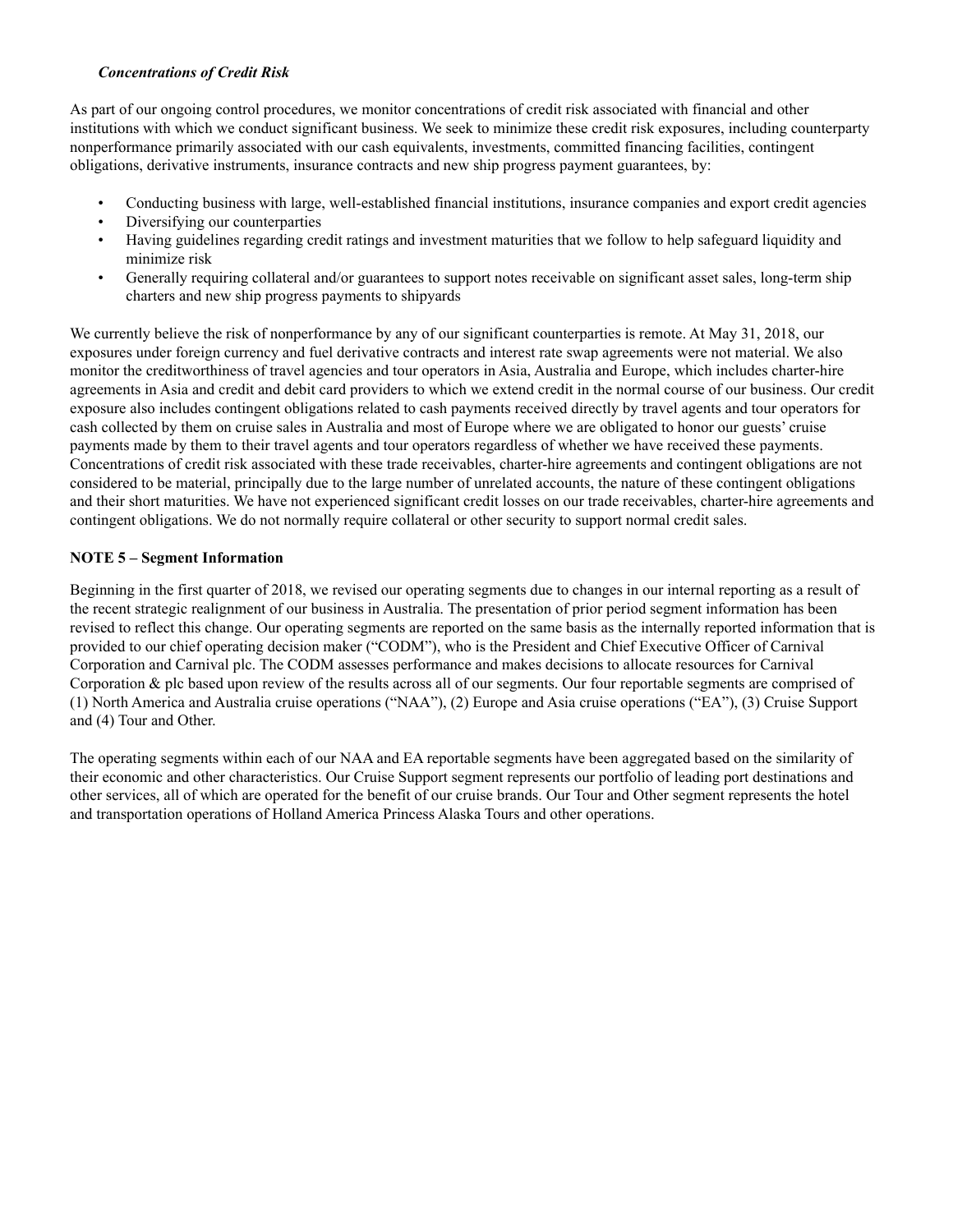|                | Three Months Ended May 31, |                 |                           |                                    |                    |                                         |      |                                     |                                   |      |
|----------------|----------------------------|-----------------|---------------------------|------------------------------------|--------------------|-----------------------------------------|------|-------------------------------------|-----------------------------------|------|
| (in millions)  |                            | <b>Revenues</b> |                           | Operating<br>costs and<br>expenses |                    | <b>Selling</b><br>and<br>administrative |      | Depreciation<br>and<br>amortization | <b>Operating</b><br>income (loss) |      |
| 2018           |                            |                 |                           |                                    |                    |                                         |      |                                     |                                   |      |
| <b>NAA</b>     | \$                         | 2,836 \$        |                           | 1,747                              | $\mathbf{\hat{s}}$ | 338                                     | -S   | 317                                 | \$                                | 433  |
| EA             |                            | 1,449           |                           | 888                                |                    | 191                                     |      | 160                                 |                                   | 210  |
| Cruise Support |                            | 31              |                           | 11                                 |                    | 64                                      |      | 25                                  |                                   | (69) |
| Tour and Other |                            | 42              |                           | 36                                 |                    | 11                                      |      | 10                                  |                                   | (14) |
|                | \$.                        | 4,357           | <sup>\$</sup>             | 2,681                              | \$                 | 605                                     | \$.  | 512                                 | <sup>\$</sup>                     | 559  |
| 2017           |                            |                 |                           |                                    |                    |                                         |      |                                     |                                   |      |
| <b>NAA</b>     | \$                         | 2,663           | $\boldsymbol{\mathsf{S}}$ | $1,596$ \$                         |                    | 330                                     | - \$ | 301                                 | <sup>\$</sup>                     | 436  |
| EA             |                            | 1,212           |                           | 796                                |                    | 161                                     |      | 134                                 |                                   | 120  |
| Cruise Support |                            | 34              |                           | 11                                 |                    | 56                                      |      | 12                                  |                                   | (45) |
| Tour and Other |                            | 37              |                           | 33                                 |                    | 6                                       |      | 9                                   |                                   | (11) |
|                | \$                         | $3,945$ \$      |                           | $2,436$ \$                         |                    | 553                                     | -S   | 456                                 | -S                                | 500  |

|                | Six Months Ended May 31, |       |                                    |            |                                         |       |                                     |       |               |                                   |
|----------------|--------------------------|-------|------------------------------------|------------|-----------------------------------------|-------|-------------------------------------|-------|---------------|-----------------------------------|
| (in millions)  | <b>Revenues</b>          |       | Operating<br>costs and<br>expenses |            | <b>Selling</b><br>and<br>administrative |       | Depreciation<br>and<br>amortization |       |               | <b>Operating</b><br>income (loss) |
| 2018           |                          |       |                                    |            |                                         |       |                                     |       |               |                                   |
| <b>NAA</b>     | \$                       | 5,519 | <sup>\$</sup>                      | 3,405      | - \$                                    | 705   | -\$                                 | 617   | <sup>\$</sup> | 793                               |
| EA             |                          | 2,952 |                                    | 1,892      |                                         | 379   |                                     | 316   |               | 364                               |
| Cruise Support |                          | 63    |                                    | 43         |                                         | 119   |                                     | 48    |               | (147)                             |
| Tour and Other |                          | 55    |                                    | 50         |                                         | 17    |                                     | 19    |               | (31)                              |
|                | \$.                      | 8,589 | -S                                 | 5,390      | <sup>\$</sup>                           | 1,221 | -\$                                 | 1,000 | -\$           | 978                               |
| 2017           |                          |       |                                    |            |                                         |       |                                     |       |               |                                   |
| <b>NAA</b>     | $\mathsf{\$}$            | 5,180 | <sup>\$</sup>                      | $3,152$ \$ |                                         | 663   | -\$                                 | 591   | $\mathcal{S}$ | 774                               |
| EA             |                          | 2,438 |                                    | 1,655      |                                         | 320   |                                     | 264   |               | 199                               |
| Cruise Support |                          | 72    |                                    | 17         |                                         | 111   |                                     | 23    |               | (79)                              |
| Tour and Other |                          | 46    |                                    | 46         |                                         | 8     |                                     | 18    |               | (26)                              |
|                | \$                       | 7,736 |                                    | 4,870      | <sup>\$</sup>                           | 1,102 | S                                   | 896   | S             | 868                               |

# **NOTE 6 – Earnings Per Share**

|                                                     | <b>Three Months Ended</b><br><b>May 31,</b> | <b>Six Months Ended</b><br><b>May 31,</b> |   |       |              |       |  |
|-----------------------------------------------------|---------------------------------------------|-------------------------------------------|---|-------|--------------|-------|--|
| (in millions, except per share data)                | 2018                                        | 2017                                      |   | 2018  | 2017         |       |  |
| Net income for basic and diluted earnings per share | 561                                         | 379                                       | S | 951   | <sup>3</sup> | 730   |  |
| Weighted-average shares outstanding                 | 714                                         | 724                                       |   | 715   |              | 724   |  |
| Dilutive effect of equity plans                     |                                             |                                           |   |       |              |       |  |
| Diluted weighted-average shares outstanding         | 715                                         | 727                                       |   | 717   |              | 727   |  |
| Basic earnings per share                            | 0.79                                        | 0.52                                      |   | 133   |              | 1.01  |  |
| Diluted earnings per share                          | 0.78                                        | 0.52                                      |   | $-33$ |              | 1.00. |  |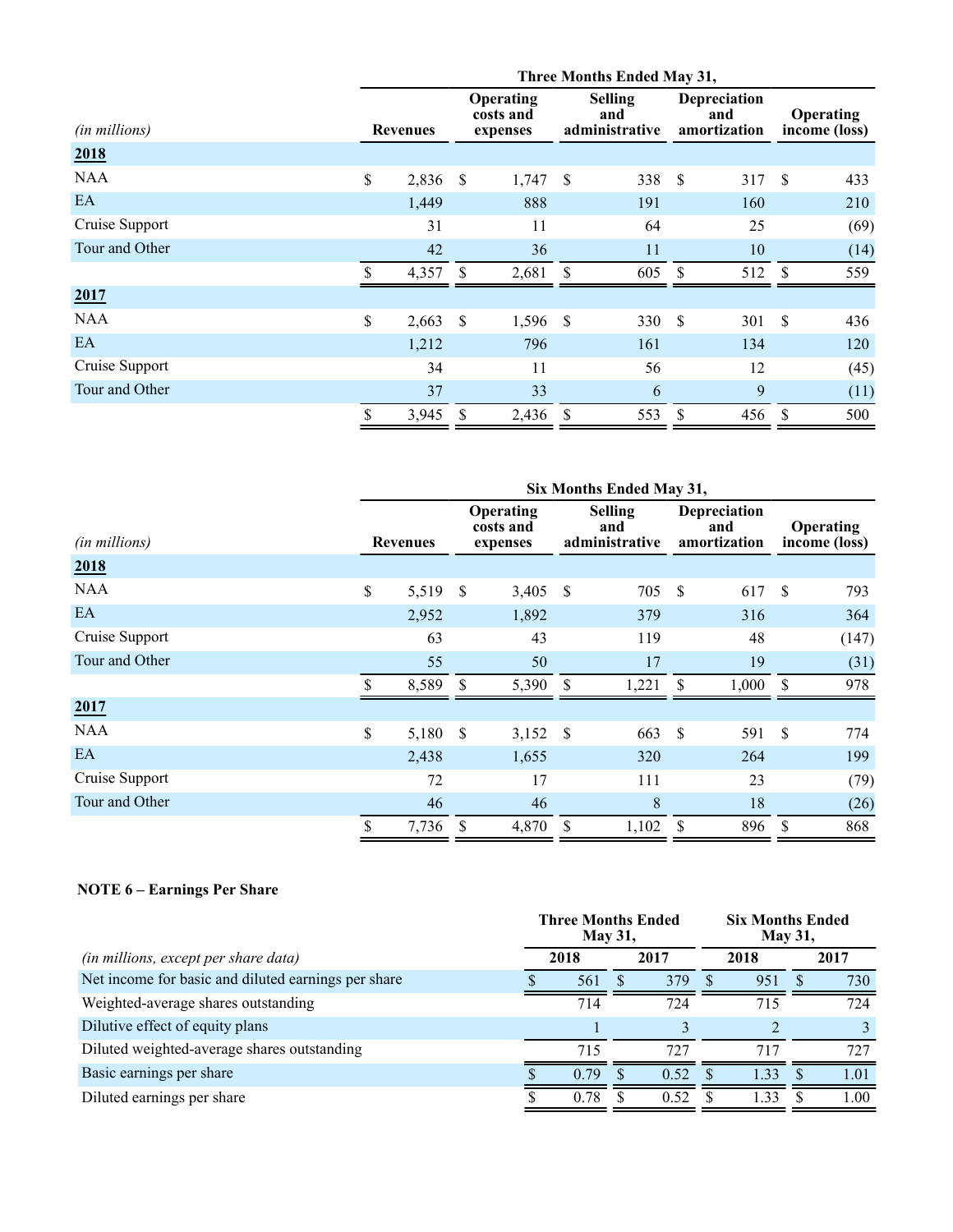### **NOTE 7 – Shareholders' Equity**

On April 10, 2018, the Boards of Directors approved a modification of the general authorization to repurchase Carnival Corporation common stock and/or Carnival plc ordinary shares (the "Repurchase Program"), which replenished the remaining authorized repurchases at the time of the approval to \$1.0 billion. During the six months ended May 31, 2018, we repurchased 4.7 million shares of Carnival plc ordinary shares and 3.1 million shares of Carnival Corporation common stock for \$312 million and \$201 million, respectively, under the Repurchase Program. At May 31, 2018, the remaining availability under the Repurchase Program was \$827 million.

During the three months ended May 31, 2018, our Boards of Directors declared a dividend to holders of Carnival Corporation common stock and Carnival plc ordinary shares of \$0.50 per share, which was an increase from the prior dividend of \$0.45 per share.

### **NOTE 8 – Property and Equipment**

In March 2018, we sold an EA 700-passenger capacity ship.

In April 2018, we transferred an EA 1,300-passenger capacity ship under a bareboat charter agreement which was accounted for as a sale.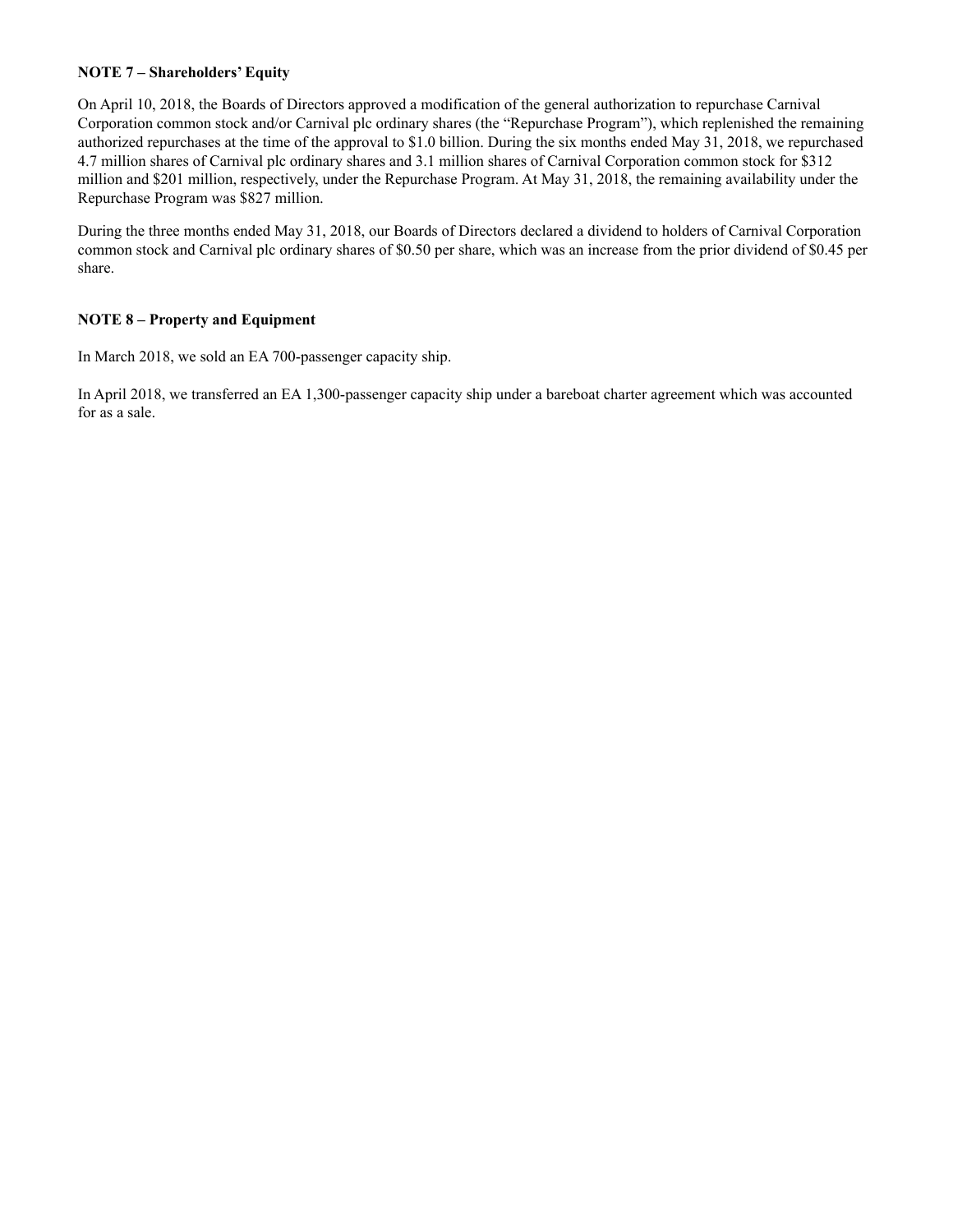### **SCHEDULE B**

### **Item 2. Management's Discussion and Analysis of Financial Condition and Results of Operations.**

### **Cautionary Note Concerning Factors That May Affect Future Results**

Some of the statements, estimates or projections contained in this document are "forward-looking statements" that involve risks, uncertainties and assumptions with respect to us, including some statements concerning future results, outlooks, plans, goals and other events which have not yet occurred. These statements are intended to qualify for the safe harbors from liability provided by Section 27A of the Securities Act of 1933 and Section 21E of the Securities Exchange Act of 1934. All statements other than statements of historical facts are statements that could be deemed forward-looking. These statements are based on current expectations, estimates, forecasts and projections about our business and the industry in which we operate and the beliefs and assumptions of our management. We have tried, whenever possible, to identify these statements by using words like "will," "may," "could," "should," "would," "believe," "depends," "expect," "goal," "anticipate," "forecast," "project," "future," "intend," "plan," "estimate," "target," "indicate," "outlook," and similar expressions of future intent or the negative of such terms.

Forward-looking statements include those statements that relate to our outlook and financial position including, but not limited to, statements regarding:

- 
- 
- 
- Interest, tax and fuel expenses Liquidity
- 
- Net revenue yields Net cruise costs, excluding fuel per available lower berth day
- Booking levels Estimates of ship depreciable lives and residual values
- Pricing and occupancy Goodwill, ship and trademark fair values
	-
- Currency exchange rates Adjusted earnings per share

Because forward-looking statements involve risks and uncertainties, there are many factors that could cause our actual results, performance or achievements to differ materially from those expressed or implied by our forward-looking statements. This note contains important cautionary statements of the known factors that we consider could materially affect the accuracy of our forward-looking statements and adversely affect our business, results of operations and financial position. It is not possible to predict or identify all such risks. There may be additional risks that we consider immaterial or which are unknown. These factors include, but are not limited to, the following:

- The demand for cruises may decline due to adverse world events impacting the ability or desire of people to travel, including conditions affecting the safety and security of travel, government regulations and requirements, and decline in consumer confidence
- Incidents, such as ship incidents, security incidents, the spread of contagious diseases and threats thereof, adverse weather conditions or other natural disasters and the related adverse publicity affecting our reputation and the health, safety, security and satisfaction of guests and crew
- Changes in and compliance with laws and regulations relating to environment, health, safety, security, data privacy and protection, tax and anti-corruption under which we operate may lead to litigations, enforcement actions, fines, or penalties
- Disruptions and other damages to our information technology and other networks and operations, breaches in data security, lapses in data privacy, and failure to keep pace with developments in technology
- Ability to recruit, develop and retain qualified shipboard personnel who live on ships away from home for extended periods of time
- Increases in fuel prices and availability of fuel supply
- Fluctuations in foreign currency exchange rates
- Overcapacity and competition in the cruise ship and land-based vacation industry
- Continuing financial viability of our travel agent distribution system, air service providers and other key vendors in our supply chain, as well as reductions in the availability of, and increases in the prices for, the services and products provided by these vendors
- Inability to implement our shipbuilding programs and ship repairs, maintenance and refurbishments on terms that are favorable or consistent with our expectations, as well as increases to our repairs and maintenance expenses and refurbishment costs as our fleet ages
- Geographic regions in which we try to expand our business may be slow to develop and ultimately not develop how we expect

The ordering of the risk factors set forth above is not intended to reflect our indication of priority or likelihood.

Forward-looking statements should not be relied upon as a prediction of actual results. Subject to any continuing obligations under applicable law or any relevant stock exchange rules, we expressly disclaim any obligation to disseminate, after the date of this document, any updates or revisions to any such forward-looking statements to reflect any change in expectations or events, conditions or circumstances on which any such statements are based.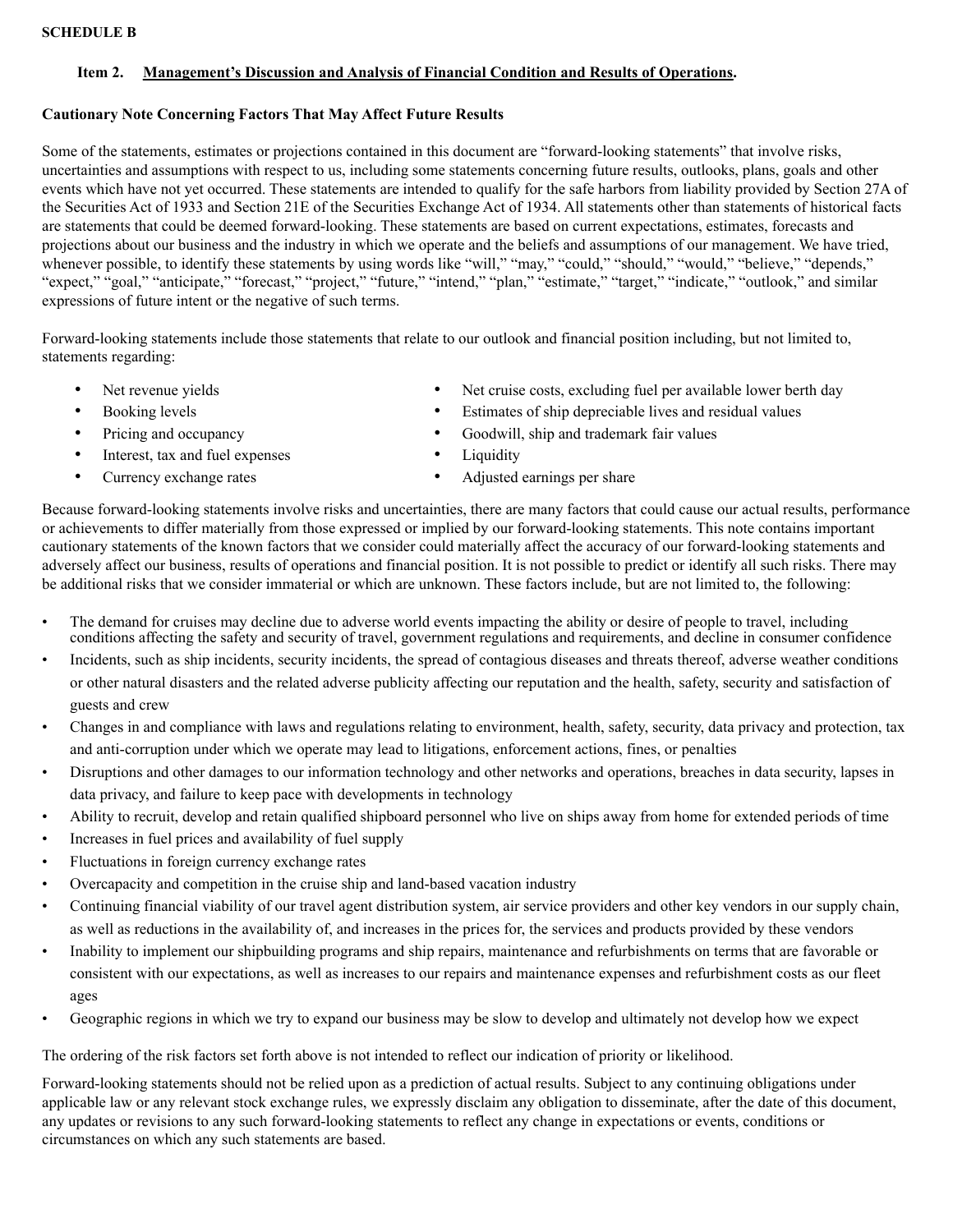#### **New Accounting Pronouncements**

Refer to our consolidated financial statements for further information on *Accounting Pronouncements*.

#### **Critical Accounting Estimates**

For a discussion of our critical accounting estimates, see "Management's Discussion and Analysis of Financial Condition and Results of Operations" that is included in the Form 10-K.

#### **Seasonality**

Our revenues from the sale of passenger tickets are seasonal. Historically, demand for cruises has been greatest during our third quarter, which includes the Northern Hemisphere summer months. This higher demand during the third quarter results in higher ticket prices and occupancy levels and, accordingly, the largest share of our operating income is earned during this period. The seasonality of our results also increases due to ships being taken out-of-service for maintenance, which we schedule during non-peak demand periods. In addition, substantially all of Holland America Princess Alaska Tours' revenue and net income is generated from May through September in conjunction with the Alaska cruise season.

#### **Statistical Information**

|                                                             | <b>Three Months Ended</b><br><b>May 31,</b> |        |              |        |     | <b>Six Months Ended</b><br><b>May 31,</b> |               |        |  |  |
|-------------------------------------------------------------|---------------------------------------------|--------|--------------|--------|-----|-------------------------------------------|---------------|--------|--|--|
|                                                             |                                             | 2018   |              | 2017   |     | 2018                                      |               | 2017   |  |  |
| Available Lower Berth Days ("ALBDs") (in thousands) (a) (b) |                                             | 20,690 |              | 20,397 |     | 41,151                                    |               | 40,421 |  |  |
| Occupancy percentage (c)                                    |                                             | 105.7% |              | 104.1% |     | 105.2%                                    |               | 104.3% |  |  |
| Passengers carried (in thousands)                           |                                             | 2,971  |              | 2,906  |     | 5,831                                     |               | 5,675  |  |  |
| Fuel consumption in metric tons (in thousands)              |                                             | 819    |              | 830    |     | 1,640                                     |               | 1,649  |  |  |
| Fuel consumption in metric tons per thousand ALBDs          |                                             | 39.6   |              | 40.7   |     | 39.9                                      |               | 40.8   |  |  |
| Fuel cost per metric ton consumed                           | \$                                          | 455    | \$           | 374    | \$  | 446                                       | \$            | 368    |  |  |
| Currencies (USD to 1)                                       |                                             |        |              |        |     |                                           |               |        |  |  |
| <b>AUD</b>                                                  | \$                                          | 0.77   | \$           | 0.75   | \$  | 0.77                                      | \$            | 0.75   |  |  |
| <b>CAD</b>                                                  | $\mathbb{S}$                                | 0.78   | $\mathbb{S}$ | 0.74   | \$. | 0.79                                      | \$            | 0.75   |  |  |
| <b>EUR</b>                                                  | \$                                          | 1.21   | \$           | 1.08   | \$  | 1.21                                      | \$            | 1.07   |  |  |
| <b>GBP</b>                                                  | \$                                          | 1.38   | $\mathbb{S}$ | 1.26   | \$. | 1.38                                      | $\mathcal{S}$ | 1.25   |  |  |
| <b>RMB</b>                                                  | \$                                          | 0.16   | \$           | 0.15   | \$  | 0.16                                      | \$            | 0.15   |  |  |

(a) ALBD is a standard measure of passenger capacity for the period that we use to approximate rate and capacity variances, based on consistently applied formulas that we use to perform analyses to determine the main non-capacity driven factors that cause our cruise revenues and expenses to vary. ALBDs assume that each cabin we offer for sale accommodates two passengers and is computed by multiplying passenger capacity by revenue-producing ship operating days in the period.

(b) For the three months ended May 31, 2018 compared to the three months ended May 31, 2017, we had a 1.4% capacity increase in ALBDs comprised of a 2.1% capacity increase in our NAA segment and a 0.3% capacity increase in our EA segment.

Our NAA capacity increase was caused by:

- Partial quarter impact from one Princess Cruises 3,560-passenger capacity ship that entered into service in April 2017
- Partial quarter impact from one Carnival Cruise Line 3,970-passenger capacity ship that entered into service in April 2018
- Partial quarter impact from one Seabourn 600-passenger capacity ship that entered into service in May 2018

These increases were partially offset by the partial quarter impact from one P&O Cruises (Australia) 1,550-passenger capacity ship removed from service in April 2017.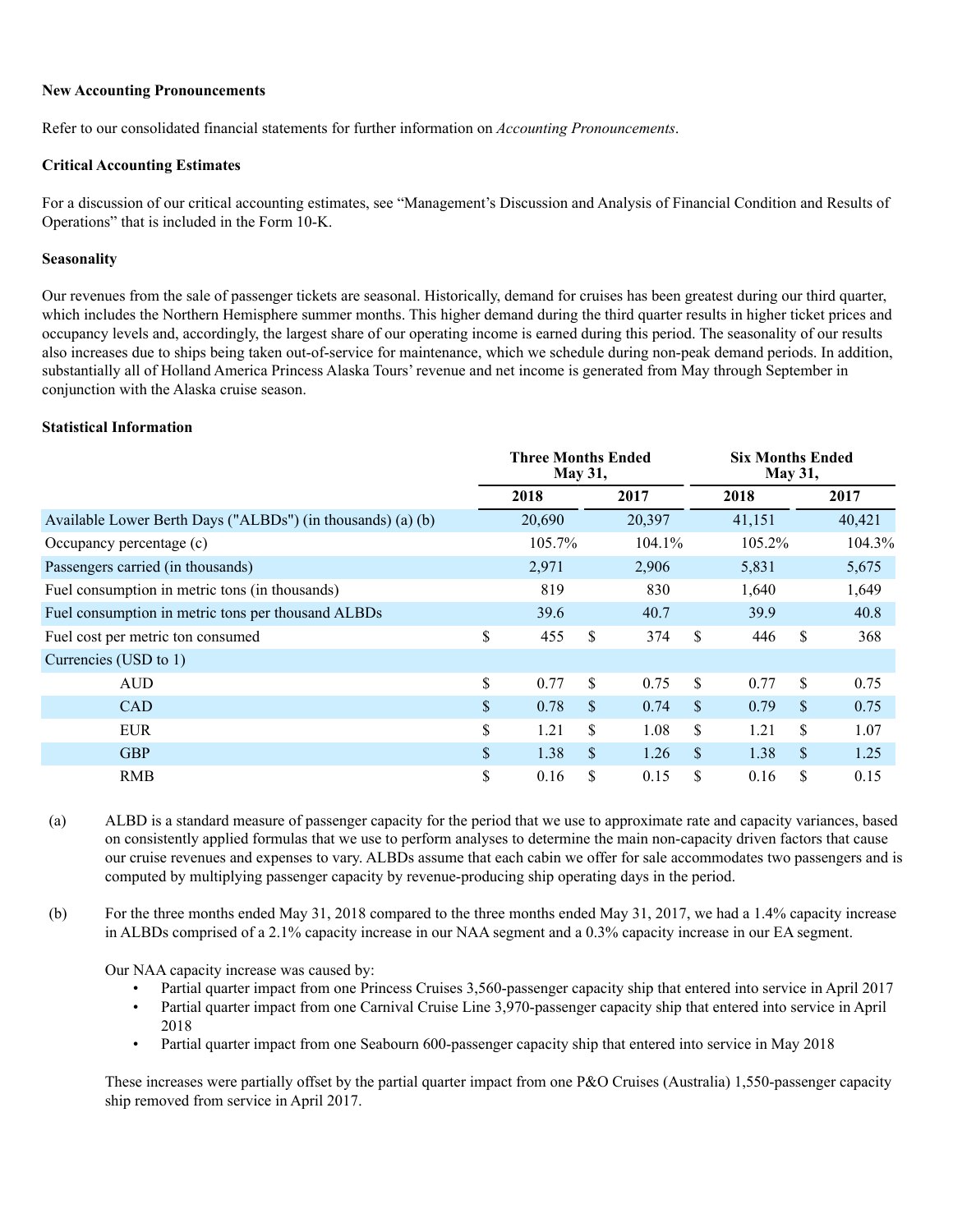Our EA segment's capacity increase was caused by:

• Full quarter impact from one AIDA Cruises 3,290-passenger capacity ship that entered into service in June 2017

These increases were partially offset by:

- Partial quarter impact from one P&O Cruises (UK) 700-passenger capacity ship removed from service in March 2018
- Partial quarter impact from one Costa Cruises 1,300-passenger capacity ship removed from service in April 2018

For the six months ended May 31, 2018 compared to the six months ended May 31, 2017, we had a 1.8% capacity increase in ALBDs comprised of a 1.8% capacity increase in our NAA segment and a 1.9% capacity increase in our EA segment.

Our NAA capacity increase was caused by:

- Partial period impact from one Princess Cruises 3,560-passenger capacity ship that entered into service in April 2017
- Partial period impact from one Carnival Cruise Line 3,970-passenger capacity ship that entered into service in April 2018
- Partial period impact from one Seabourn 600-passenger capacity ship that entered into service in May 2018

These increases were partially offset by the partial period impact from one P&O Cruises (Australia) 1,550-passenger capacity ship removed from service in April 2017.

Our EA segment's capacity increase was caused by:

• Full period impact from one AIDA Cruises 3,290-passenger capacity ship that entered into service in June 2017

These increases were partially offset by:

- Partial period impact from one P&O Cruises (UK) 700-passenger capacity ship removed from service in March 2018
- Partial period impact from one Costa Cruises 1,300-passenger capacity ship removed from service in April 2018
- (c) In accordance with cruise industry practice, occupancy is calculated using a denominator of ALBDs, which assumes two passengers per cabin even though some cabins can accommodate three or more passengers. Percentages in excess of 100% indicate that on average more than two passengers occupied some cabins.

## **Three Months Ended May 31, 2018 ("2018") Compared to Three Months Ended May 31, 2017 ("2017")**

### **Revenues**

### **Consolidated**

Cruise passenger ticket revenues made up 73% of our 2018 total revenues. Cruise passenger ticket revenues increased by \$321 million, or 11%, to \$3.2 billion in 2018 from \$2.9 billion in 2017.

This increase was driven by:

- \$121 million foreign currency translational impact from a weaker U.S. dollar against the functional currencies of our foreign operations ("foreign currency translational impact")
- \$90 million increase in cruise ticket revenues, driven primarily by price improvements in our European, Alaskan, China and various other programs including World Cruises
- \$44 million increase in occupancy
- \$41 million 1.4% capacity increase in ALBDs
- \$14 million increase in air transportation revenues

The remaining 27% of 2018 total revenues were substantially all comprised of onboard and other cruise revenues, which increased by \$86 million, or 8.3%, to \$1.1 billion in 2018 from \$1.0 billion in 2017.

This increase was driven by:

- \$27 million foreign currency translational impact
- \$25 million higher onboard spending by our guests
- \$16 million increase in occupancy
- \$15 million 1.4% capacity increase in ALBDs

Concession revenues, which are included in onboard and other revenues, increased by \$25 million, or 10%, to \$270 million in 2018 from \$245 million in 2017.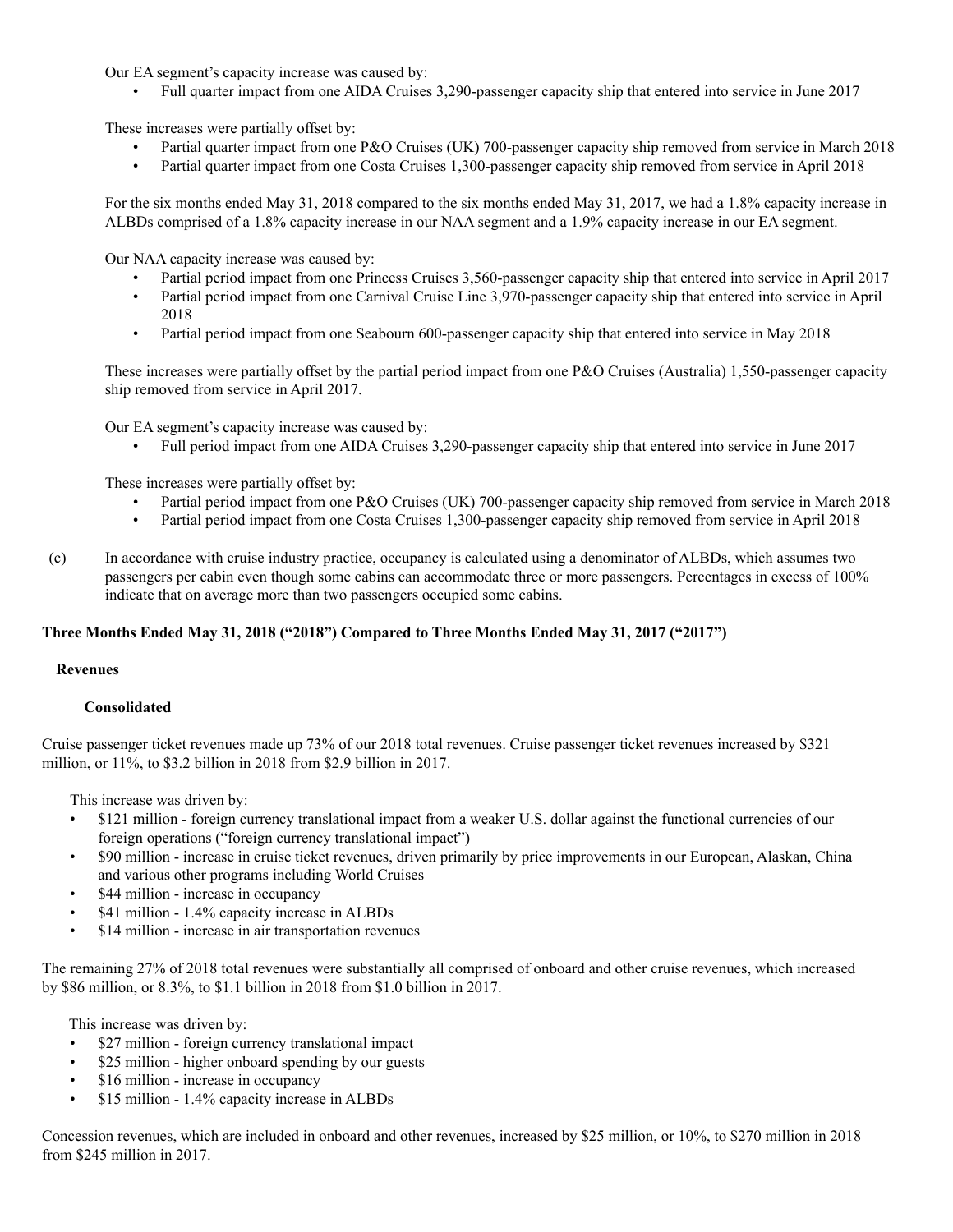### **NAA Segment**

Cruise passenger ticket revenues made up 71% of our NAA segment's 2018 total revenues. Cruise passenger ticket revenues increased by \$129 million, or 6.8%, to \$2.0 billion in 2018 compared to \$1.9 billion in 2017.

This increase was driven by:

- \$82 million increase in cruise ticket revenues, driven primarily by price improvements in the European and Alaskan programs
- \$40 million 2.1% capacity increase in ALBDs

The remaining 29% of our NAA segment's 2018 total revenues were comprised of onboard and other cruise revenues, which increased by \$44 million, or 5.7%, to \$815 million in 2018 from \$771 million in 2017.

This increase was driven by:

- \$25 million higher onboard spending by our guests
- \$16 million 2.1% capacity increase in ALBDs

Concession revenues, which are included in onboard and other revenues, increased by \$10 million, or 5.7%, to \$193 million in 2018 from \$183 million in 2017.

### **EA Segment**

Cruise passenger ticket revenues made up 82% of our EA segment's 2018 total revenues. Cruise passenger ticket revenues increased by \$201 million, or 20%, to \$1.2 billion in 2018 compared to \$1.0 billion in 2017.

This increase was driven by:

- \$120 million foreign currency translational impact
- \$50 million increase in occupancy
- \$28 million increase in cruise ticket revenues, driven primarily by price improvements in the European, China and various other programs including World Cruises

The remaining 18% of our EA segment's 2018 total revenues were comprised of onboard and other cruise revenues, which increased by \$36 million, or 16%, to \$262 million in 2018 from \$226 million in 2017.

This increase was caused by:

- \$27 million foreign currency translational impact
- \$11 million increase in occupancy

Concession revenues, which are included in onboard and other revenues, increased by \$15 million, or 23%, to \$77 million in 2018 from \$63 million in 2017.

### **Costs and Expenses**

### **Consolidated**

Operating costs and expenses increased by \$245 million, or 10%, to \$2.7 billion in 2018 from \$2.4 billion in 2017.

This increase was caused by:

- \$82 million foreign currency translational impact
- \$67 million higher fuel prices
- \$48 million higher dry-dock expenses and repair and maintenance expenses
- \$35 million 1.4% capacity increase in ALBD
- \$23 million higher commissions, transportation and other expenses
- \$14 million increase in occupancy

These increases were offset by gains on ship sales of \$25 million.

Selling and administrative expenses increased by \$52 million, or 9.3%, to \$605 million in 2018 from \$553 million in 2017.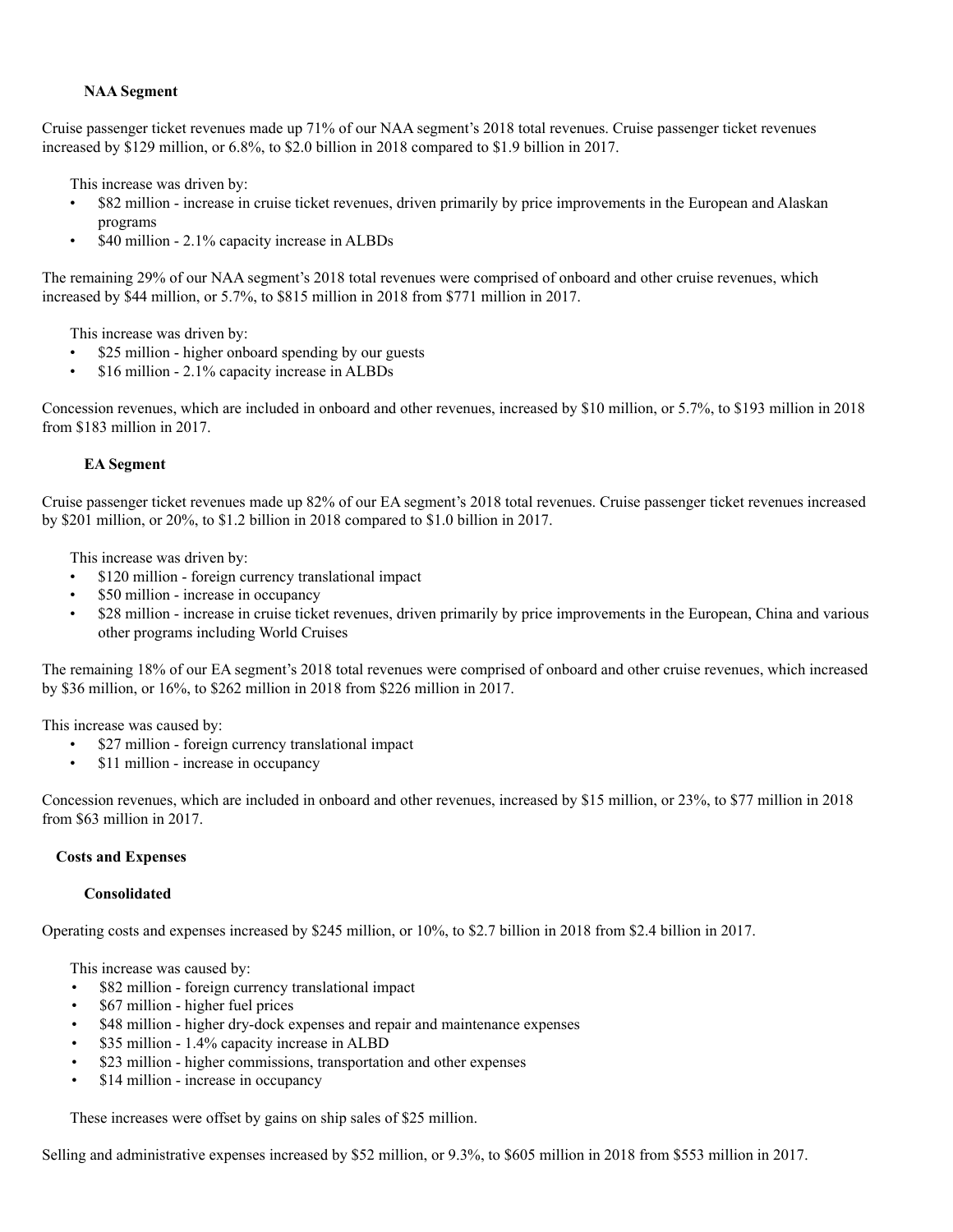Depreciation and amortization expenses increased by \$55 million, or 12%, to \$512 million in 2018 from \$456 million in 2017.

This increase was driven by:

- \$32 million fleet enhancements and investments in shoreside assets
- \$17 million foreign currency translational impact

### **NAA Segment**

Operating costs and expenses increased by \$152 million, or 9.5%, to \$1.7 billion in 2018 from \$1.6 billion in 2017.

This increase was driven by:

- \$45 million higher fuel prices
- \$33 million 2.1% capacity increase in ALBDs
- \$30 million higher dry-dock expenses and repair and maintenance expenses
- \$21 million higher commissions, transportation and other expenses
- \$11 million higher port expenses

Selling and administrative expenses increased by \$8 million, or 2.6%, to \$338 million in 2018 from \$330 million in 2017.

Depreciation and amortization expenses increased by \$16 million, or 5.5%, to \$317 million in 2018 from \$301 million in 2017.

### **EA Segment**

Operating costs and expenses increased by \$92 million, or 12%, to \$888 million in 2018 from \$796 million in 2017.

This increase was caused by:

- \$81 million foreign currency translational impact
- \$21 million higher fuel prices
- \$15 million increase in occupancy
- \$10 million higher dry-dock expenses and repair and maintenance expenses

These increases were offset by gains on ship sales of \$25 million.

Selling and administrative expenses increased by \$30 million, or 19%, to \$191 million in 2018 from \$161 million in 2017. This increase was driven by foreign currency translational impact, which accounted for \$20 million.

Depreciation and amortization expenses increased by \$25 million, or 19%, to \$160 million in 2018 from \$134 million in 2017. This increase was driven by foreign currency translational impact, which accounted for \$16 million.

### **Operating Income**

Our consolidated operating income increased by \$60 million, or 12%, to \$559 million in 2018 from \$500 million in 2017. Our NAA segment's operating income decreased by \$3 million, or 0.7%, to \$433 million in 2018 from \$436 million in 2017, and our EA segment's operating income increased by \$90 million, or 75%, to \$210 million in 2018 from \$120 million in 2017. These changes were primarily due to the reasons discussed above.

### **Nonoperating Income (Expense)**

|                                                    | <b>Three Months Ended</b><br><b>May 31.</b> |      |  |      |  |  |  |  |  |
|----------------------------------------------------|---------------------------------------------|------|--|------|--|--|--|--|--|
| <i>(in millions)</i>                               |                                             | 2018 |  | 2017 |  |  |  |  |  |
| Unrealized gains (losses) on fuel derivatives, net |                                             | 50   |  | (2)  |  |  |  |  |  |
| Realized losses on fuel derivatives, net           |                                             | (9)  |  | (51) |  |  |  |  |  |
| Gains (losses) on fuel derivatives, net            |                                             | 41   |  | (53) |  |  |  |  |  |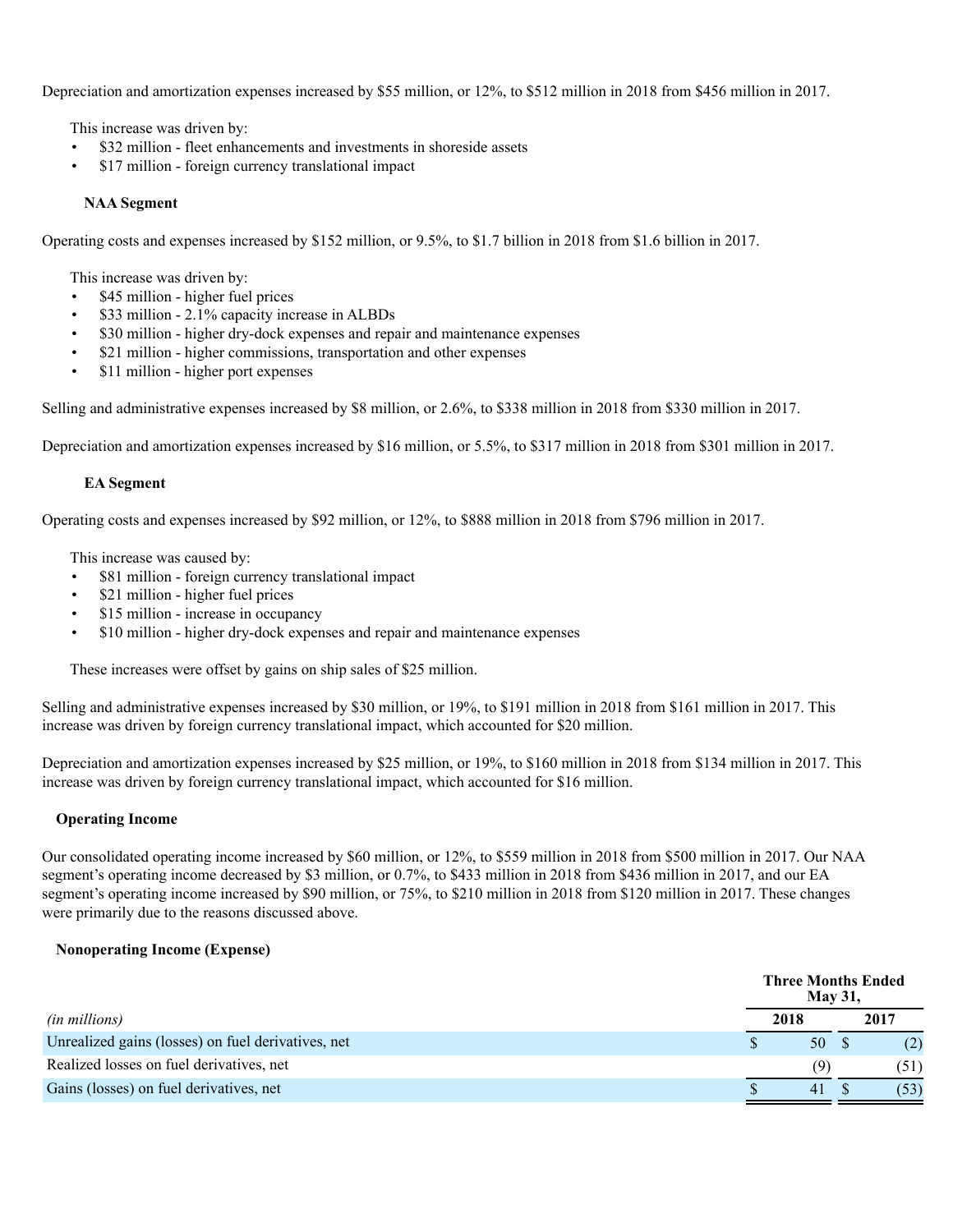### *Explanations of Non-GAAP Financial Measures*

### **Non-GAAP Financial Measures**

We use net cruise revenues per ALBD ("net revenue yields"), net cruise costs excluding fuel per ALBD, adjusted net income and adjusted earnings per share as non-GAAP financial measures of our cruise segments' and the company's financial performance. These non-GAAP financial measures are provided along with U.S. GAAP gross cruise revenues per ALBD ("gross revenue yields"), gross cruise costs per ALBD and U.S. GAAP net income and U.S. GAAP earnings per share.

Net revenue yields and net cruise costs excluding fuel per ALBD enable us to separate the impact of predictable capacity or ALBD changes from price and other changes that affect our business. We believe these non-GAAP measures provide useful information to investors and expanded insight to measure our revenue and cost performance as a supplement to our U.S. GAAP consolidated financial statements.

Under U.S. GAAP, the realized and unrealized gains and losses on fuel derivatives not qualifying as fuel hedges are recognized currently in earnings. We believe that unrealized gains and losses on fuel derivatives are not an indication of our earnings performance since they relate to future periods and may not ultimately be realized in our future earnings. Therefore, we believe it is more meaningful for the unrealized gains and losses on fuel derivatives to be excluded from our net income and earnings per share and, accordingly, we present adjusted net income and adjusted earnings per share excluding these unrealized gains and losses.

We believe that gains and losses on ship sales, impairment charges, restructuring and other expenses are not part of our core operating business and are not an indication of our future earnings performance. Therefore, we believe it is more meaningful for gains and losses on ship sales, impairment charges, and restructuring and other non-core gains and charges to be excluded from our net income and earnings per share and, accordingly, we present adjusted net income and adjusted earnings per share excluding these items.

The presentation of our non-GAAP financial information is not intended to be considered in isolation from, as substitute for, or superior to the financial information prepared in accordance with U.S. GAAP. It is possible that our non-GAAP financial measures may not be exactly comparable to the like-kind information presented by other companies, which is a potential risk associated with using these measures to compare us to other companies.

Net revenue yields are commonly used in the cruise industry to measure a company's cruise segment revenue performance and for revenue management purposes. We use "net cruise revenues" rather than "gross cruise revenues" to calculate net revenue yields. We believe that net cruise revenues is a more meaningful measure in determining revenue yield than gross cruise revenues because it reflects the cruise revenues earned net of our most significant variable costs, which are travel agent commissions, cost of air and other transportation, certain other costs that are directly associated with onboard and other revenues and credit and debit card fees.

Net passenger ticket revenues reflect gross passenger ticket revenues, net of commissions, transportation and other costs.

Net onboard and other revenues reflect gross onboard and other revenues, net of onboard and other cruise costs.

Net cruise costs excluding fuel per ALBD is the measure we use to monitor our ability to control our cruise segments' costs rather than gross cruise costs per ALBD. We exclude the same variable costs that are included in the calculation of net cruise revenues as well as fuel expense to calculate net cruise costs without fuel to avoid duplicating these variable costs in our non-GAAP financial measures. Substantially all of our net cruise costs excluding fuel are largely fixed, except for the impact of changing prices, once the number of ALBDs has been determined.

## **Reconciliation of Forecasted Data**

We have not provided a reconciliation of forecasted gross cruise revenues to forecasted net cruise revenues or forecasted gross cruise costs to forecasted net cruise costs without fuel or forecasted U.S. GAAP net income to forecasted adjusted net income or forecasted U.S. GAAP earnings per share to forecasted adjusted earnings per share because preparation of meaningful U.S. GAAP forecasts of gross cruise revenues, gross cruise costs, net income and earnings per share would require unreasonable effort. We are unable to predict, without unreasonable effort, the future movement of foreign exchange rates and fuel prices. While we forecast realized gains and losses on fuel derivatives by applying current Brent prices to the derivatives that settle in the forecast period, we do not forecast the impact of unrealized gains and losses on fuel derivatives because we do not believe they are an indication of our future earnings performance. We are unable to determine the future impact of gains or losses on ships sales, restructuring expenses and other noncore gains and charges.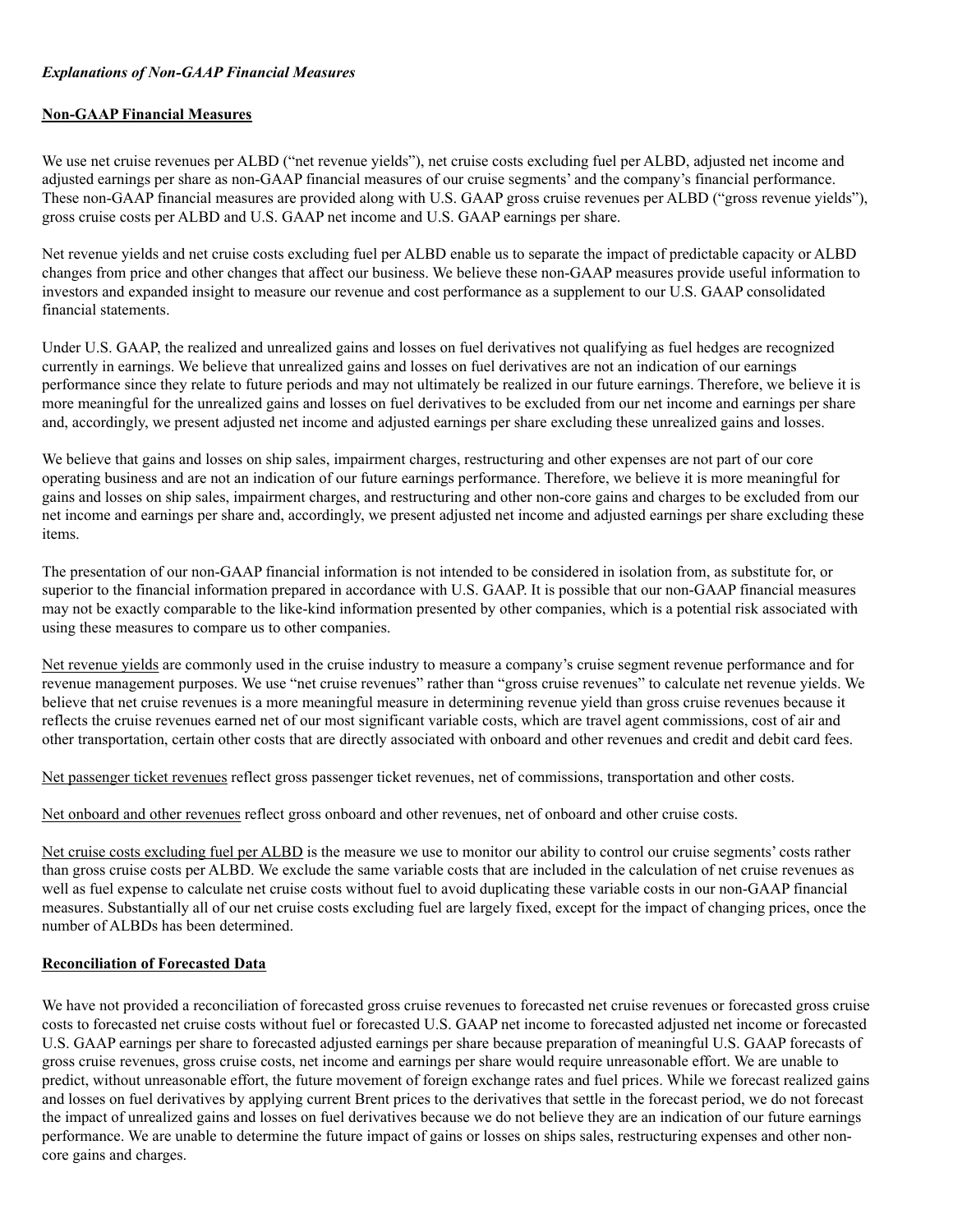### **Constant Dollar and Constant Currency**

Our operations primarily utilize the U.S. dollar, Australian dollar, euro and sterling as functional currencies to measure results and financial condition. Functional currencies other than the U.S. dollar subject us to foreign currency translational risk. Our operations also have revenues and expenses that are in currencies other than their functional currency, which subject us to foreign currency transactional risk.

We report net revenue yields, net passenger revenue yields, net onboard and other revenue yields and net cruise costs excluding fuel per ALBD on a "constant dollar" and "constant currency" basis assuming the 2018 periods' currency exchange rates have remained constant with the 2017 periods' rates. These metrics facilitate a comparative view for the changes in our business in an environment with fluctuating exchange rates.

Constant dollar reporting removes only the impact of changes in exchange rates on the translation of our operations.

Constant currency reporting removes the impact of changes in exchange rates on the translation of our operations (as in constant dollar) plus the transactional impact of changes in exchange rates from revenues and expenses that are denominated in a currency other than the functional currency.

## *Examples:*

- The translation of our operations with functional currencies other than U.S. dollar to our U.S. dollar reporting currency results in decreases in reported U.S. dollar revenues and expenses if the U.S. dollar strengthens against these foreign currencies and increases in reported U.S. dollar revenues and expenses if the U.S. dollar weakens against these foreign currencies.
- Our operations have revenue and expense transactions in currencies other than their functional currency. If their functional currency strengthens against these other currencies, it reduces the functional currency revenues and expenses. If the functional currency weakens against these other currencies, it increases the functional currency revenues and expenses.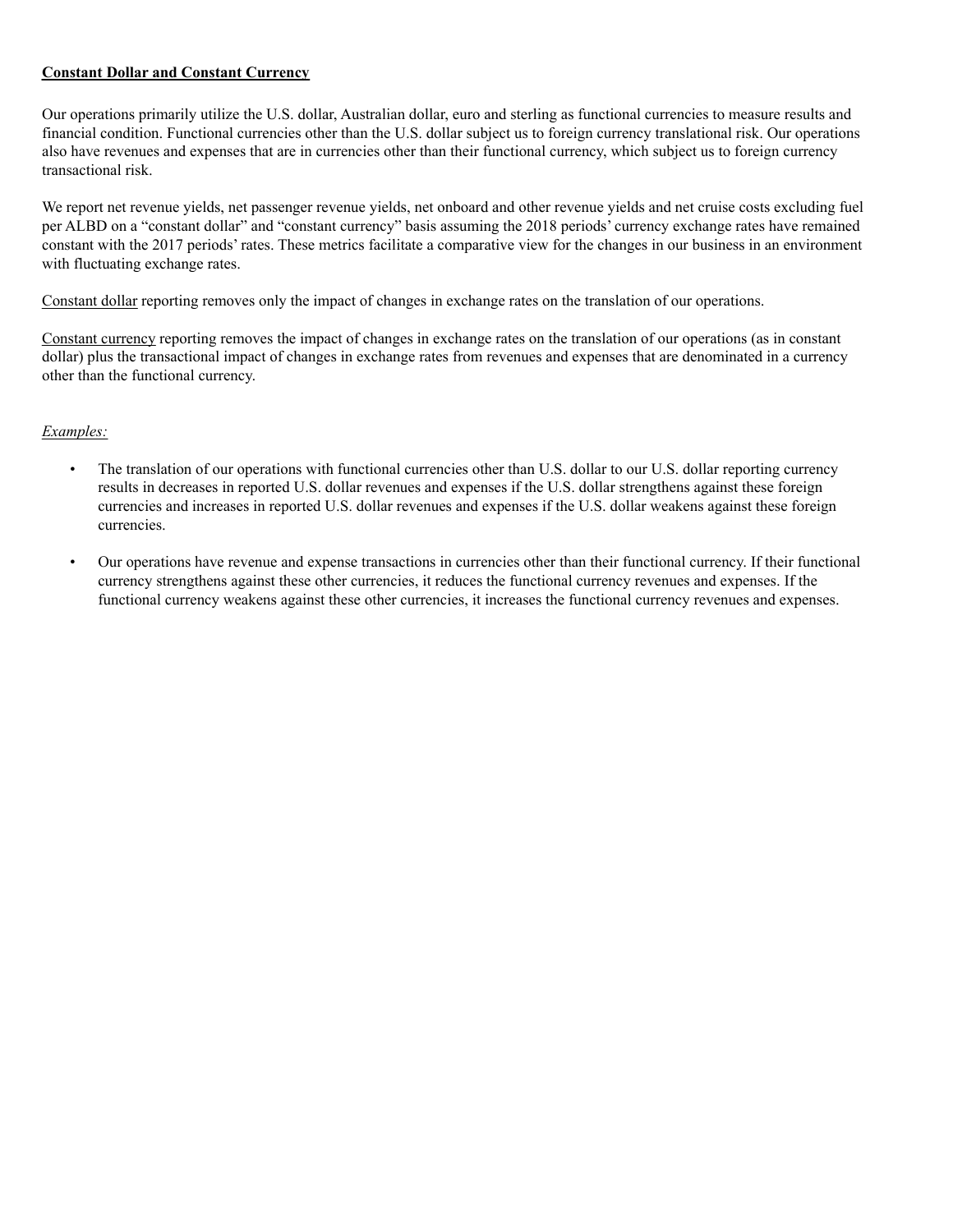Consolidated gross and net revenue yields were computed by dividing the gross and net cruise revenues by ALBDs as follows:

|                                       |               | Three Months Ended May 31, |               |                                   |               |            |  |  |  |  |  |
|---------------------------------------|---------------|----------------------------|---------------|-----------------------------------|---------------|------------|--|--|--|--|--|
| (dollars in millions, except yields)  |               | 2018                       |               | 2018<br>Constant<br><b>Dollar</b> |               | 2017       |  |  |  |  |  |
| Passenger ticket revenues             | $\mathsf{\$}$ | 3,193                      | $\mathcal{S}$ | 3,072                             | $\mathcal{S}$ | 2,872      |  |  |  |  |  |
| Onboard and other revenues            |               | 1,122                      |               | 1,094                             |               | 1,036      |  |  |  |  |  |
| <b>Gross cruise revenues</b>          |               | 4,315                      |               | 4,167                             |               | 3,908      |  |  |  |  |  |
| Less cruise costs                     |               |                            |               |                                   |               |            |  |  |  |  |  |
| Commissions, transportation and other |               | (577)                      |               | (551)                             |               | (513)      |  |  |  |  |  |
| Onboard and other                     |               | (138)                      |               | (134)                             |               | (129)      |  |  |  |  |  |
|                                       |               | (716)                      |               | (685)                             |               | (642)      |  |  |  |  |  |
| Net passenger ticket revenues         |               | 2,616                      |               | 2,521                             |               | 2,359      |  |  |  |  |  |
| Net onboard and other revenues        |               | 984                        |               | 961                               |               | 907        |  |  |  |  |  |
| Net cruise revenues                   | \$            | 3,599                      | \$            | 3,482                             | S.            | 3,266      |  |  |  |  |  |
| <b>ALBDs</b>                          |               | 20,689,903                 |               | 20,689,903                        |               | 20,396,773 |  |  |  |  |  |
| <b>Gross revenue yields</b>           | \$            | 208.55                     | \$            | 201.39                            | \$            | 191.59     |  |  |  |  |  |
| % increase                            |               | 8.8%                       |               | 5.1%                              |               |            |  |  |  |  |  |
| Net revenue yields                    | \$            | 173.96                     | $\mathcal{S}$ | 168.28                            | $\mathbf{\$}$ | 160.15     |  |  |  |  |  |
| % increase                            |               | 8.6%                       |               | 5.1%                              |               |            |  |  |  |  |  |
| Net passenger ticket revenue yields   | \$            | 126.43                     | <sup>\$</sup> | 121.85                            | <sup>\$</sup> | 115.66     |  |  |  |  |  |
| % increase                            |               | 9.3%                       |               | 5.4%                              |               |            |  |  |  |  |  |
| Net onboard and other revenue yields  | \$            | 47.54                      | \$            | 46.43                             | <sup>\$</sup> | 44.49      |  |  |  |  |  |
| % increase                            |               | 6.9%                       |               | 4.4%                              |               |            |  |  |  |  |  |

|                                      |              |               | Three Months Ended May 31,   |               |            |
|--------------------------------------|--------------|---------------|------------------------------|---------------|------------|
| (dollars in millions, except yields) | 2018         |               | 2018<br>Constant<br>Currency |               | 2017       |
| Net passenger ticket revenues        | \$<br>2,616  | \$            | 2,508                        | $\mathbf{s}$  | 2,359      |
| Net onboard and other revenues       | 984          |               | 965                          |               | 907        |
| Net cruise revenues                  | 3,599        |               | 3,473                        | \$            | 3,266      |
| <b>ALBDs</b>                         | 20,689,903   |               | 20,689,903                   |               | 20,396,773 |
| Net revenue yields                   | \$<br>173.96 | <sup>\$</sup> | 167.84                       | \$.           | 160.15     |
| % increase                           | 8.6%         |               | 4.8%                         |               |            |
| Net passenger ticket revenue yields  | \$<br>126.43 | -S            | 121.22                       | $\mathbf{s}$  | 115.66     |
| $\%$ increase                        | $9.3\%$      |               | 4.8%                         |               |            |
| Net onboard and other revenue yields | \$<br>47.54  | -S            | 46.62                        | <sup>\$</sup> | 44.49      |
| % increase                           | $6.9\%$      |               | 4.8%                         |               |            |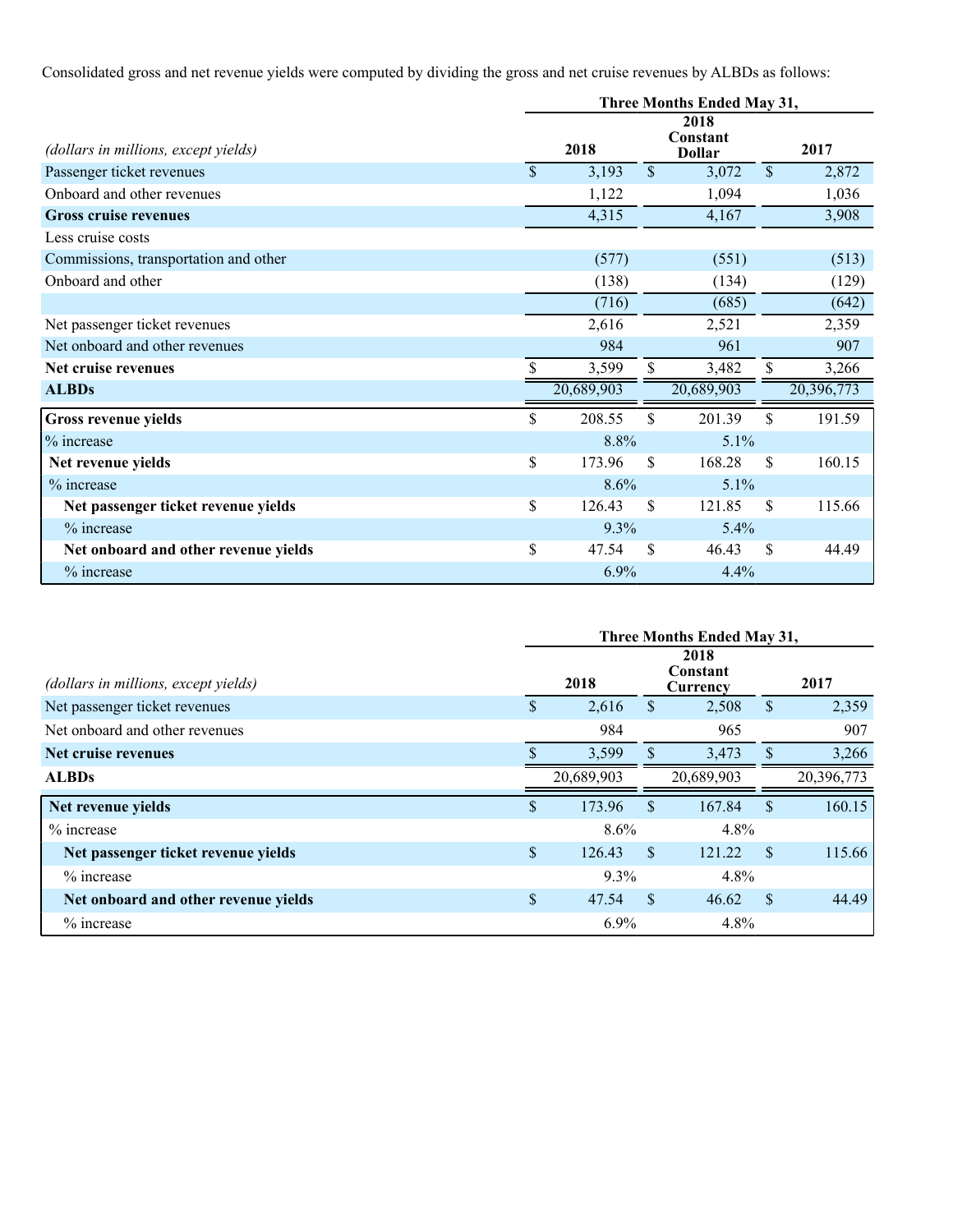Consolidated gross and net cruise costs and net cruise costs excluding fuel per ALBD were computed by dividing the gross and net cruise costs and net cruise costs excluding fuel by ALBDs as follows:

|                                              | Three Months Ended May 31, |            |               |                                   |              |            |  |  |  |
|----------------------------------------------|----------------------------|------------|---------------|-----------------------------------|--------------|------------|--|--|--|
| (dollars in millions, except costs per ALBD) |                            | 2018       |               | 2018<br>Constant<br><b>Dollar</b> |              | 2017       |  |  |  |
| Cruise operating expenses                    | $\mathbf{\$}$              | 2,645      | $\mathcal{S}$ | 2,563                             | $\mathbb{S}$ | 2,403      |  |  |  |
| Cruise selling and administrative expenses   |                            | 594        |               | 574                               |              | 548        |  |  |  |
| <b>Gross cruise costs</b>                    |                            | 3,239      |               | 3,137                             |              | 2,951      |  |  |  |
| Less cruise costs included above             |                            |            |               |                                   |              |            |  |  |  |
| Commissions, transportation and other        |                            | (577)      |               | (551)                             |              | (513)      |  |  |  |
| Onboard and other                            |                            | (138)      |               | (134)                             |              | (129)      |  |  |  |
| (Losses) gains on ship sales and impairments |                            | 28         |               | 25                                |              | 4          |  |  |  |
| Restructuring expenses                       |                            |            |               |                                   |              |            |  |  |  |
| Other                                        |                            | (1)        |               | (1)                               |              | (1)        |  |  |  |
| Net cruise costs                             |                            | 2,551      |               | 2,476                             |              | 2,312      |  |  |  |
| Less fuel                                    |                            | (373)      |               | (373)                             |              | (310)      |  |  |  |
| Net cruise costs excluding fuel              |                            | 2,178      |               | 2,103                             | S.           | 2,002      |  |  |  |
| <b>ALBDs</b>                                 |                            | 20,689,903 |               | 20,689,903                        |              | 20,396,773 |  |  |  |
| Gross cruise costs per ALBD                  | \$                         | 156.55     | \$            | 151.63                            | \$           | 144.63     |  |  |  |
| % increase                                   |                            | 8.2%       |               | 4.8%                              |              |            |  |  |  |
| Net cruise costs excluding fuel per ALBD     | \$                         | 105.27     | \$            | 101.65                            | \$           | 98.11      |  |  |  |
| % increase                                   |                            | 7.3%       |               | 3.6%                              |              |            |  |  |  |

|                                              | Three Months Ended May 31, |            |  |            |          |            |  |  |  |  |
|----------------------------------------------|----------------------------|------------|--|------------|----------|------------|--|--|--|--|
| (dollars in millions, except costs per ALBD) |                            | 2018       |  | 2017       |          |            |  |  |  |  |
| Net cruise costs excluding fuel              |                            | 2.178      |  | 2,103      | S        | 2,002      |  |  |  |  |
| <b>ALBDs</b>                                 |                            | 20,689,903 |  | 20.689.903 |          | 20,396,773 |  |  |  |  |
| Net cruise costs excluding fuel per ALBD     |                            | 105.27     |  | 101.66     | <b>S</b> | 98.11      |  |  |  |  |
| % increase                                   |                            | 7.3%       |  | 3.6%       |          |            |  |  |  |  |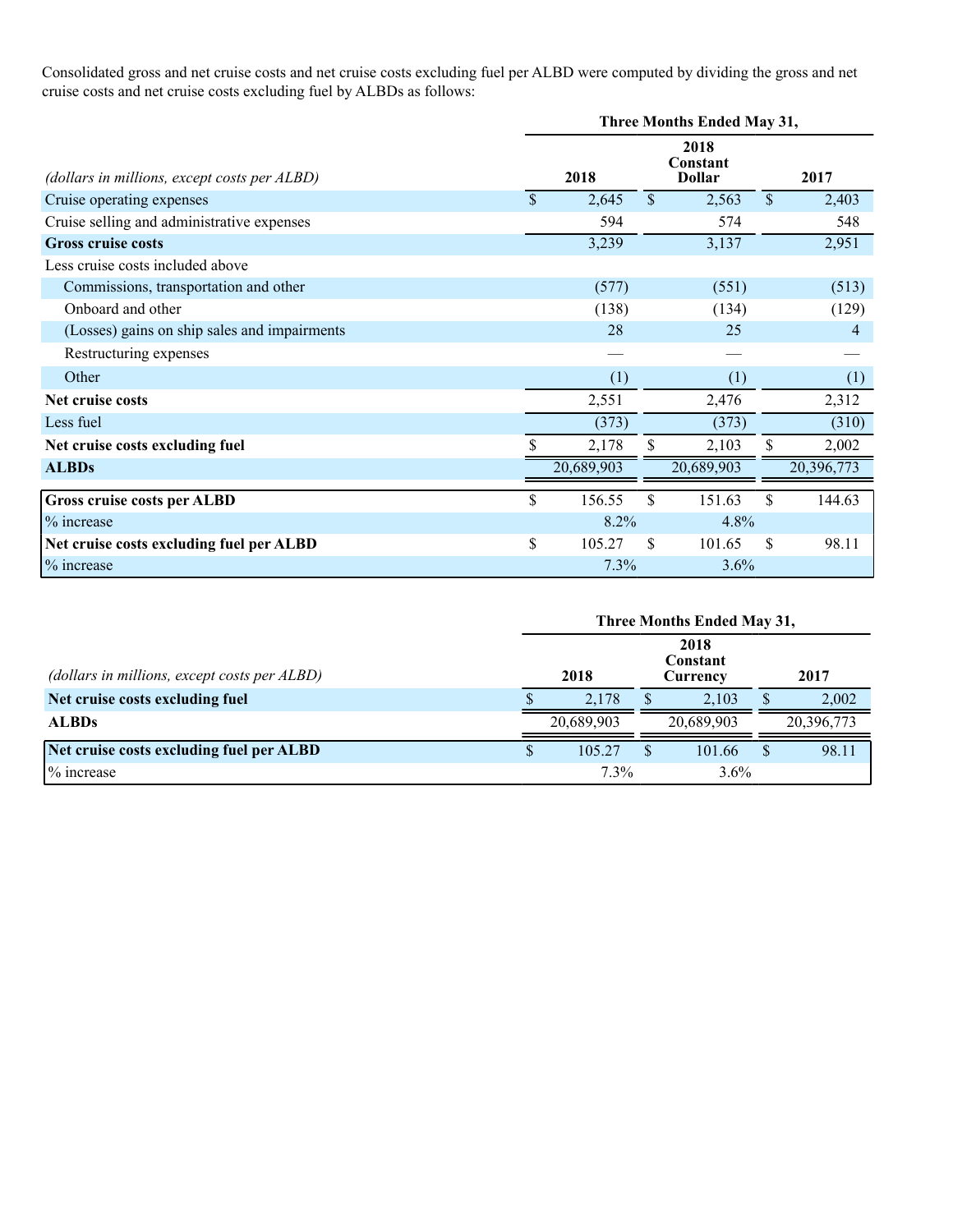Adjusted fully diluted earnings per share was computed as follows:

|                                                    | <b>Three Months Ended</b><br><b>May 31,</b> |        |                     |  |  |
|----------------------------------------------------|---------------------------------------------|--------|---------------------|--|--|
| (in millions, except per share data)               | 2018                                        |        | 2017                |  |  |
| <b>Net income</b>                                  |                                             |        |                     |  |  |
| <b>U.S. GAAP net income</b>                        | \$                                          | 561    | <b>S</b><br>379     |  |  |
| Unrealized (gains) losses on fuel derivatives, net |                                             | (50)   | 2                   |  |  |
| Losses (gains) on ship sales and impairments       |                                             | (28)   | (4)                 |  |  |
| Restructuring expenses                             |                                             |        |                     |  |  |
| Other                                              |                                             | 6      |                     |  |  |
| <b>Adjusted net income</b>                         |                                             | 489    | 378<br><sup>S</sup> |  |  |
| Weighted-average shares outstanding                |                                             | 715    | 727                 |  |  |
| <b>Earnings per share</b>                          |                                             |        |                     |  |  |
| <b>U.S. GAAP earnings per share</b>                | \$                                          | 0.78   | 0.52<br><b>S</b>    |  |  |
| Unrealized (gains) losses on fuel derivatives, net |                                             | (0.07) |                     |  |  |
| Losses (gains) on ship sales and impairments       |                                             | (0.04) |                     |  |  |
| Restructuring expenses                             |                                             |        |                     |  |  |
| Other                                              |                                             | 0.01   |                     |  |  |
| Adjusted earnings per share                        |                                             | 0.68   | 0.52<br>-S          |  |  |

Net cruise revenues increased by \$333 million, or 10%, to \$3.6 billion in 2018 from \$3.3 billion in 2017.

The increase was caused by:

- \$159 million 4.8% increase in constant currency net revenue yields
- \$127 million foreign currency impacts (including both the foreign currency translational and transactional impacts)
- \$47 million 1.4% capacity increase in ALBDs

The 4.8% increase in net revenue yields on a constant currency basis was due to a 4.8% increase in net passenger ticket revenue yields and a 4.8% increase in net onboard and other revenue yields.

The 4.8% increase in net passenger ticket revenue yields was driven primarily by price improvements in our European, Alaskan, China and various other programs including World Cruises. This 4.8% increase in net passenger ticket revenue yields was comprised of a 2.9% increase from our NAA segment and a 9.3% increase from our EA segment.

The 4.8% increase in net onboard and other revenue yields was comprised of a 4.1% increase from our NAA segment and a 4.5% increase from our EA segment.

Net cruise costs excluding fuel increased by \$176 million, or 8.8%, to \$2.2 billion in 2018 from \$2.0 billion in 2017.

The increase was caused by:

- \$75 million foreign currency impacts (including both the foreign currency translational and transactional impacts)
- \$73 million 3.6% increase in constant currency net cruise costs excluding fuel
- \$29 million 1.4% capacity increase in ALBDs

Fuel costs increased by \$62 million, or 20%, to \$373 million in 2018 from \$310 million in 2017. This increase was caused by higher fuel prices, which accounted for \$66 million.

### **Six Months Ended May 31, 2018 ("2018") Compared to Six Months Ended May 31, 2017 ("2017")**

## **Revenues**

## **Consolidated**

Cruise passenger ticket revenues made up 74% of our 2018 total revenues. Cruise passenger ticket revenues increased by \$666 million, or 12%, to \$6.3 billion in 2018 from \$5.7 billion in 2017.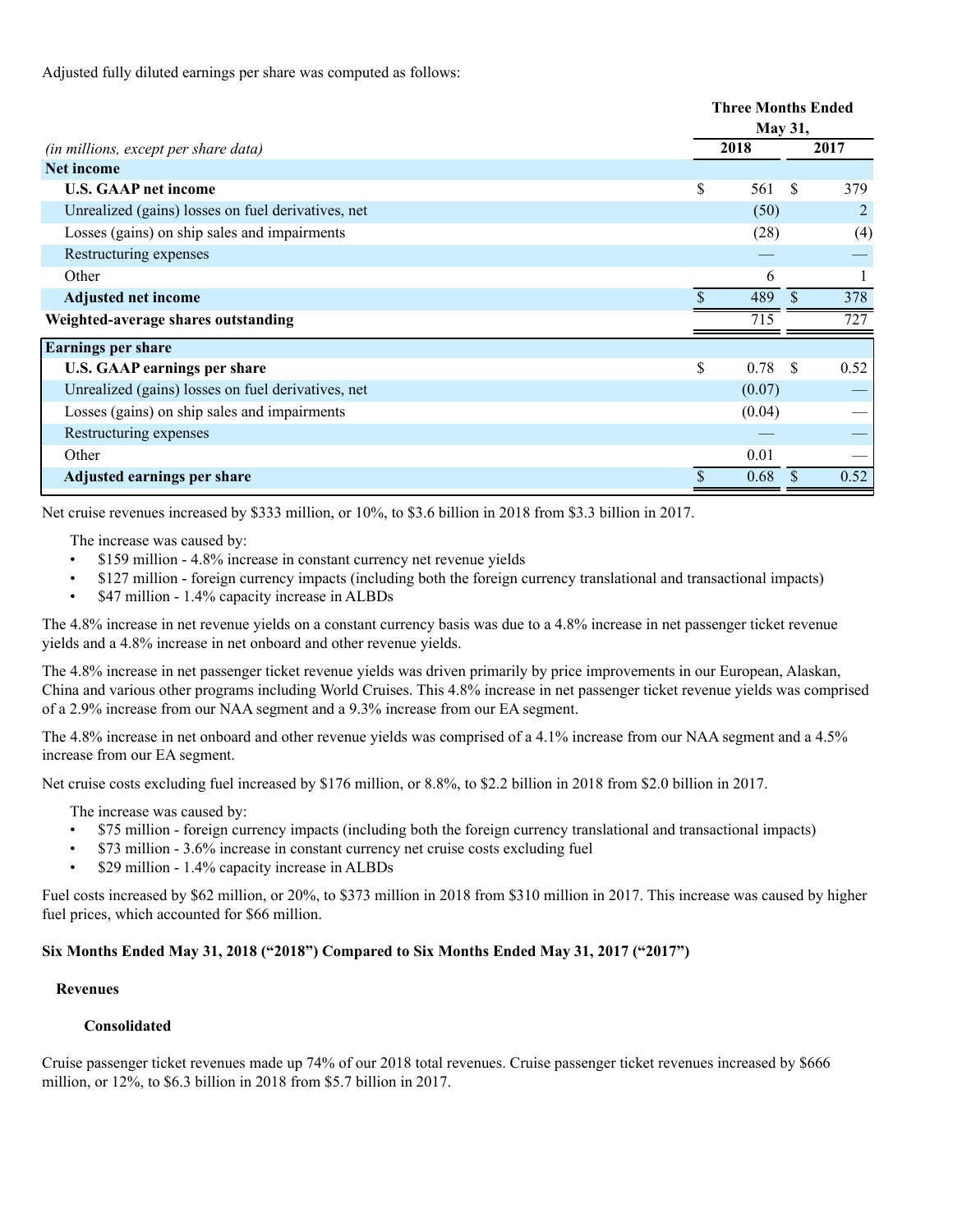This increase was caused by:

- \$270 million foreign currency translational impact
- \$166 million increase in cruise ticket revenues, driven primarily by price improvements in our Australian, European, China and various other programs including World Cruises
- \$103 million 1.8% capacity increase in ALBDs
- \$50 million increase in air transportation revenues
- \$48 million increase in occupancy
- \$29 million increase in other passenger revenue

The remaining 26% of 2018 total revenues were substantially all comprised of onboard and other cruise revenues, which increased by \$178 million, or 8.9%, to \$2.2 billion in 2018 from \$2.0 billion in 2017.

This increase was driven by:

- \$60 million foreign currency translational impact
- \$56 million higher onboard spending by our guests
- \$36 million 1.8% capacity increase in ALBDs

Concession revenues, which are included in onboard and other revenues, increased by \$45 million, or 9.6%, to \$517 million in 2018 from \$472 million in 2017.

### **NAA Segment**

Cruise passenger ticket revenues made up 71% of our NAA segment's 2018 total revenues. Cruise passenger ticket revenues increased by \$246 million, or 6.7%, to \$3.9 billion in 2018 from \$3.7 billion in 2017.

This increase was driven by:

- \$156 million increase in cruise ticket revenues, driven primarily by price improvements in the Australian and European programs
- \$65 million 1.8% capacity increase in ALBDs

The remaining 29% of our NAA segment's 2018 total revenues were comprised of onboard and other cruise revenues, which increased by \$94 million, or 6.3%, to \$1.6 billion in 2018 from \$1.5 billion in 2017.

The increase was driven by:

- \$59 million higher onboard spending by our guest
- \$26 million 1.8% capacity increase in ALBDs

Concession revenues, which are included in onboard and other revenues, increased by \$20 million, or 5.8%, to \$364 million in 2018 from \$344 million in 2017.

### **EA Segment**

Cruise passenger ticket revenues made up 82% of our EA segment's 2018 total revenues. Cruise passenger ticket revenues increased by \$432 million, or 22%, to \$2.4 billion in 2018 from \$2.0 billion in 2017.

This increase was caused by:

- \$264 million foreign currency translational impact
- \$59 million increase in occupancy
- \$45 million increase in cruise ticket revenues, driven primarily by price improvements in the European, China and various other programs including World Cruises
- \$38 million 1.9% capacity increase in ALBDs
- \$28 million increase in air transportation revenues

The remaining 18% of our EA segment's 2018 total revenues were comprised of onboard and other cruise revenues, which increased by \$82 million, or 18%, to \$528 million in 2018 from \$446 million in 2017. This increase was driven by foreign currency translational impact, which accounted for \$58 million.

Concession revenues, which are included in onboard and other revenues, increased by \$26 million, or 20%, to \$153 million in 2018 from \$127 million in 2017.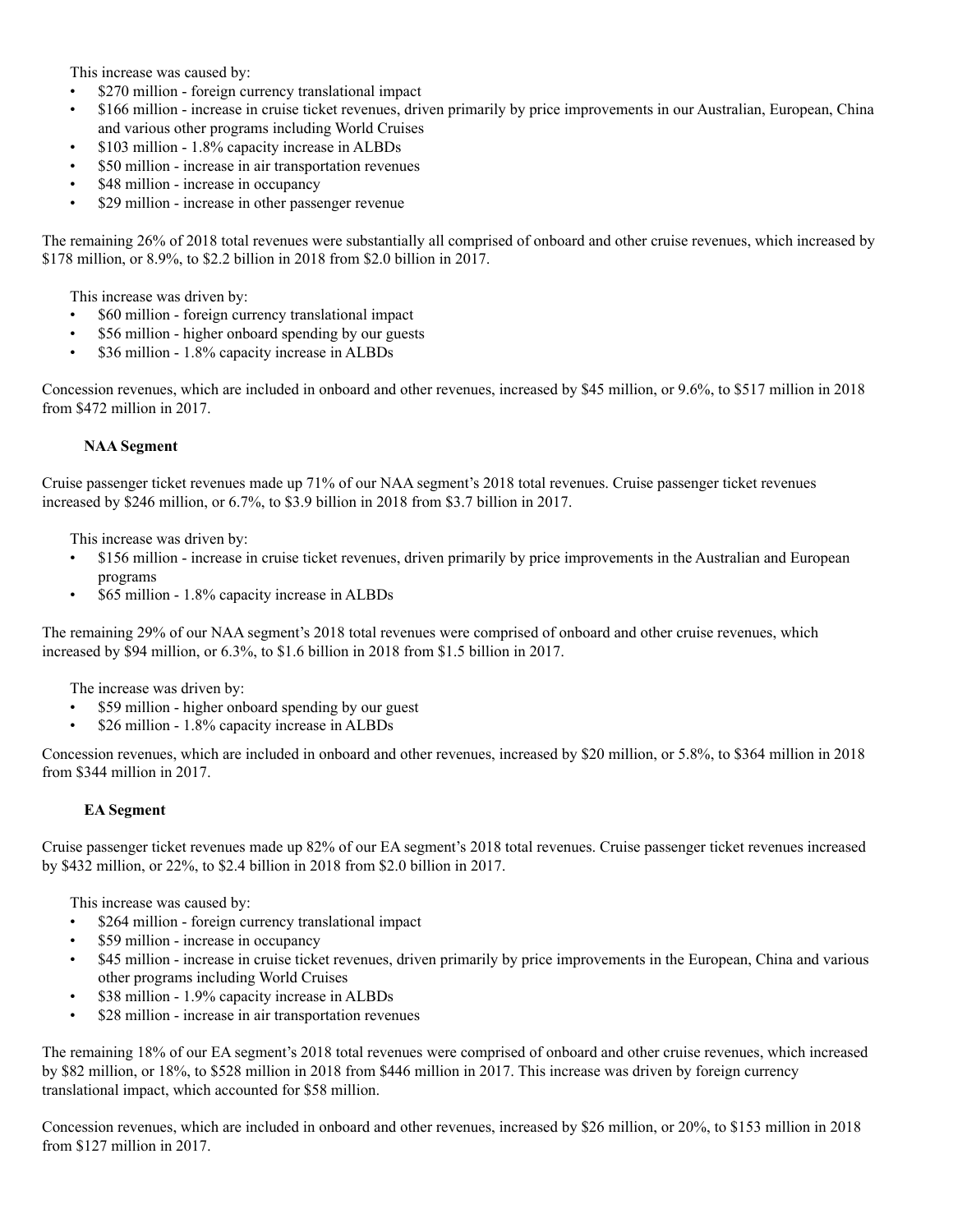### **Costs and Expenses**

## **Consolidated**

Operating costs and expenses increased by \$520 million, or 11%, to \$5.4 billion in 2018 from \$4.9 billion in 2017.

This increase was driven by:

- \$190 million foreign currency translational impact
- \$128 million higher fuel prices
- \$87 million 1.8% capacity increase in ALBD
- \$62 million higher commissions, transportation and other expenses
- \$42 million higher dry-dock expenses and repairs and maintenance expenses

These increases were offset by gains on ship sales of \$25 million.

Selling and administrative expenses increased by \$118 million, or 11%, to \$1.2 billion in 2018 from \$1.1 billion in 2017.

This increase was driven by:

- \$51 million higher administrative expenses
- \$42 million foreign currency translational impact
- \$20 million 1.8% capacity increase in ALBD

Depreciation and amortization expenses increased by \$104 million, or 12%, to \$1.0 billion in 2018 from \$0.9 billion in 2017.

This increase was driven by:

- \$52 million fleet enhancements and investments in shoreside assets
- \$36 million foreign currency translational impact

#### **NAA Segment**

Operating costs and expenses increased by \$252 million, or 8.0%, to \$3.4 billion in 2018 from \$3.2 billion in 2017.

This increase was driven by:

- \$87 million higher fuel prices
- \$56 million 1.8% capacity increase in ALBDs
- \$36 million higher commissions, transportation and other expenses
- \$28 million higher dry-dock expenses and repairs and maintenance expenses
- \$22 million higher port expenses

Selling and administrative expenses increased by \$43 million, or 6.5%, to \$705 million in 2018 from \$663 million in 2017.

Depreciation and amortization expenses increased by \$27 million, or 4.5%, to \$617 million in 2018 from \$591 million in 2017.

### **EA Segment**

Operating costs and expenses increased by \$238 million, or 14%, to \$1.9 billion in 2018 from \$1.7 billion in 2017.

This increase was caused by:

- \$185 million foreign currency translational impact
- \$40 million higher fuel prices
- \$31 million 1.9% capacity increase in ALBDs
- \$29 million higher commissions, transportation and other expenses

These increases were partially offset by gains on ship sales of \$25 million.

Selling and administrative expenses increased by \$59 million, or 18% to \$379 million in 2018 from \$320 million in 2017. This increase was driven by foreign currency translational impact, which accounted for \$41 million.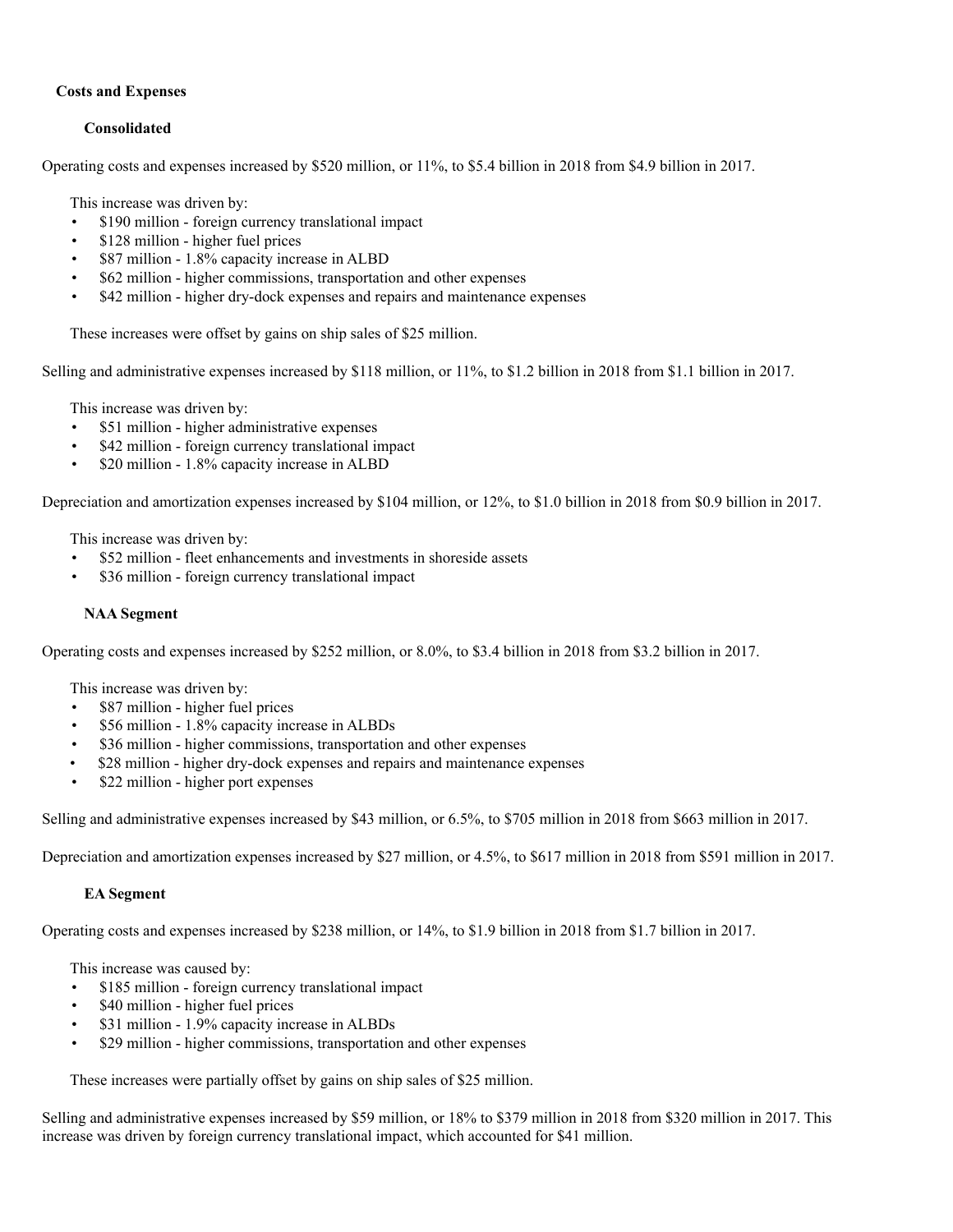Depreciation and amortization expenses increased by \$52 million, or 20%, to \$316 million in 2018 from \$264 million in 2017. This increase was driven by foreign currency translational impact, which accounted for \$34 million.

### **Operating Income**

Our consolidated operating income increased by \$110 million, or 13%, to \$978 million in 2018 from \$868 million in 2017. Our NAA segment's operating income increased by \$18 million, or 2.4%, to \$793 million in 2018 from \$774 million in 2017, and our EA segment's operating income increased by \$165 million, or 83%, to \$364 million in 2018 from \$199 million in 2017. These changes were primarily due to the reasons discussed above.

### **Nonoperating Income (Expense)**

|                                           |      | <b>May 31,</b> | <b>Six Months Ended</b> |  |
|-------------------------------------------|------|----------------|-------------------------|--|
| <i>(in millions)</i>                      | 2018 |                | 2017                    |  |
| Unrealized gains on fuel derivatives, net |      | 82             | 69                      |  |
| Realized losses on fuel derivatives, net  |      | (25)           | (96)                    |  |
| Gains (losses) on fuel derivatives, net   |      |                |                         |  |

### **Key Performance Non-GAAP Financial Indicators**

Consolidated gross and net revenue yields were computed by dividing the gross and net cruise revenues by ALBDs as follows:

|                                       | Six Months Ended May 31, |            |               |                                   |              |            |  |
|---------------------------------------|--------------------------|------------|---------------|-----------------------------------|--------------|------------|--|
| (dollars in millions, except yields)  | 2018                     |            |               | 2018<br>Constant<br><b>Dollar</b> |              | 2017       |  |
| Passenger ticket revenues             | \$                       | 6,341      | $\mathcal{S}$ | 6,072                             | $\mathbb{S}$ | 5,676      |  |
| Onboard and other revenues            |                          | 2,192      |               | 2,132                             |              | 2,014      |  |
| <b>Gross cruise revenues</b>          |                          | 8,534      |               | 8,204                             |              | 7,690      |  |
| Less cruise costs                     |                          |            |               |                                   |              |            |  |
| Commissions, transportation and other |                          | (1,240)    |               | (1,173)                           |              | (1,082)    |  |
| Onboard and other                     |                          | (278)      |               | (269)                             |              | (253)      |  |
|                                       |                          | (1,518)    |               | (1,441)                           |              | (1, 335)   |  |
| Net passenger ticket revenues         |                          | 5,101      |               | 4,899                             |              | 4,594      |  |
| Net onboard and other revenues        |                          | 1,914      |               | 1,863                             |              | 1,761      |  |
| Net cruise revenues                   |                          | 7,015      | \$            | 6,762                             | \$           | 6,355      |  |
| <b>ALBDs</b>                          |                          | 41,151,485 |               | 41,151,485                        |              | 40,420,819 |  |
| Gross revenue yields                  | \$                       | 207.38     | \$            | 199.35                            | \$           | 190.25     |  |
| % increase                            |                          | $9.0\%$    |               | 4.8%                              |              |            |  |
| Net revenue yields                    | \$                       | 170.48     | \$            | 164.32                            | \$           | 157.21     |  |
| % increase                            |                          | 8.4%       |               | 4.5%                              |              |            |  |
| Net passenger ticket revenue yields   | \$                       | 123.96     | \$.           | 119.05                            | \$           | 113.65     |  |
| % increase                            |                          | 9.1%       |               | 4.7%                              |              |            |  |
| Net onboard and other revenue yields  | \$                       | 46.52      | <sup>\$</sup> | 45.28                             | \$           | 43.56      |  |
| % increase                            |                          | 6.8%       |               | 3.9%                              |              |            |  |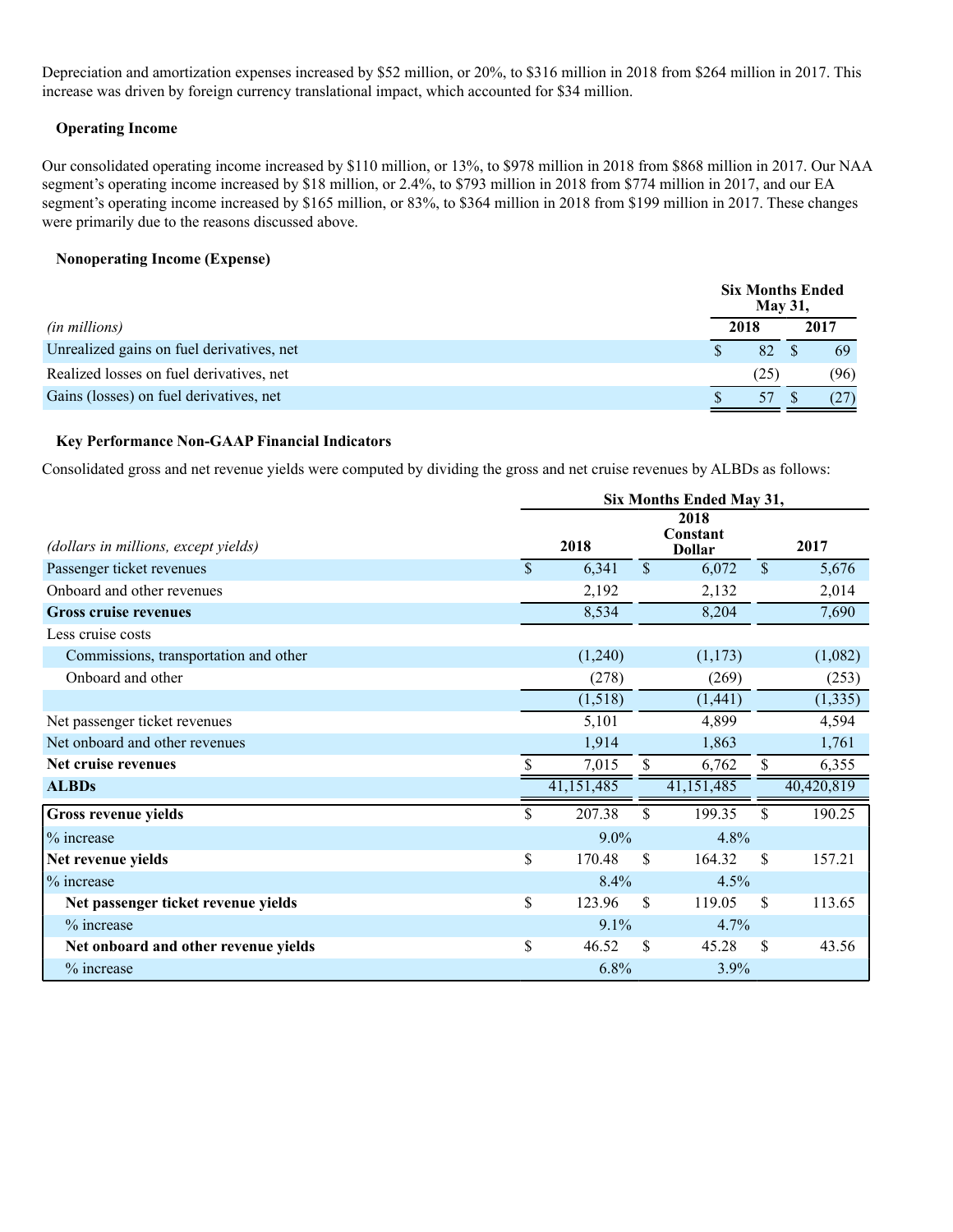|                                      | Six Months Ended May 31, |                                      |               |            |               |            |  |  |
|--------------------------------------|--------------------------|--------------------------------------|---------------|------------|---------------|------------|--|--|
| (dollars in millions, except yields) |                          | 2018<br>Constant<br>2018<br>Currency |               |            |               | 2017       |  |  |
| Net passenger ticket revenues        | \$                       | 5,101                                | S             | 4,882      | $\mathbf{\$}$ | 4,594      |  |  |
| Net onboard and other revenues       |                          | 1,914                                |               | 1,871      |               | 1,761      |  |  |
| Net cruise revenues                  |                          | 7,015                                | S             | 6,753      | <sup>\$</sup> | 6,355      |  |  |
| <b>ALBDs</b>                         |                          | 41,151,485                           |               | 41,151,485 |               | 40,420,819 |  |  |
| Net revenue yields                   | \$                       | 170.48                               | <sup>\$</sup> | 164.10     | \$.           | 157.21     |  |  |
| % increase                           |                          | 8.4%                                 |               | 4.4%       |               |            |  |  |
| Net passenger ticket revenue yields  | \$                       | 123.96                               | <sup>\$</sup> | 118.64     | <sup>\$</sup> | 113.65     |  |  |
| $%$ increase                         |                          | $9.1\%$                              |               | 4.4%       |               |            |  |  |
| Net onboard and other revenue yields | $\mathbb{S}$             | 46.52                                | <sup>\$</sup> | 45.45      | <sup>\$</sup> | 43.56      |  |  |
| % increase                           |                          | 6.8%                                 |               | 4.3%       |               |            |  |  |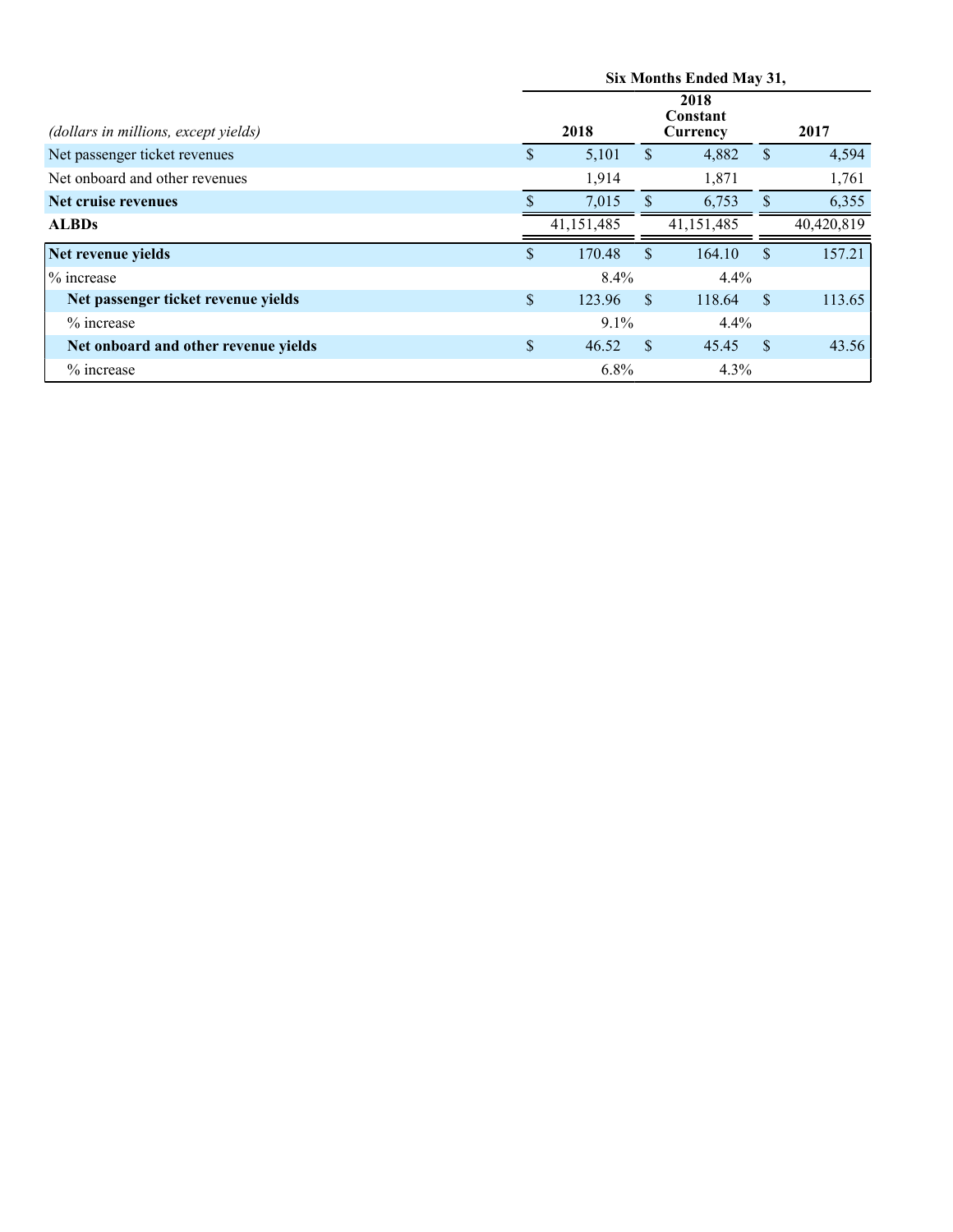Consolidated gross and net cruise costs and net cruise costs excluding fuel per ALBD were computed by dividing the gross and net cruise costs and net cruise costs excluding fuel by ALBDs as follows:

|                                              | Six Months Ended May 31, |            |              |                                   |              |            |  |  |
|----------------------------------------------|--------------------------|------------|--------------|-----------------------------------|--------------|------------|--|--|
| (dollars in millions, except costs per ALBD) | 2018                     |            |              | 2018<br>Constant<br><b>Dollar</b> |              | 2017       |  |  |
| Cruise operating expenses                    | \$                       | 5,340      | $\mathbb{S}$ | 5,151                             | $\mathbb{S}$ | 4,824      |  |  |
| Cruise selling and administrative expenses   |                          | 1,203      |              | 1,161                             |              | 1,094      |  |  |
| <b>Gross cruise costs</b>                    |                          | 6,544      |              | 6,312                             |              | 5,918      |  |  |
| Less cruise costs included above             |                          |            |              |                                   |              |            |  |  |
| Commissions, transportation and other        |                          | (1,240)    |              | (1,173)                           |              | (1,082)    |  |  |
| Onboard and other                            |                          | (278)      |              | (269)                             |              | (253)      |  |  |
| (Losses) gains on ship sales and impairments |                          | 12         |              | 8                                 |              | 4          |  |  |
| Restructuring expenses                       |                          |            |              |                                   |              |            |  |  |
| Other                                        |                          | (1)        |              | (1)                               |              |            |  |  |
| Net cruise costs                             |                          | 5,037      |              | 4,877                             |              | 4,587      |  |  |
| Less fuel                                    |                          | (731)      |              | (731)                             |              | (607)      |  |  |
| Net cruise costs excluding fuel              |                          | 4,305      | S            | 4,146                             |              | 3,980      |  |  |
| <b>ALBDs</b>                                 |                          | 41,151,485 |              | 41,151,485                        |              | 40,420,819 |  |  |
| Gross cruise costs per ALBD                  | \$                       | 159.02     | \$           | 153.38                            | \$           | 146.42     |  |  |
| % increase                                   |                          | 8.6%       |              | 4.8%                              |              |            |  |  |
| Net cruise costs excluding fuel per ALBD     | \$                       | 104.60     | \$           | 100.75                            | \$           | 98.46      |  |  |
| % increase                                   |                          | 6.2%       |              | 2.3%                              |              |            |  |  |

|                                              | Six Months Ended May 31, |              |  |              |  |            |  |  |  |
|----------------------------------------------|--------------------------|--------------|--|--------------|--|------------|--|--|--|
| (dollars in millions, except costs per ALBD) |                          | 2018         |  | 2017         |  |            |  |  |  |
| Net cruise costs excluding fuel              |                          | 4.305        |  | 4.144        |  | 3,980      |  |  |  |
| <b>ALBDs</b>                                 |                          | 41, 151, 485 |  | 41, 151, 485 |  | 40,420,819 |  |  |  |
| Net cruise costs excluding fuel per ALBD     |                          | 104.60       |  | 100.71       |  | 98.46      |  |  |  |
| % increase                                   |                          | 6.2%         |  | 2.3%         |  |            |  |  |  |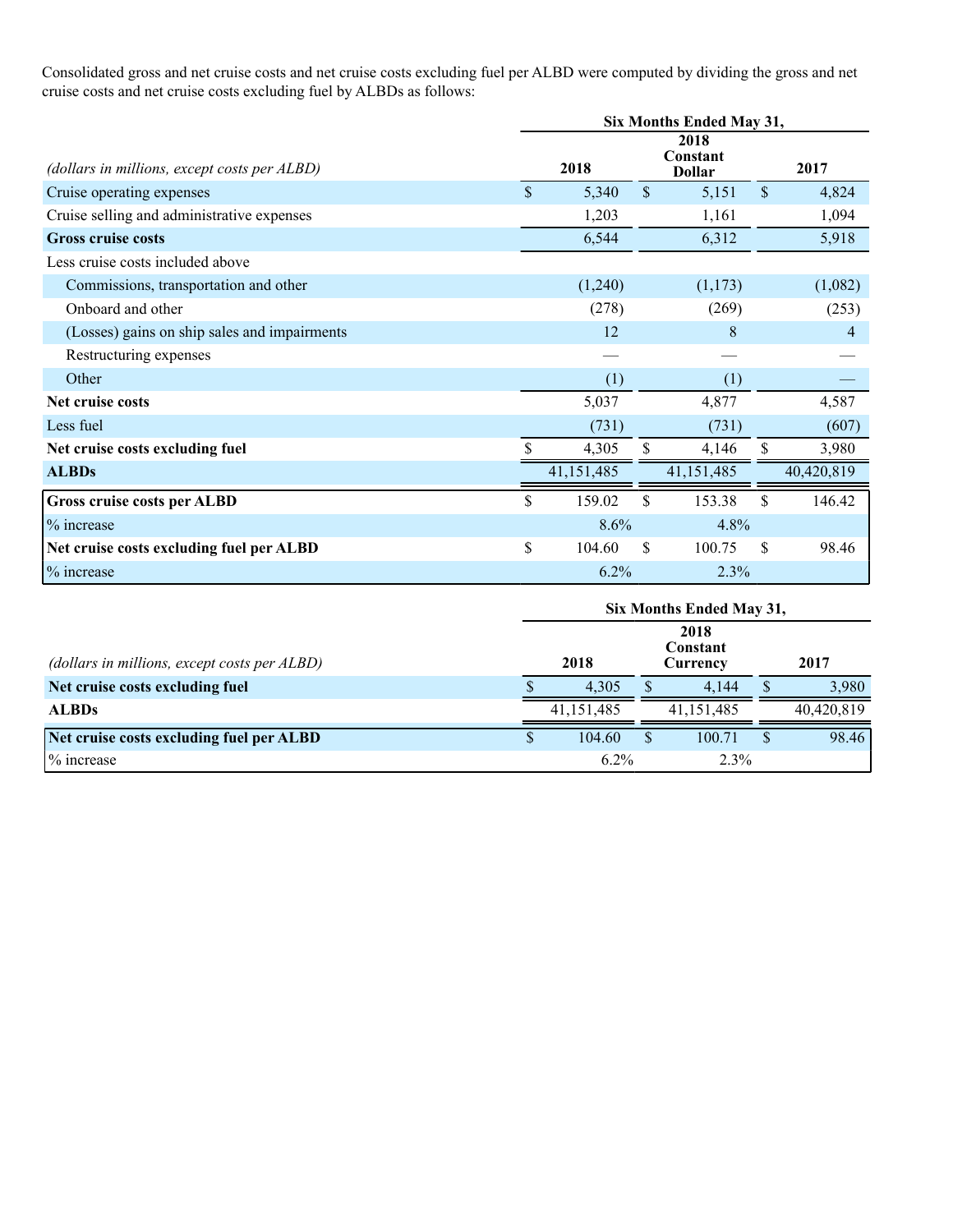Adjusted fully diluted earnings per share was computed as follows:

|                                                    | <b>Six Months Ended</b> |        |     |        |
|----------------------------------------------------|-------------------------|--------|-----|--------|
|                                                    | <b>May 31,</b>          |        |     |        |
| (in millions, except per share data)               | 2018                    |        |     | 2017   |
| <b>Net income</b>                                  |                         |        |     |        |
| <b>U.S. GAAP net income</b>                        | \$                      | 951    | \$. | 730    |
| Unrealized (gains) losses on fuel derivatives, net |                         | (82)   |     | (69)   |
| Losses (gains) on ship sales and impairments       |                         | (12)   |     | (4)    |
| Restructuring expenses                             |                         |        |     |        |
| Other                                              |                         | 6      |     |        |
| <b>Adjusted net income</b>                         |                         | 864    | \$  | 657    |
| Weighted-average shares outstanding                |                         | 717    |     | 727    |
| <b>Earnings per share</b>                          |                         |        |     |        |
| <b>U.S. GAAP earnings per share</b>                | \$                      | 1.33   | S   | 1.00   |
| Unrealized (gains) losses on fuel derivatives, net |                         | (0.11) |     | (0.10) |
| Losses (gains) on ship sales and impairments       |                         | (0.02) |     |        |
| Restructuring expenses                             |                         |        |     |        |
| Other                                              |                         | 0.01   |     |        |
| Adjusted earnings per share                        |                         | 1.21   |     | 0.90   |

Net cruise revenues increased by \$660 million, or 10%, to \$7.0 billion in 2018 from \$6.4 billion in 2017.

The increase was caused by:

- \$283 million 4.4% increase in constant currency net revenue yields
- \$263 million foreign currency impacts (including both the foreign currency translational and transactional impacts)
- \$115 million 1.8% capacity increase in ALBDs

The 4.4% increase in net revenue yields on a constant currency basis was due to a 4.4% increase in net passenger ticket revenue yields and a 4.3% increase in net onboard and other revenue yields.

The 4.4% increase in net passenger ticket revenue yields was driven primarily by price improvements in our Australian, European, China and various other programs including World Cruises. This 4.4% increase in net passenger ticket revenue yields was comprised of a 3.4% increase from our NAA segment and a 6.9% increase from our EA segment.

The 4.3% increase in net onboard and other revenue yields was caused by similar increases in our NAA and EA segments.

Net cruise costs excluding fuel increased by \$325 million, or 8.2%, to \$4.3 billion in 2018 from \$4.0 billion in 2017.

The increase was caused by:

- \$160 million foreign currency impacts (including both the foreign currency translational and transactional impacts)
- \$93 million 2.3% increase in constant currency net cruise costs excluding fuel
- \$72 million 1.8% capacity increase in ALBDs

Net cruise costs excluding fuel per ALBD increased by 2.3%.

Fuel costs increased by \$124 million, or 21%, to \$731 million in 2018 from \$607 million in 2017. This was caused by higher fuel prices, which accounted for \$127 million.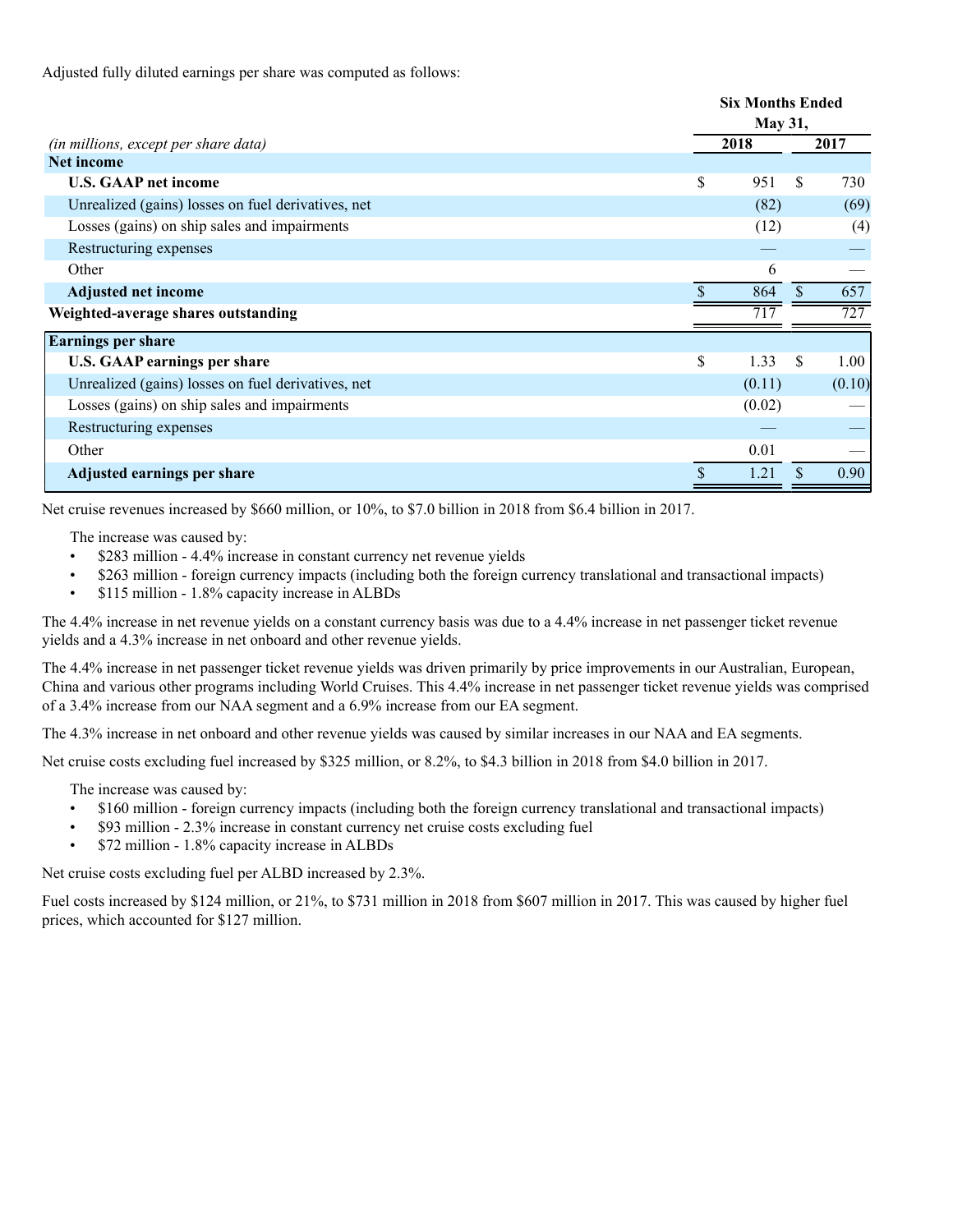## **Liquidity, Financial Condition and Capital Resources**

Our primary financial goals are to profitably grow our cruise business and increase our return on invested capital ("ROIC"), reaching double-digit returns, while maintaining a strong balance sheet and strong investment grade credit ratings. We define ROIC as the twelve month adjusted earnings before interest divided by the monthly average of debt plus equity minus construction-in-progress. Our ability to generate significant operating cash flow allows us to internally fund our capital investments. We are committed to returning free cash flow to our shareholders in the form of dividends and/or share repurchases. As we continue to profitably grow our cruise business, we plan to increase our debt level in a manner consistent with maintaining our strong credit metrics. This will allow us to return both free cash flow and incremental debt proceeds to our shareholders in the form of dividends and/or share repurchases. Other objectives of our capital structure policy are to maintain a sufficient level of liquidity with our available cash and cash equivalents and committed financings for immediate and future liquidity needs, and a reasonable debt maturity profile.

Based on our historical results, projections and financial condition, we believe that our future operating cash flows and liquidity will be sufficient to fund all of our expected capital projects including shipbuilding commitments, ship improvements, debt service requirements, working capital needs and other firm commitments over the next several years. We believe that our ability to generate significant operating cash flows and our strong balance sheet, as evidenced by our investment grade credit ratings, provide us with the ability, in most financial credit market environments, to obtain debt financing.

We had a working capital deficit of \$7.0 billion as of May 31, 2018 compared to a working capital deficit of \$7.2 billion as of November 30, 2017. We operate with a substantial working capital deficit. This deficit is mainly attributable to the fact that, under our business model, substantially all of our passenger ticket receipts are collected in advance of the applicable sailing date. These advance passenger receipts remain a current liability until the sailing date. The cash generated from these advance receipts is used interchangeably with cash on hand from other sources, such as our borrowings and other cash from operations. The cash received as advanced receipts can be used to fund operating expenses, pay down our debt, invest in long term investments or any other use of cash. Included within our working capital deficit are \$5.3 billion and \$4.0 billion of customer deposits as of May 31, 2018 and November 30, 2017, respectively. In addition, we have a relatively low-level of accounts receivable and limited investment in inventories. We generate substantial cash flows from operations and our business model has historically allowed us to maintain this working capital deficit and still meet our operating, investing and financing needs. We expect that we will continue to have working capital deficits in the future.

### **Sources and Uses of Cash**

### *Operating Activities*

Our business provided \$3.1 billion of net cash from operations during the six months ended May 31, 2018, an increase of \$238 million, or 8.4%, compared to \$2.8 billion for the same period in 2017. This increase was caused by an increase in our revenues less expenses settled in cash and an increase in customer deposits.

### *Investing Activities*

During the six months ended May 31, 2018, net cash used in investing activities was \$2.1 billion. This was caused by:

- Capital expenditures of \$1.2 billion for our ongoing new shipbuilding program
- Capital expenditures of \$965 million for ship improvements and replacements, information technology and buildings and improvements
- Proceeds from sale of ships of \$102 million
- Payments of \$34 million for fuel derivative settlements

During the six months ended May 31, 2017, net cash used in investing activities was \$1.9 billion. This was caused by:

- Capital expenditures of \$945 million for our ongoing new shipbuilding program
- Capital expenditures of \$955 million for ship improvements and replacements, information technology and buildings and improvements
- Payments of \$99 million for fuel derivative settlements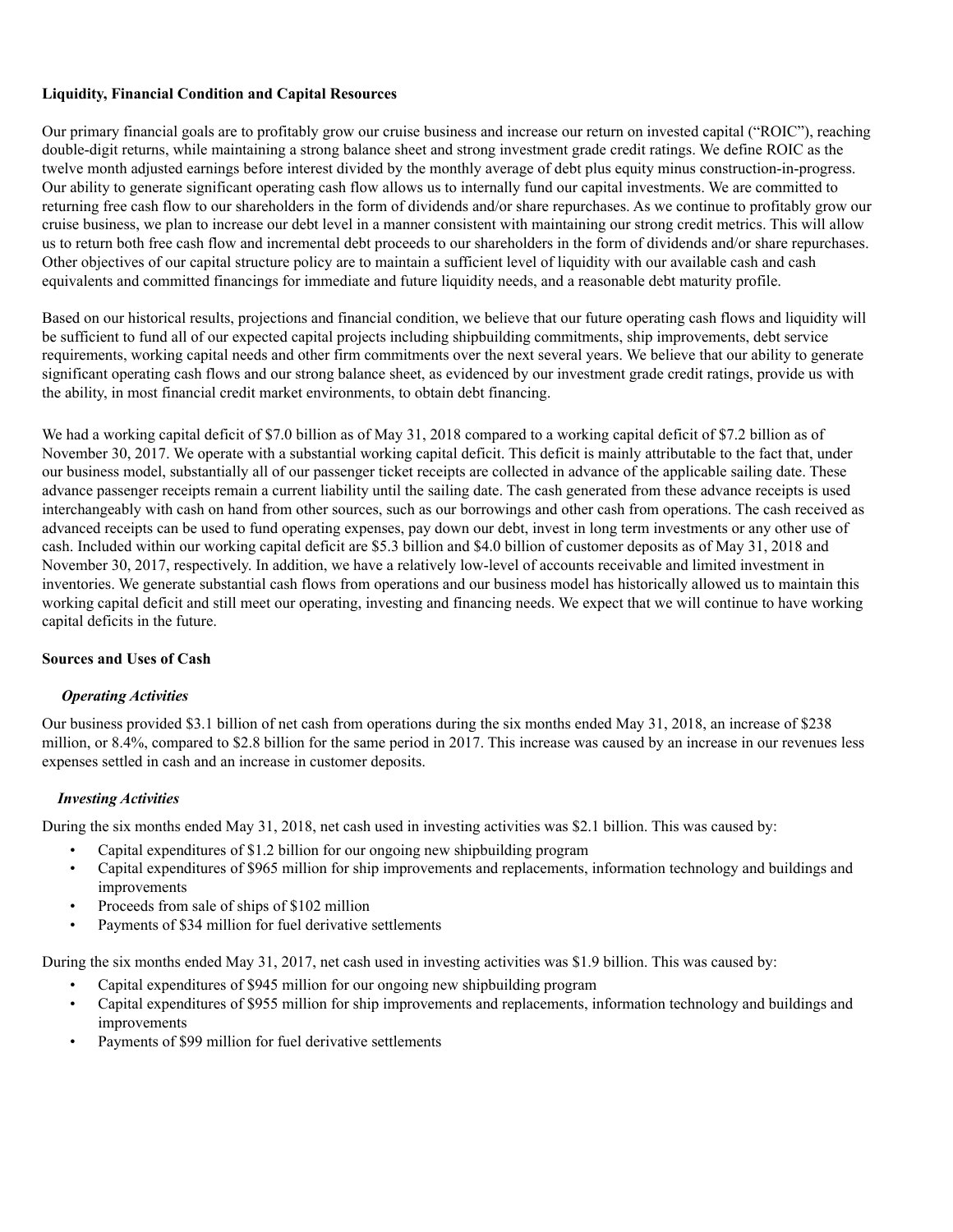### *Financing Activities*

During the six months ended May 31, 2018, net cash used in financing activities of \$339 million was substantially due to the following:

- Net proceeds of short-term borrowings of \$398 million in connection with our availability of, and needs for, cash at various times throughout the period
- Repayments of \$1.2 billion of long-term debt
- Issuances of \$1.6 billion of long-term debt under a term loan
- Payments of cash dividends of \$646 million
- Purchases of \$513 million of Carnival Corporation common stock and Carnival plc ordinary shares in open market transactions under our Repurchase Program

During the six months ended May 31, 2017, net cash used in financing activities of \$935 million was substantially due to the following:

- Net proceeds of short-term borrowings of \$182 million in connection with our availability of, and needs for, cash at various times throughout the period
- Repayments of \$907 million of long-term debt
- Issuances of \$100 million of long-term debt under a term loan
- Proceeds of \$367 million of long-term debt under an export credit facility
- Payments of cash dividends of \$507 million
- Purchases of \$152 million of Carnival plc ordinary shares in open market transactions under our Repurchase Program

### **Future Commitments and Funding Sources**

Our total annual capital expenditures consist of ships under contract for construction and estimated improvements to existing ships and shoreside assets which are currently expected to be:

| (in billions)                     |       | 2019 | 2020 | 2021                 | 2022  | 2023 |
|-----------------------------------|-------|------|------|----------------------|-------|------|
| Total annual capital expenditures | 45 \$ |      |      | 5.4 \$ 5.4 \$ 5.0 \$ | 4.3 S | 2.4  |

The year-over-year percentage increases in our annual capacity are expected to result primarily from contracted new ships entering service and are currently expected to be:

|                              | 2018    | 2019    | 2020    | 2021    | 2022 | 2023 |
|------------------------------|---------|---------|---------|---------|------|------|
| Annual capacity increase (a) | $2.0\%$ | $5.6\%$ | $7.1\%$ | $7.9\%$ | 4.6% | 3.9% |

(a) These percentage increases include only contracted ship orders and dispositions.

At May 31, 2018, we had liquidity of \$13.7 billion. Our liquidity consisted of \$781 million of cash and cash equivalents, which excludes \$272 million of cash used for current operations, \$2.3 billion available for borrowing under our revolving credit facilities, net of our outstanding commercial paper borrowings, and \$10.6 billion under our committed future financings, which are comprised of ship export credit facilities. These commitments are from numerous large and well-established banks and export credit agencies, which we believe will honor their contractual agreements with us.

| (in billions)                                                                                                                 | 2019<br>2018 |  | 2020 2021 |  |  |  | 2022 |  |  |
|-------------------------------------------------------------------------------------------------------------------------------|--------------|--|-----------|--|--|--|------|--|--|
| Availability of committed future financing at May 31, 2018 $\qquad$ \$ 1.3 \; 3 \; 3 \; 2.6 \; \$ 2.9 \; 3 \; 2.9 \; 3 \; 1.0 |              |  |           |  |  |  |      |  |  |

At May 31, 2018, all of our revolving credit facilities are scheduled to mature in 2021, except for \$300 million that matures in 2020.

Substantially all of our debt agreements contain financial covenants as described in Note 5 - "Unsecured Debt" in the annual consolidated financial statements, which are included within our Form 10-K. At May 31, 2018, we were in compliance with our debt covenants. In addition, based on, among other things, our forecasted operating results, financial condition and cash flows, we expect to be in compliance with our debt covenants for the foreseeable future. Generally, if an event of default under any debt agreement occurs, then pursuant to cross default acceleration clauses, substantially all of our outstanding debt and derivative contract payables could become due, and all debt and derivative contracts could be terminated.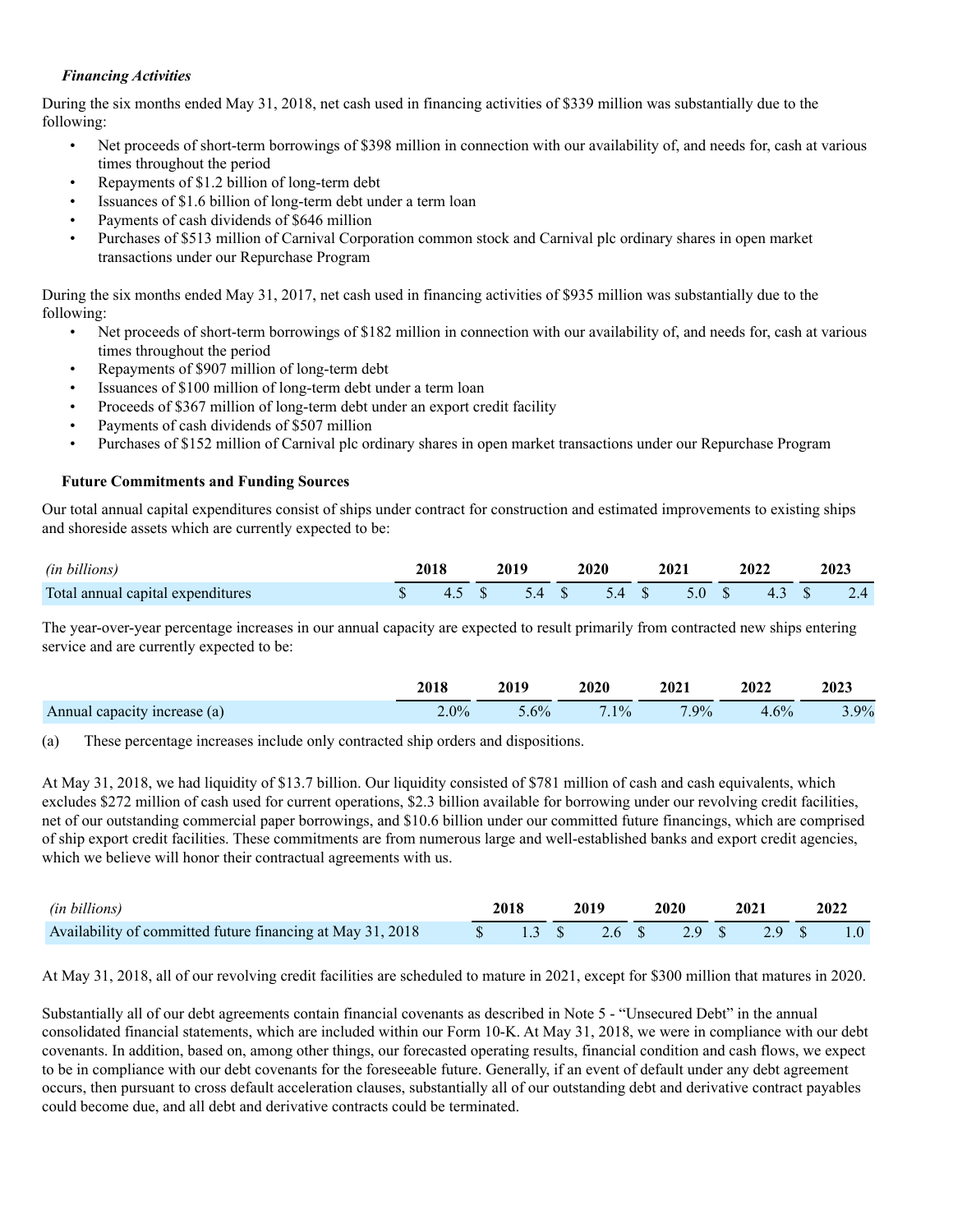#### **Off-Balance Sheet Arrangements**

We are not a party to any off-balance sheet arrangements, including guarantee contracts, retained or contingent interests, certain derivative instruments and variable interest entities that either have, or are reasonably likely to have, a current or future material effect on our consolidated financial statements.

### **Item 3. Quantitative and Qualitative Disclosures About Market Risk.**

For a discussion of our hedging strategies and market risks, see the discussion below and Note 4 - "Fair Value Measurements, Derivative Instruments and Hedging Activities and Financial Risks" in our consolidated financial statements and Management's Discussion and Analysis of Financial Condition and Results of Operations within our Form 10-K.

### **Operational Currency Risks**

Our operations primarily utilize the U.S. dollar, Australian dollar, euro or sterling as their functional currencies. Our operations also have revenue and expenses denominated in non-functional currencies. Movements in foreign currency exchange rates will affect our financial statements.

Based on a 10% change in all currency exchange rates that were used in our June 25, 2018 guidance, we estimate that our adjusted diluted earnings per share guidance would change by the following:

- \$0.13 per share for the remaining two quarters of 2018
- \$0.07 per share for the third quarter of 2018

### **Interest Rate Risks**

The composition of our debt, including the effect of foreign currency swaps and interest rate swaps, was as follows:

|                   | May 31, 2018 |
|-------------------|--------------|
| Fixed rate        | 28%          |
| EUR fixed rate    | 30%          |
| Floating rate     | 5%           |
| EUR floating rate | 29%          |
| GBP floating rate | 9%           |

### **Fuel Price Risks**

Based on a 10% change in fuel prices versus the current spot price that was used to calculate fuel expense in our June 25, 2018 guidance, we estimate that our adjusted diluted earnings per share guidance would change by the following:

- \$0.12 per share for the remaining two quarters of 2018
- \$0.06 per share for the third quarter of 2018

Based on a 10% change in Brent prices versus the current spot price that was used to calculate realized gains (losses) on fuel derivatives in our June 25, 2018 guidance, we estimate that our adjusted diluted earnings per share guidance would change by the following:

- \$0.01 per share for the remaining two quarters of 2018
- \$0.00 per share for the third quarter of 2018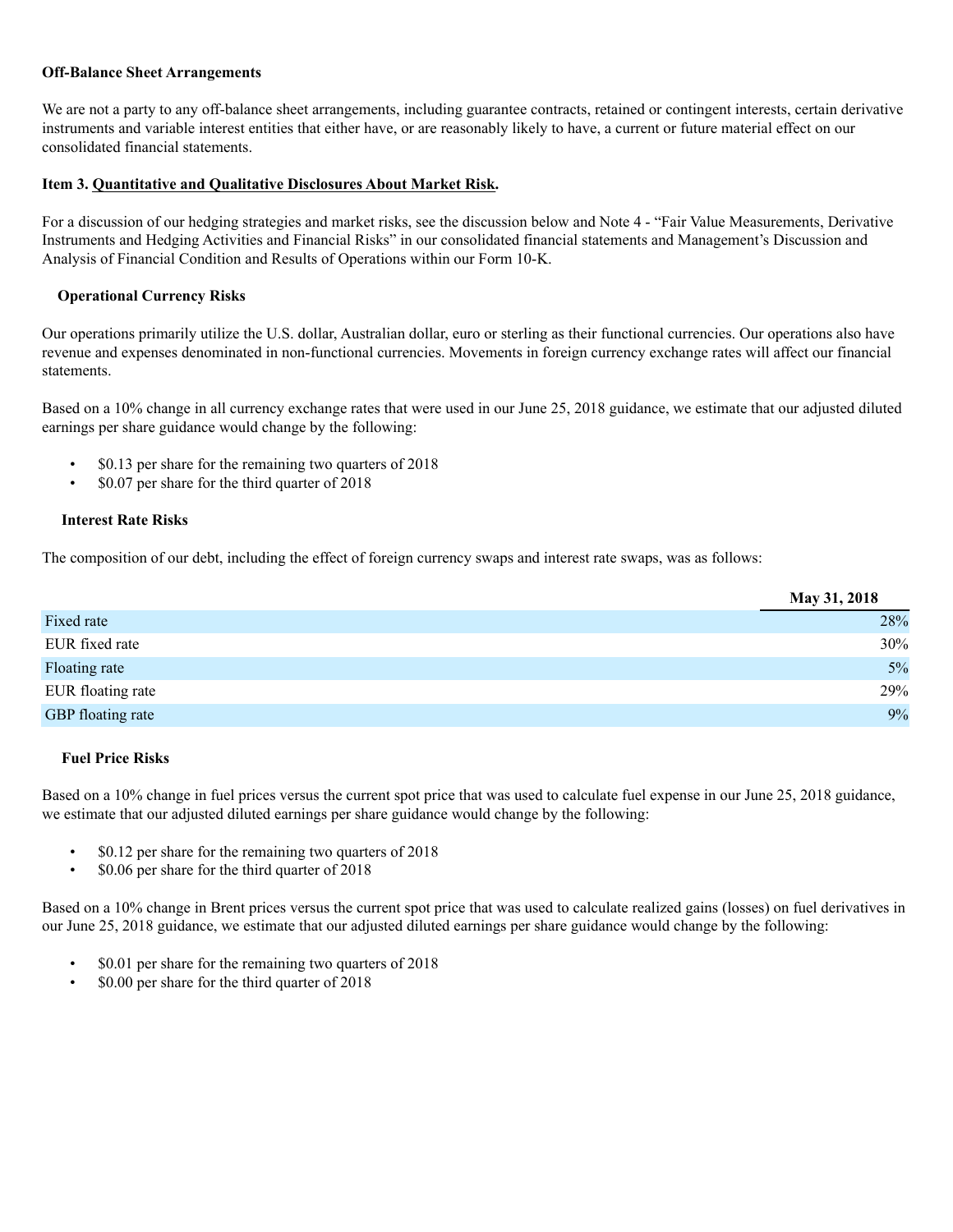### **Item 4. Controls and Procedures.**

#### **A. Evaluation of Disclosure Controls and Procedures**

Disclosure controls and procedures are designed to provide reasonable assurance that information required to be disclosed by us in the reports that we file or submit under the Securities Exchange Act of 1934, is recorded, processed, summarized and reported, within the time periods specified in the U.S. Securities and Exchange Commission's rules and forms. Disclosure controls and procedures include, without limitation, controls and procedures designed to ensure that information required to be disclosed by us in our reports that we file or submit under the Securities Exchange Act of 1934 is accumulated and communicated to our management, including our principal executive and principal financial officers, or persons performing similar functions, as appropriate, to allow timely decisions regarding required disclosure.

Our President and Chief Executive Officer and our Chief Financial Officer and Chief Accounting Officer have evaluated our disclosure controls and procedures and have concluded, as of May 31, 2018, that they are effective at a reasonable level of assurance, as described above.

#### **B. Changes in Internal Control over Financial Reporting**

There have been no changes in our internal control over financial reporting during the quarter ended May 31, 2018 that have materially affected or are reasonably likely to materially affect our internal control over financial reporting.

#### **PART II - OTHER INFORMATION**

#### **Item 1. Legal Proceedings.**

As previously disclosed, on May 19, 2017, Holland America Line and Princess Cruises notified the National Oceanic and Atmospheric Administration regarding discharges made by certain vessels in the recently expanded area of the National Marine Sanctuary in the Farallones Island. We believe the ultimate outcome of any investigation will not have a material impact on our consolidated financial statements.

On May 15, 2018, we received a Citation en Matiere Correctionnelle under which the Marseilles, France Public Prosecutor alleged that Carnival plc and the captain of P&O Cruises' *Azura* breached the French Environmental Code governing the sulfur content of fuel used during the vessel's passage through French territorial waters on March 28 and 29, 2018. Under the proceeding, the Tribunal de Grande Instance may impose a fine of up to  $\epsilon$ 200,000 per defendant, among other sanctions. We believe that we have meritorious defense to this claim. We also believe that the ultimate outcome of the proceedings will not have a material impact on our consolidated financial statements.

#### **Item 1A. Risk Factors.**

The risk factors that affect our business and financial results are discussed in "Item 1A. Risk Factors," included in the Form 10-K, and there has been no material change to these risk factors since the Form 10-K filing. We wish to caution the reader that the risk factors discussed in "Item 1A. Risk Factors," included in the Form 10-K, and those described elsewhere in this report or other Securities and Exchange Commission filings, could cause future results to differ materially from those stated in any forward-looking statements. Additional risks and uncertainties not currently known to us or that we currently deem to be immaterial also may materially adversely affect our business, financial condition or future results.

#### **SCHEDULE C**

# **Item 2. Unregistered Sales of Equity Securities and Use of Proceeds.**

## **A. Repurchase Program**

Under a share repurchase program effective 2004, we are authorized to repurchase Carnival Corporation common stock and Carnival plc ordinary shares (the "Repurchase Program"). On April 10, 2018, the Boards of Directors approved a modification of the general authorization under the Repurchase Program, which replenished the remaining authorized repurchases at the time of the approval to \$1.0 billion. The Repurchase Program does not have an expiration date and may be discontinued by our Boards of Directors at any time.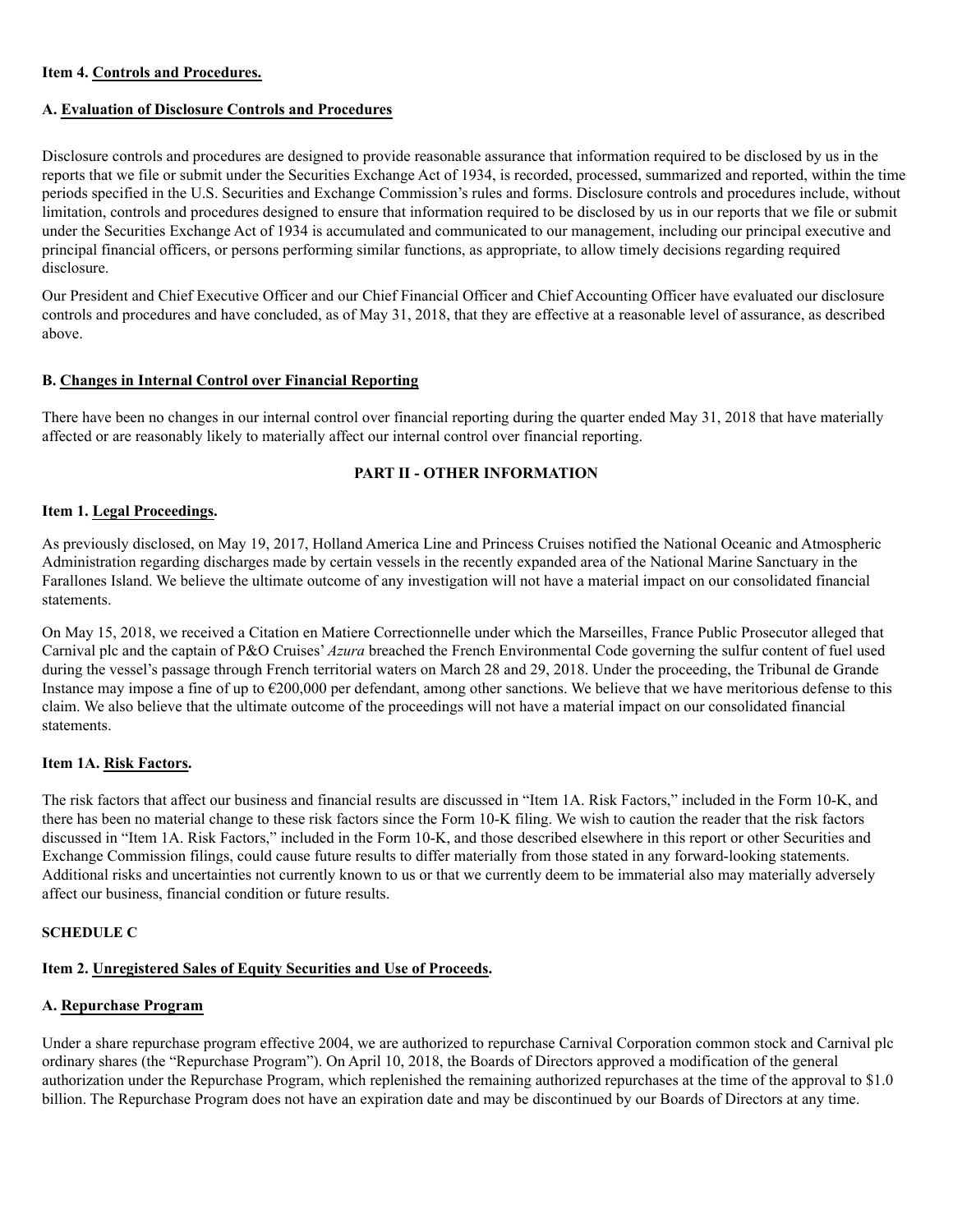During the three months ended May 31, 2018, repurchases of Carnival Corporation common stock pursuant to the Repurchase Program were as follows:

| Period                               | Total Number of Shares of<br><b>Carnival Corporation</b><br><b>Common Stock Purchased</b><br>(in millions) | <b>Average Price Paid per</b><br><b>Share of Carnival</b><br><b>Corporation Common</b><br>Stock |       |      | <b>Maximum Dollar Value of</b><br><b>Shares That May Yet Be</b><br><b>Purchased Under the</b><br><b>Repurchase Program</b><br>(in millions) |
|--------------------------------------|------------------------------------------------------------------------------------------------------------|-------------------------------------------------------------------------------------------------|-------|------|---------------------------------------------------------------------------------------------------------------------------------------------|
| March 1, 2018 through March 31, 2018 |                                                                                                            |                                                                                                 | 64.99 |      | 288                                                                                                                                         |
| April 1, 2018 through April 30, 2018 | 1.4                                                                                                        | - \$                                                                                            | 64.67 |      | 928                                                                                                                                         |
| May 1, 2018 through May 31, 2018     | 1.6 <sup>°</sup>                                                                                           |                                                                                                 | 63.66 | - \$ | 827                                                                                                                                         |
| Total                                | 2.9                                                                                                        |                                                                                                 | 64.13 |      |                                                                                                                                             |

During the three months ended May 31, 2018, repurchases of Carnival plc ordinary shares pursuant to the Repurchase Program were as follows:

| Period                               | <b>Total Number of Shares of</b><br>Carnival plc Purchased (in<br>millions) | <b>Average Price Paid per</b><br><b>Share of Carnival plc</b> |     | <b>Maximum Dollar Value of</b><br><b>Shares That May Yet Be</b><br><b>Purchased Under the</b><br><b>Repurchase Program</b><br>(in millions) |
|--------------------------------------|-----------------------------------------------------------------------------|---------------------------------------------------------------|-----|---------------------------------------------------------------------------------------------------------------------------------------------|
| March 1, 2018 through March 31, 2018 | 1.3                                                                         | 65.21                                                         |     | 288                                                                                                                                         |
| April 1, 2018 through April 30, 2018 | $0.4 \quad S$                                                               | 64.44                                                         | -S  | 928                                                                                                                                         |
| May 1, 2018 through May 31, 2018     | $-$ S                                                                       | $\overline{\phantom{0}}$                                      | -\$ | 827                                                                                                                                         |
| Total                                | 1.7                                                                         | 65.02                                                         |     |                                                                                                                                             |

No shares of Carnival Corporation common stock and Carnival plc ordinary shares were purchased outside of publicly announced plans or programs.

## **B. Stock Swap Programs**

In addition to the Repurchase Program, we have programs that allow us to obtain an economic benefit when either Carnival Corporation common stock is trading at a premium to the price of Carnival plc ordinary shares or Carnival plc ordinary shares are trading at a premium to Carnival Corporation common stock (the "Stock Swap Programs"). For example:

- In the event Carnival Corporation common stock trades at a premium to Carnival plc ordinary shares, we may elect to sell shares of Carnival Corporation common stock, at prevailing market prices in ordinary brokers' transactions and repurchase an equivalent number of Carnival plc ordinary shares in the UK market.
- In the event Carnival plc ordinary shares trade at a premium to Carnival Corporation common stock, we may elect to sell ordinary shares of Carnival plc, at prevailing market prices in ordinary brokers' transactions and repurchase an equivalent number of shares of Carnival Corporation common stock in the U.S. market.

Any realized economic benefit under the Stock Swap Programs is used for general corporate purposes, which could include repurchasing additional stock under the Repurchase Program.

Under the Stock Swap Programs effective 2008, the Boards of Directors have made the following authorizations:

- In January 2017, to sell up to 22.0 million shares of Carnival Corporation common stock in the U.S. market and repurchase up to 22.0 million of Carnival plc ordinary shares in the UK market.
- In February 2016, to sell up to 26.9 million of existing Carnival plc ordinary shares in the UK market and repurchase up to 26.9 million shares of Carnival Corporation common stock in the U.S. market.

Any sales of Carnival Corporation shares and Carnival plc ordinary shares have been or will be registered under the Securities Act of 1933. During the three months ended May 31, 2018, no Carnival Corporation common stock or Carnival plc ordinary shares were sold or repurchased under the Stock Swap Programs.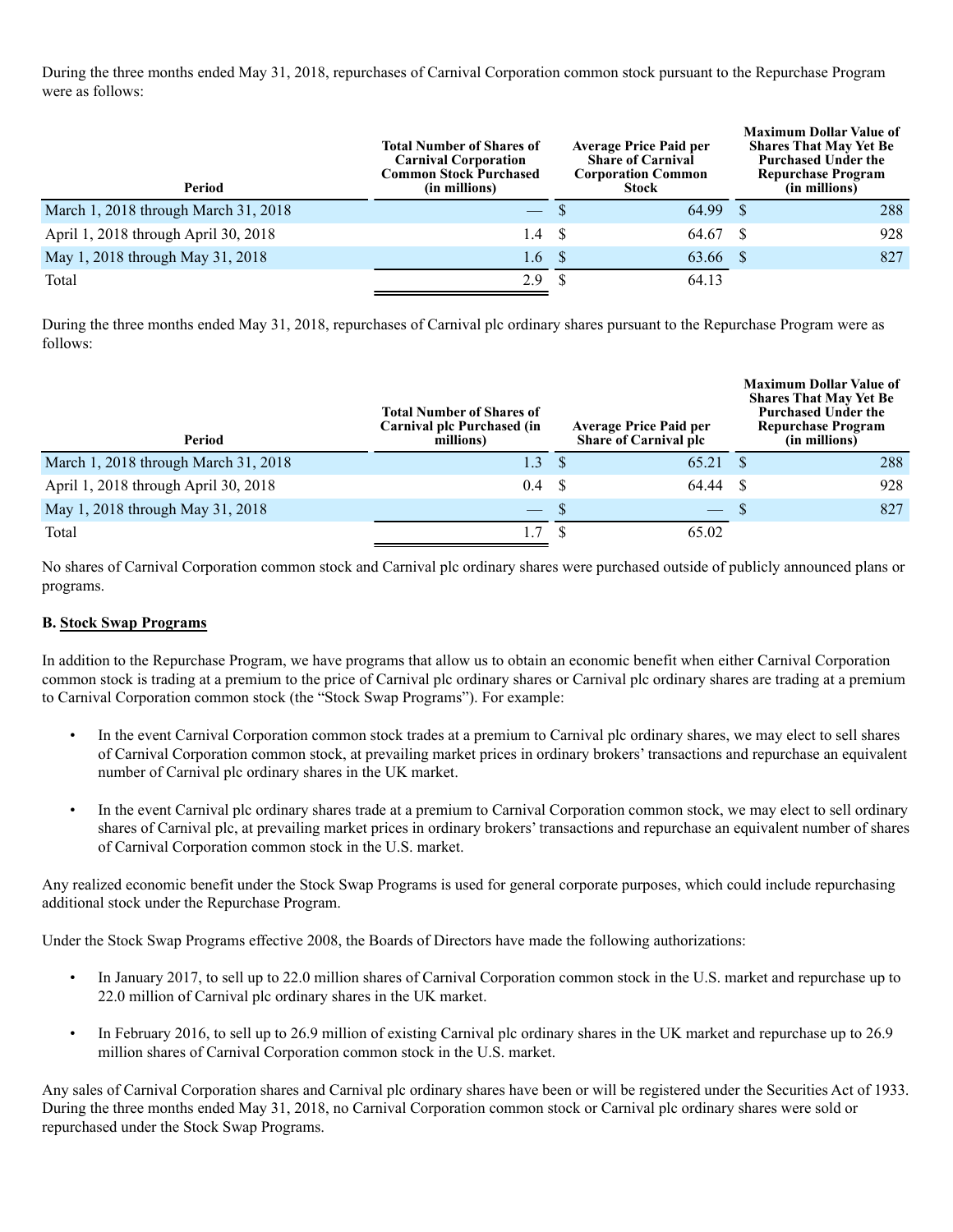## **C. Carnival plc Shareholder Approvals**

Carnival plc ordinary share repurchases under both the Repurchase Program and the Stock Swap Programs require annual shareholder approval. The existing shareholder approval is limited to a maximum of 20.9 million ordinary shares and is valid until the earlier of the conclusion of the Carnival plc 2019 annual general meeting or July 10, 2019.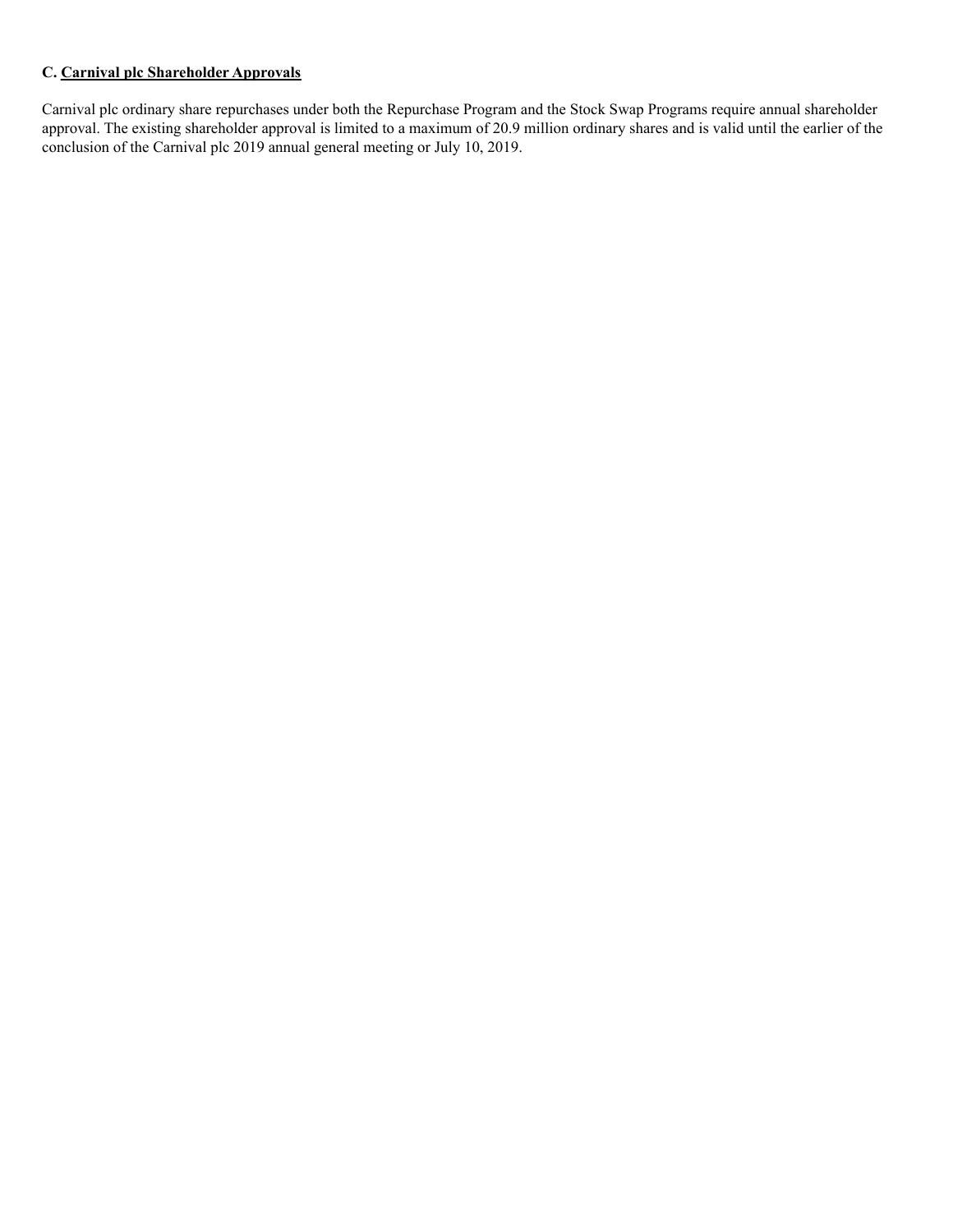#### **CARNIVAL PLC INTERIM CONDENSED GROUP STATEMENTS OF INCOME (UNAUDITED)** (in millions, except per share data)

|                                               |                           | Six Months Ended May 31,                                         |
|-----------------------------------------------|---------------------------|------------------------------------------------------------------|
|                                               | 2018                      | 2017                                                             |
| <b>Revenues</b>                               |                           |                                                                  |
| Cruise                                        |                           |                                                                  |
| Passenger ticket                              | \$                        | 3,092<br>\$<br>2,610                                             |
| Onboard and other                             |                           | 779<br>677                                                       |
| Tour and other                                |                           | 55<br>46                                                         |
|                                               |                           | 3,926<br>3,333                                                   |
| <b>Operating Costs and Expenses</b>           |                           |                                                                  |
| Cruise                                        |                           |                                                                  |
| Commissions, transportation and other         |                           | 669<br>544                                                       |
| Onboard and other                             |                           | 127<br>108                                                       |
| Payroll and related                           |                           | 461<br>412                                                       |
| Fuel                                          |                           | 329<br>278                                                       |
| Food                                          |                           | 201<br>223                                                       |
| Other ship operating                          |                           | 900<br>872                                                       |
| Tour and other                                |                           | 49<br>46                                                         |
|                                               |                           | 2,757<br>2,461                                                   |
| Selling and administrative                    |                           | 457<br>393                                                       |
| Depreciation and amortisation                 |                           | 367<br>321                                                       |
|                                               |                           | 3,581<br>3,175                                                   |
| <b>Operating Income</b>                       |                           | 345<br>158                                                       |
| <b>Nonoperating Income (Expense)</b>          |                           |                                                                  |
| Interest income                               |                           | $\overline{2}$<br>$\mathbf{1}$                                   |
| Interest expense, net of capitalised interest |                           | (13)<br>(18)                                                     |
| Other (expense) income, net                   |                           | (105)<br>77                                                      |
|                                               |                           | 60<br>(116)                                                      |
| <b>Income Before Income Taxes</b>             |                           | 229<br>218                                                       |
| Income Tax Benefit (Expense), Net             |                           | $\overline{c}$<br>(3)                                            |
| <b>Net Income</b>                             | $\overline{\mathcal{S}}$  | $\overline{\mathcal{S}}$<br>$\overline{231}$<br>$\overline{215}$ |
| <b>Earnings Per Share</b>                     |                           |                                                                  |
| <b>Basic</b>                                  | \$                        | 1.00<br>\$<br>1.11                                               |
| Diluted                                       | $\overline{\overline{s}}$ | 0.99<br>$\overline{1.11}$                                        |

The accompanying notes are an integral part of these Interim Financial Statements. These Interim Financial Statements only present the Carnival plc consolidated IFRS Interim Financial Statements and, accordingly, do not include the consolidated IFRS results of Carnival Corporation.

Within the DLC arrangement the most appropriate presentation of Carnival plc's results and financial position is considered to be by reference to the DLC Financial Statements. Set out below is the U.S. GAAP and adjusted consolidated earnings per share included within the DLC Financial Statements of this Interim Financial Report for the six months ended May 31:

|                                         | 2018 | 2017     |
|-----------------------------------------|------|----------|
| DLC basic earnings per share            |      |          |
| DLC diluted earnings per share          |      | $\Omega$ |
| DLC adjusted diluted earnings per share |      | 0.90     |
|                                         |      |          |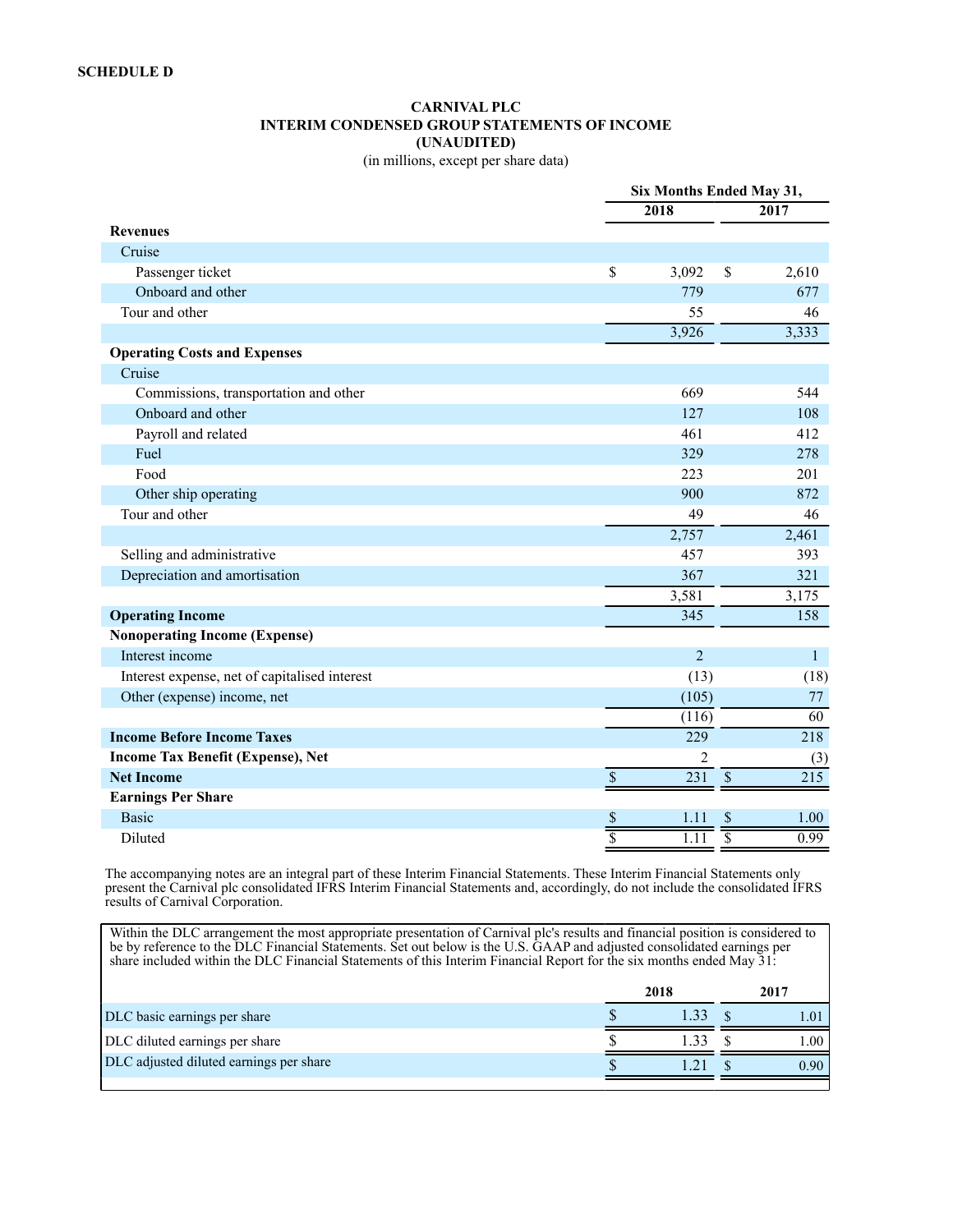### **CARNIVAL PLC INTERIM CONDENSED GROUP STATEMENTS OF COMPREHENSIVE INCOME (UNAUDITED)**

(in millions)

| 2018<br>2017<br>S<br>231<br><sup>S</sup><br>215<br><b>Net Income</b><br><b>Other Comprehensive (Loss) Income</b><br>Items that will not be reclassified through the Statements of Income<br>$\overline{5}$<br>Remeasurements of post-employment benefit obligations<br>(2)<br>Items that may be reclassified through the Statements of Income<br>Changes in foreign currency translation adjustment<br>(106)<br>236<br>Other<br>2<br>46<br>238<br>(60)<br>236<br>(55)<br><b>Other Comprehensive (Loss) Income</b><br><b>Total Comprehensive Income</b><br>176<br>451 | Six Months Ended May 31, |  |  |  |  |  |  |  |
|----------------------------------------------------------------------------------------------------------------------------------------------------------------------------------------------------------------------------------------------------------------------------------------------------------------------------------------------------------------------------------------------------------------------------------------------------------------------------------------------------------------------------------------------------------------------|--------------------------|--|--|--|--|--|--|--|
|                                                                                                                                                                                                                                                                                                                                                                                                                                                                                                                                                                      |                          |  |  |  |  |  |  |  |
|                                                                                                                                                                                                                                                                                                                                                                                                                                                                                                                                                                      |                          |  |  |  |  |  |  |  |
|                                                                                                                                                                                                                                                                                                                                                                                                                                                                                                                                                                      |                          |  |  |  |  |  |  |  |
|                                                                                                                                                                                                                                                                                                                                                                                                                                                                                                                                                                      |                          |  |  |  |  |  |  |  |
|                                                                                                                                                                                                                                                                                                                                                                                                                                                                                                                                                                      |                          |  |  |  |  |  |  |  |
|                                                                                                                                                                                                                                                                                                                                                                                                                                                                                                                                                                      |                          |  |  |  |  |  |  |  |
|                                                                                                                                                                                                                                                                                                                                                                                                                                                                                                                                                                      |                          |  |  |  |  |  |  |  |
|                                                                                                                                                                                                                                                                                                                                                                                                                                                                                                                                                                      |                          |  |  |  |  |  |  |  |
|                                                                                                                                                                                                                                                                                                                                                                                                                                                                                                                                                                      |                          |  |  |  |  |  |  |  |
|                                                                                                                                                                                                                                                                                                                                                                                                                                                                                                                                                                      |                          |  |  |  |  |  |  |  |
|                                                                                                                                                                                                                                                                                                                                                                                                                                                                                                                                                                      |                          |  |  |  |  |  |  |  |
|                                                                                                                                                                                                                                                                                                                                                                                                                                                                                                                                                                      |                          |  |  |  |  |  |  |  |
|                                                                                                                                                                                                                                                                                                                                                                                                                                                                                                                                                                      |                          |  |  |  |  |  |  |  |
|                                                                                                                                                                                                                                                                                                                                                                                                                                                                                                                                                                      |                          |  |  |  |  |  |  |  |

The accompanying notes are an integral part of these Interim Financial Statements. These Interim Financial Statements only present the Carnival plc consolidated IFRS Interim Financial Statements and, accordingly, do not include the consolidated IFRS results of Carnival Corporation.

Within the DLC arrangement the most appropriate presentation of Carnival plc's results and financial position is considered to be by reference to the DLC Financial Statements.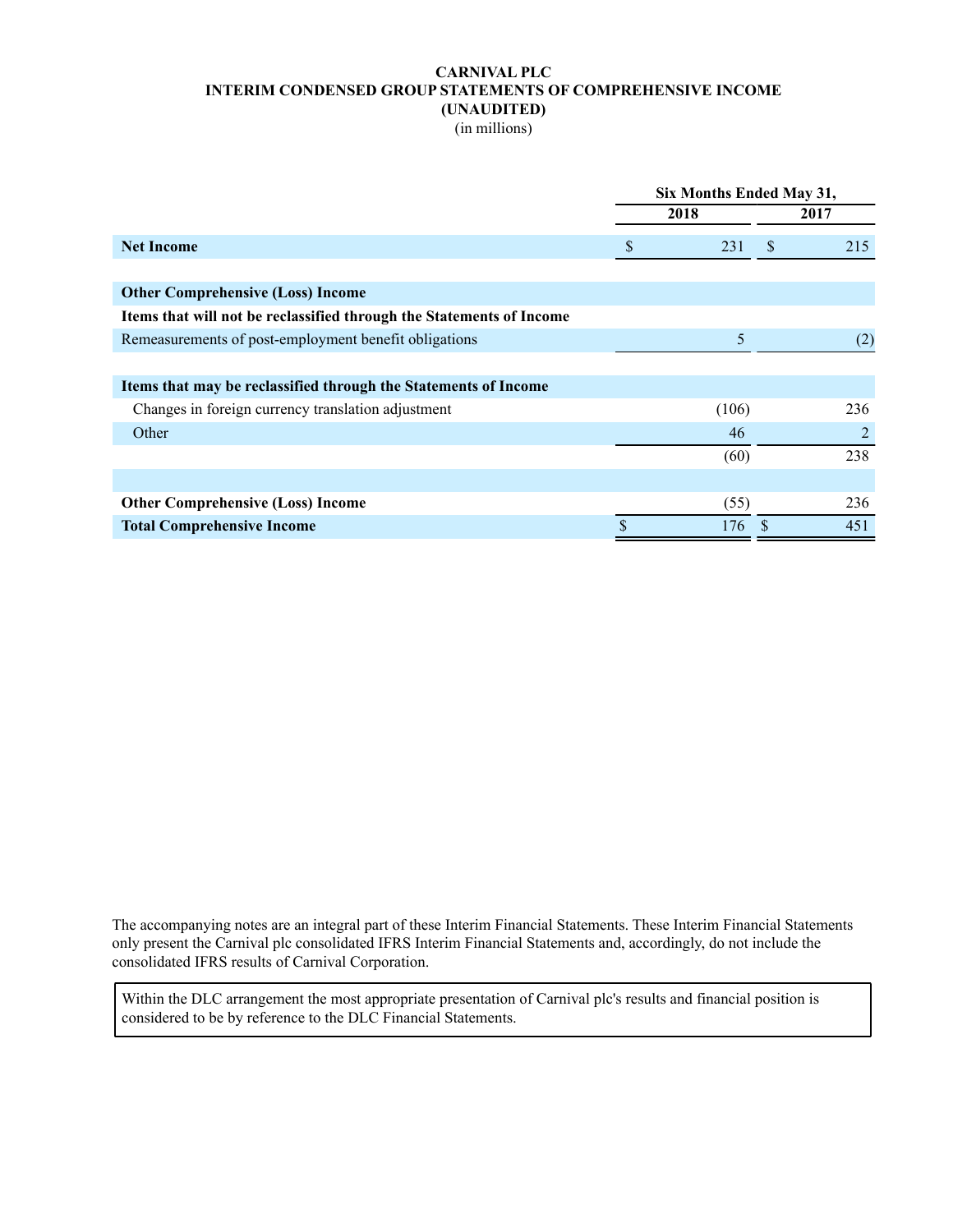# **CARNIVAL PLC INTERIM CONDENSED GROUP BALANCE SHEETS (UNAUDITED)**

(in millions)

|                                               |                          | May 31,<br>2018 |                          | November 30,<br>2017 |  |  |
|-----------------------------------------------|--------------------------|-----------------|--------------------------|----------------------|--|--|
| <b>ASSETS</b>                                 |                          |                 |                          |                      |  |  |
| <b>Current Assets</b>                         |                          |                 |                          |                      |  |  |
| Cash and cash equivalents                     | \$                       | 301             | $\mathbf{\hat{S}}$       | 265                  |  |  |
| Trade and other receivables, net              |                          | 159             |                          | 153                  |  |  |
| Inventories                                   |                          | 186             |                          | 208                  |  |  |
| Prepaid expenses and other                    |                          | 138             |                          | 169                  |  |  |
| Total current assets                          |                          | 783             |                          | 795                  |  |  |
| <b>Property and Equipment, Net</b>            |                          | 13,197          |                          | 13,497               |  |  |
| Goodwill                                      |                          | 607             |                          | 620                  |  |  |
| <b>Other Intangibles</b>                      |                          | 5               |                          | 19                   |  |  |
| <b>Other Assets</b>                           |                          | 267             |                          | 227                  |  |  |
|                                               | $\overline{\mathcal{S}}$ | 14,860          | $\overline{\mathcal{S}}$ | 15,158               |  |  |
|                                               |                          |                 |                          |                      |  |  |
| <b>LIABILITIES AND SHAREHOLDERS' EQUITY</b>   |                          |                 |                          |                      |  |  |
| <b>Current Liabilities</b>                    |                          |                 |                          |                      |  |  |
| Short-term borrowings                         | \$                       | 837             | $\mathbf{\hat{S}}$       | 65                   |  |  |
| Current portion of long-term debt             |                          | 237             |                          | 424                  |  |  |
| Amount owed to the Carnival Corporation group |                          | 701             |                          | 1,560                |  |  |
| Accounts payable                              |                          | 307             |                          | 369                  |  |  |
| Accrued liabilities and other                 |                          | 718             |                          | 790                  |  |  |
| Customer deposits                             |                          | 1,730           |                          | 1,641                |  |  |
| Total current liabilities                     |                          | 4,530           |                          | 4,849                |  |  |
|                                               |                          |                 |                          |                      |  |  |
| <b>Long-Term Debt</b>                         |                          | 1,605           |                          | 1,202                |  |  |
| <b>Other Long-Term Liabilities</b>            |                          | 240             |                          | 263                  |  |  |
| <b>Shareholders' Equity</b>                   |                          |                 |                          |                      |  |  |
| Share capital                                 |                          | 358             |                          | 358                  |  |  |
| Share premium                                 |                          | 168             |                          | 164                  |  |  |
| Retained earnings                             |                          | 9,513           |                          | 9,474                |  |  |
| Other reserves                                |                          | (1, 554)        |                          | (1, 152)             |  |  |
| Total shareholders' equity                    |                          | 8,485           |                          | 8,844                |  |  |
|                                               | \$                       | 14,860          | $\overline{\mathcal{S}}$ | 15,158               |  |  |

The accompanying notes are an integral part of these Interim Financial Statements. These Interim Financial Statements only present the Carnival plc consolidated IFRS Interim Financial Statements and, accordingly, do not include the consolidated IFRS results of Carnival Corporation.

Within the DLC arrangement the most appropriate presentation of Carnival plc's results and financial position is considered to be by reference to the DLC Financial Statements.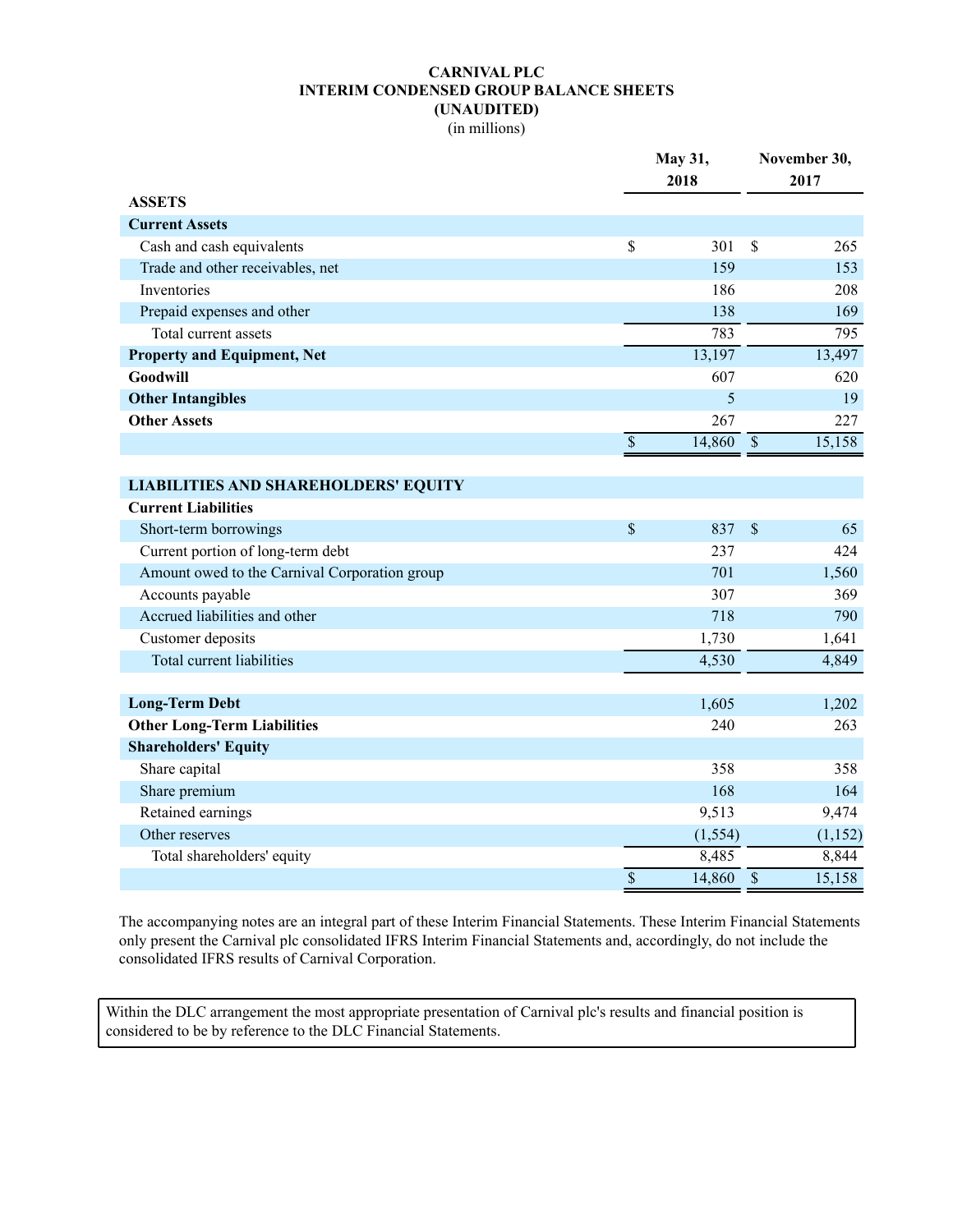# C**ARNIVAL PLC INTERIM CONDENSED GROUP STATEMENTS OF CASH FLOWS (UNAUDITED)**

(in millions)

|                                                                                                     |    | Six Months Ended May 31, |                           |                  |
|-----------------------------------------------------------------------------------------------------|----|--------------------------|---------------------------|------------------|
|                                                                                                     |    | 2018                     |                           | 2017             |
| <b>OPERATING ACTIVITIES</b>                                                                         |    |                          |                           |                  |
| Income before income taxes                                                                          | \$ | 229                      | \$                        | 218              |
| Adjustments to reconcile income before income taxes to net cash provided by<br>operating activities |    |                          |                           |                  |
| Depreciation and amortisation                                                                       |    | 367                      |                           | 321              |
| Share-based compensation                                                                            |    | 6                        |                           | 6                |
| Interest expense, net                                                                               |    | 11                       |                           | 17               |
| Other, net                                                                                          |    | (9)                      |                           | 34               |
|                                                                                                     |    | 375                      |                           | 378              |
| Changes in operating assets and liabilities                                                         |    |                          |                           |                  |
| Receivables                                                                                         |    | (7)                      |                           | 8                |
| Inventories                                                                                         |    | 21                       |                           | (57)             |
| Prepaid expenses and other                                                                          |    | 14                       |                           | (11)             |
| Accounts payable                                                                                    |    | (59)                     |                           | (5)              |
| Accrued and other liabilities                                                                       |    | (131)                    |                           | (10)             |
| Customer deposits                                                                                   |    | 128                      |                           | 305              |
| Cash provided by operations before interest and income taxes                                        |    | 570                      |                           | 826              |
| Interest received                                                                                   |    | $\overline{2}$           |                           |                  |
| Interest paid                                                                                       |    | (19)                     |                           | (22)             |
| Income taxes paid, net                                                                              |    | (12)                     |                           | (9)              |
| Net cash provided by operating activities                                                           |    | 541                      |                           | $\overline{795}$ |
| <b>INVESTING ACTIVITIES</b>                                                                         |    |                          |                           |                  |
| Purchases of property and equipment                                                                 |    | (431)                    |                           | (589)            |
| Proceeds from sales of ships                                                                        |    | 102                      |                           |                  |
| Other, net                                                                                          |    | 2                        |                           | 35               |
| Net cash used in investing activities                                                               |    | (327)                    |                           | (554)            |
| <b>FINANCING ACTIVITIES</b>                                                                         |    |                          |                           |                  |
| Changes in amounts owed to Carnival Corporation group                                               |    | (737)                    |                           | 62               |
| Proceeds from short-term borrowings, net                                                            |    | 818                      |                           | 182              |
| Principal repayments of long-term debt                                                              |    | (215)                    |                           | (132)            |
| Proceeds from issuance of long-term debt                                                            |    | 469                      |                           |                  |
| Dividends paid                                                                                      |    | (189)                    |                           | (149)            |
| Purchases of treasury shares                                                                        |    | (319)                    |                           | (152)            |
| Other, net                                                                                          |    | (11)                     |                           | (15)             |
| Net cash used in financing activities                                                               |    | (184)                    |                           | (204)            |
| Effect of exchange rate changes on cash and cash equivalents                                        |    | 6                        |                           | 13               |
| Net increase in cash and cash equivalents                                                           |    | $\overline{36}$          |                           | 50               |
| Cash and cash equivalents at beginning of period                                                    |    | 265                      |                           | 225              |
| Cash and cash equivalents at end of period                                                          | \$ | 301                      | $\boldsymbol{\mathsf{S}}$ | 275              |

The accompanying notes are an integral part of these Interim Financial Statements. These Interim Financial Statements only present the Carnival plc consolidated IFRS Interim Financial Statements and, accordingly, do not include the consolidated IFRS results of Carnival Corporation.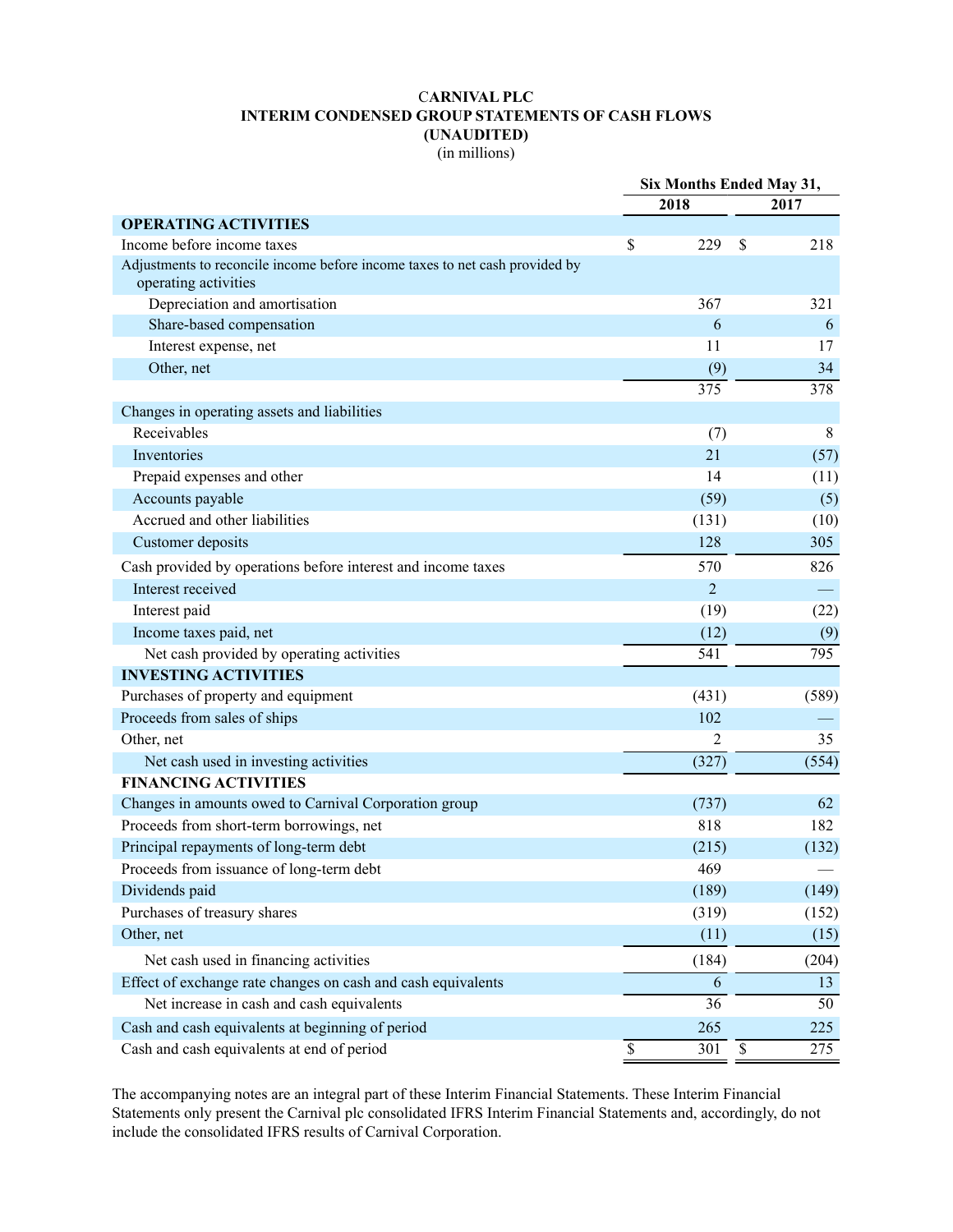Within the DLC arrangement the most appropriate presentation of Carnival plc's results and financial position is considered to be by reference to the DLC Financial Statements.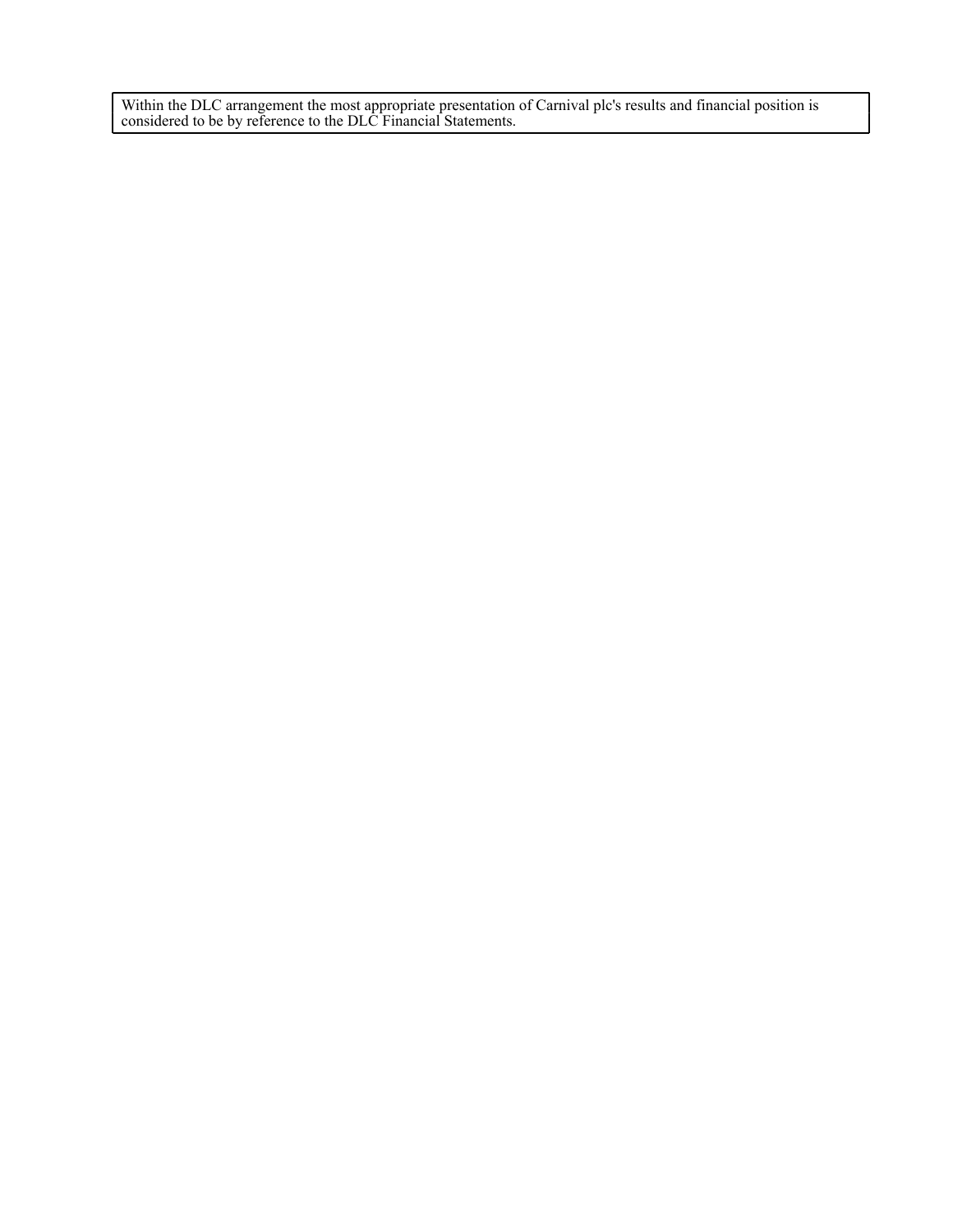### **CARNIVAL PLC INTERIM CONDENSED GROUP STATEMENTS OF CHANGES IN SHAREHOLDERS' EQUITY (UNAUDITED)**

(in millions)

|                                                          |              |                         |               |                         |               |                             | <b>Reserves</b> |                               |                    |                        |               |                           |               |                   |               |                   |                          |              |                                  |
|----------------------------------------------------------|--------------|-------------------------|---------------|-------------------------|---------------|-----------------------------|-----------------|-------------------------------|--------------------|------------------------|---------------|---------------------------|---------------|-------------------|---------------|-------------------|--------------------------|--------------|----------------------------------|
|                                                          |              | <b>Share</b><br>capital |               | <b>Share</b><br>premium |               | <b>Retained</b><br>earnings |                 | <b>Translation</b><br>reserve |                    | Cash<br>flow<br>hedges |               | <b>Treasury</b><br>shares |               | Other<br>reserves |               | Merger<br>reserve | Total                    |              | Total<br>shareholders'<br>equity |
| 2017                                                     |              |                         |               |                         |               |                             |                 |                               |                    |                        |               |                           |               |                   |               |                   |                          |              |                                  |
| <b>Balances at November</b><br>30, 2016                  | $\mathbb{S}$ | 358                     | $\mathcal{S}$ | 154                     | $\$$          | 8,907                       | \$              | $(2,598)$ \$                  |                    | $(60)$ \$              |               | (36)                      | \$            | (392)             | \$            | 1,503             | $$(1,583)$ \\$           |              | 7,836                            |
| Comprehensive income                                     |              |                         |               |                         |               |                             |                 |                               |                    |                        |               |                           |               |                   |               |                   |                          |              |                                  |
| Net income                                               |              |                         |               |                         |               | 215                         |                 |                               |                    |                        |               |                           |               |                   |               |                   |                          |              | 215                              |
| Changes in foreign<br>currency translation<br>adjustment |              |                         |               |                         |               |                             |                 | 236                           |                    |                        |               |                           |               |                   |               |                   | 236                      |              | 236                              |
| Other, net                                               |              |                         |               |                         |               | (2)                         |                 |                               |                    | $\overline{2}$         |               |                           |               |                   |               |                   | $\overline{2}$           |              |                                  |
| Total comprehensive<br>income                            |              |                         |               |                         |               | 213                         |                 | 236                           |                    | 2                      |               |                           |               |                   |               |                   | 238                      |              | 451                              |
| Purchase of treasury shares                              |              |                         |               |                         |               |                             |                 |                               |                    |                        |               | (157)                     |               |                   |               |                   | (157)                    |              | (157)                            |
| Share repurchase<br>obligations                          |              |                         |               |                         |               |                             |                 |                               |                    |                        |               |                           |               | 307               |               |                   | 307                      |              | 307                              |
| Cash dividends declared                                  |              |                         |               |                         |               | (159)                       |                 |                               |                    |                        |               |                           |               |                   |               |                   |                          |              | (159)                            |
| Other, net                                               |              |                         |               | 8                       |               | (1)                         |                 |                               |                    |                        |               |                           |               |                   |               |                   |                          |              | $\tau$                           |
| Balances at May 31, 2017                                 | - \$         | 358                     | $\mathcal{S}$ | 162                     | $\mathcal{S}$ | 8,960                       | $\mathcal{S}$   | (2,362)                       | $\mathbf{\hat{s}}$ | (58)                   | $\mathcal{S}$ | (193)                     | $\mathcal{S}$ | (85)              | $\mathcal{S}$ | 1,503             | \$(1,195)                | $\mathbf{s}$ | 8,285                            |
| 2018                                                     |              |                         |               |                         |               |                             |                 |                               |                    |                        |               |                           |               |                   |               |                   |                          |              |                                  |
| <b>Balances at November</b><br>30, 2017                  | $\mathbb{S}$ | 358                     | $\mathbb{S}$  | 164                     | \$            | 9,474                       | $\mathbb{S}$    | $(2,058)$ \$                  |                    | $(55)$ \$              |               | (372)                     | $\mathbb{S}$  | $(170)$ \$        |               | 1,503             |                          |              | 8,844                            |
| Comprehensive income                                     |              |                         |               |                         |               |                             |                 |                               |                    |                        |               |                           |               |                   |               |                   |                          |              |                                  |
| Net income                                               |              |                         |               |                         |               | 231                         |                 |                               |                    |                        |               |                           |               |                   |               |                   |                          |              | 231                              |
| Changes in foreign<br>currency translation<br>adjustment |              |                         |               |                         |               |                             |                 | (106)                         |                    |                        |               |                           |               |                   |               |                   | (106)                    |              | (106)                            |
| Other, net                                               |              |                         |               |                         |               | 5                           |                 | 43                            |                    | $\overline{3}$         |               |                           |               |                   |               |                   | 46                       |              | 51                               |
| Total comprehensive<br>income                            |              |                         |               |                         |               | 236                         |                 | (63)                          |                    | 3                      |               |                           |               |                   |               |                   | (60)                     |              | 176                              |
| Purchase of treasury shares                              |              |                         |               |                         |               |                             |                 | $\overline{\phantom{0}}$      |                    |                        |               | (312)                     |               |                   |               |                   | (312)                    |              | (312)                            |
| Share repurchase<br>obligations                          |              |                         |               |                         |               | $\overline{\phantom{0}}$    |                 |                               |                    |                        |               |                           |               | (30)              |               |                   | (30)                     |              | (30)                             |
| Cash dividends declared                                  |              |                         |               |                         |               | (197)                       |                 |                               |                    |                        |               |                           |               |                   |               |                   | $\overline{\phantom{0}}$ |              | (197)                            |
| Other, net                                               |              |                         |               | $\overline{4}$          |               |                             |                 |                               |                    |                        |               |                           |               |                   |               |                   |                          |              | $\overline{4}$                   |
| Balances at May 31, 2018 \$                              |              | 358                     | $\mathcal{S}$ | 168                     | $\mathcal{S}$ | 9,513                       | $\mathbb{S}$    | (2,121)                       | - \$               | (52)                   | $\mathcal{S}$ | (684)                     | $\mathbb{S}$  | (200)             | $\mathbb{S}$  | 1,503             |                          |              | 8,485                            |

The accompanying notes are an integral part of these Interim Financial Statements. These Interim Financial Statements only present the Carnival plc consolidated IFRS Interim Financial Statements and, accordingly, do not include the consolidated IFRS results of Carnival Corporation.

Within the DLC arrangement the most appropriate presentation of Carnival plc's results and financial position is considered to be by reference to the DLC Financial Statements.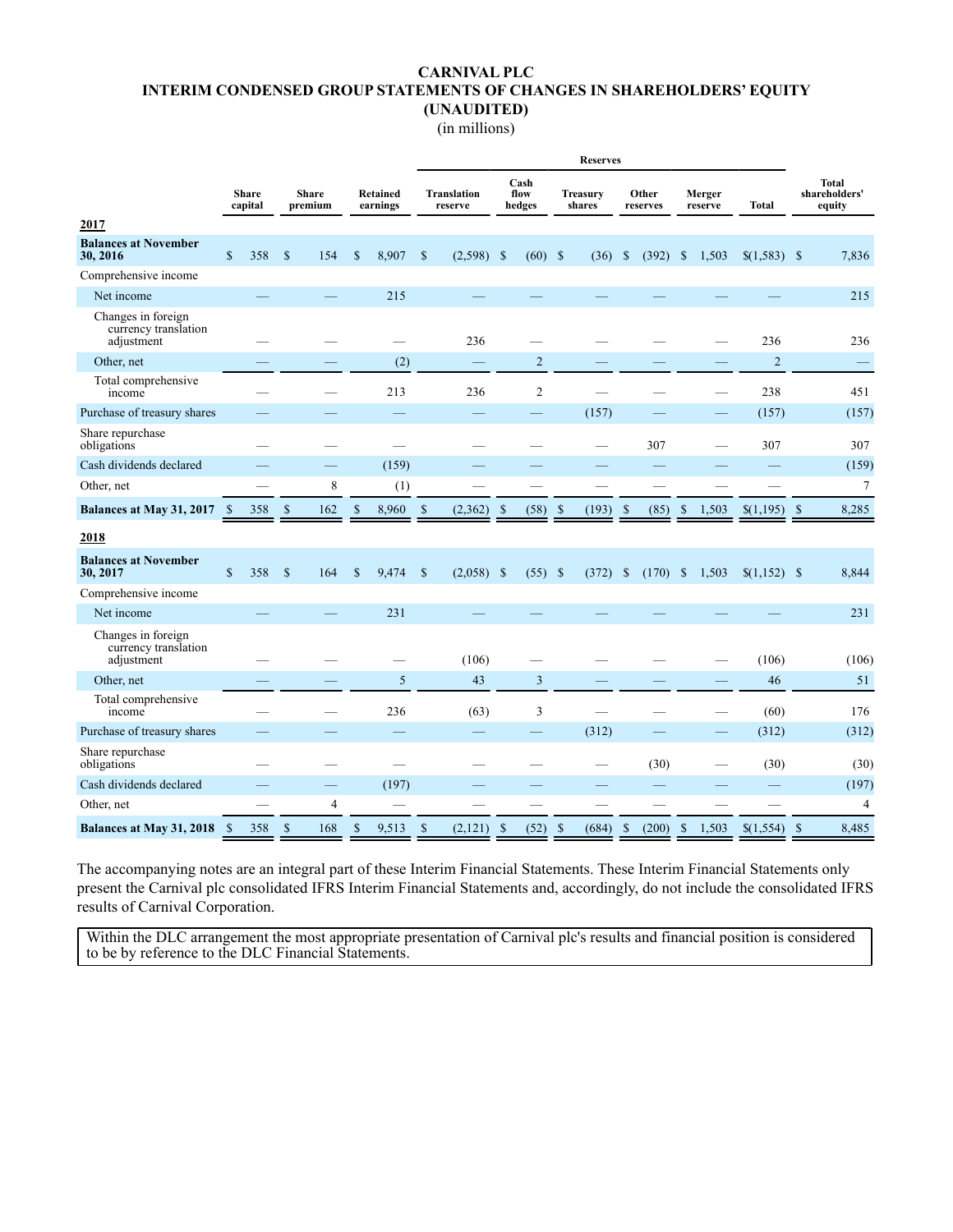## **CARNIVAL PLC NOTES TO INTERIM CONDENSED GROUP FINANCIAL STATEMENTS (UNAUDITED)**

### **NOTE 1 - General**

#### *Basis of Preparation*

Carnival plc was incorporated in England and Wales in 2000 and its headquarters is located at Carnival House, 100 Harbour Parade, Southampton, Hampshire, SO15 1ST, UK (registration number 04039524). The Interim Financial Statements have been prepared on the basis of the accounting policies and methods of computation, including estimates and assumptions, adopted and disclosed in Carnival plc and its subsidiaries and associates (referred to collectively in these Interim Financial Statements as the "Group," "our," "us" and "we") consolidated statutory financial statements for the year ended November 30, 2017. These Interim Financial Statements were approved by the Board of Directors on June 25, 2018.

Carnival Corporation and Carnival plc operate a dual listed company ("DLC") arrangement, known as Carnival Corporation & plc, whereby the businesses of Carnival Corporation and Carnival plc are combined through a number of contracts and provisions in Carnival Corporation's Articles of Incorporation and By-Laws and Carnival plc's Articles of Association. The two companies operate as a single economic enterprise with a single senior executive management team and identical Boards of Directors, but each has retained its separate legal identity. Each company's shares are publicly traded; on the New York Stock Exchange ("NYSE") for Carnival Corporation and the London Stock Exchange for Carnival plc. The Carnival plc American Depository Shares are traded on the NYSE.

The Boards of Directors consider that within the DLC arrangement, the most appropriate presentation of Carnival plc's results and financial position is by reference to the U.S. generally accepted accounting principles ("U.S. GAAP") DLC Financial Statements because all significant financial and operating decisions affecting the DLC companies are made on a joint basis to optimize the consolidated performance as a single economic entity. Accordingly, the DLC Financial Statements for the six months ended May 31, 2018 are provided to shareholders as other information, which are included in Schedule A. In addition, the related management commentary has been included in Schedule B as other information. Schedules  $A \& B$  do not form part of these Carnival plc Interim Financial Statements.

The assessment of liquidity, financial conditions and capital resources within Schedule B indicates that Carnival Corporation & plc is well positioned to meet its commitments and obligations for at least 12 months from the date of the report. In light of these circumstances, the Board of Directors of the Group have a reasonable expectation that Carnival Corporation & plc has adequate resources to continue its operational existence and continue to adopt the going concern basis of preparing the Carnival plc Interim Financial Statements.

These Interim Financial Statements are required to satisfy reporting requirements of the United Kingdom Listing Authority and do not include the consolidated results and financial position of Carnival Corporation and its subsidiaries. These Interim Financial Statements have been prepared in accordance with the Disclosure Guidance and Transparency Rules of the United Kingdom's Financial Conduct Authority ("FCA") and with International Accounting Standard 34 "Interim Financial Reporting" as adopted by the European Union ("IAS 34"). The Interim Financial Statements should be read in conjunction with the audited annual financial statements for the year ended November 30, 2017, which were prepared in accordance with International Financial Reporting Standards as adopted by the European Union ("IFRS"). Our Interim Financial Statements are presented in U.S. dollars as this is our presentation currency.

The preparation of our Interim Financial Statements in conformity with IFRS requires management to make estimates and assumptions that affect the application of policies as well as reported and disclosed amounts in these financial statements. The estimates and underlying assumptions are based on historical experience and various other factors that we believe to be reasonable under the circumstances and form the basis of making judgments about carrying values of assets and liabilities that are not readily apparent from other sources. Actual results may differ from the estimates used in preparing these Interim Financial Statements.

The estimates and underlying assumptions are reviewed on an ongoing basis. Revisions to accounting estimates are recognised in the period in which the estimate is revised if the revision affects only that period or in the period of the revision and future periods if the revision affects both current and future periods.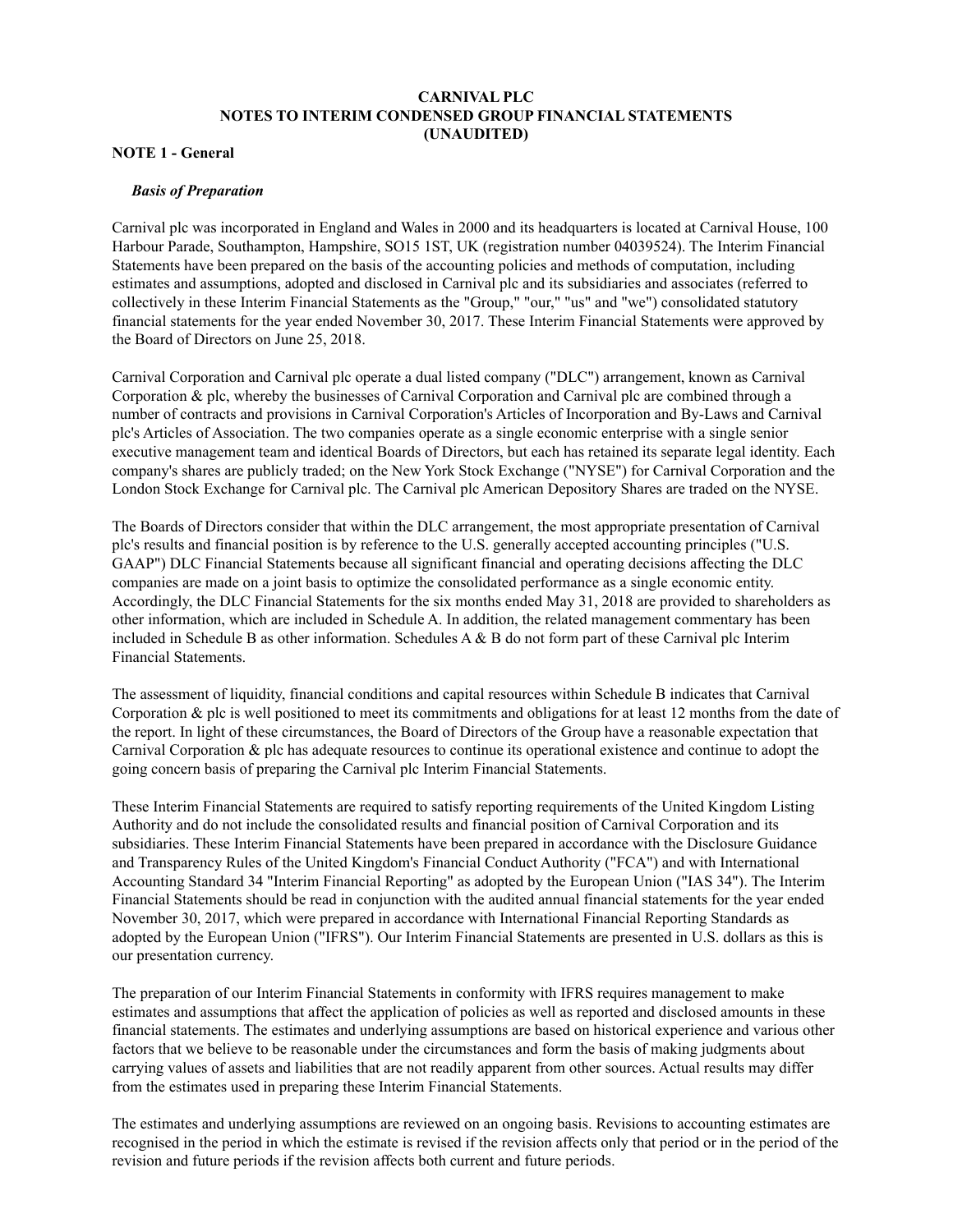#### *Status of Financial Statements*

Our Interim Financial Statements for the six months ended May 31, 2018 have not been audited or reviewed by the auditors.

Our Interim Financial Statements do not comprise statutory accounts within the meaning of section 434 of the Companies Act 2006. Statutory accounts for the year ended November 30, 2017 were approved by the Board of Directors on January 29, 2018 and delivered to the Registrar of Companies. The report of the auditors on those accounts was (i) unqualified, (ii) did not contain an emphasis of matter paragraph and (iii) did not contain any statement under section 498 of the Companies Act 2006.

#### *Accounting Pronouncements*

The International Accounting Standards Board ("IASB") issued amendments to the standard, IAS 7, *Statement of Cash Flows*, which requires an entity to provide disclosures that enable users of financial statements to evaluate changes in liabilities arising from financing activities, including both changes arising from cash flows and non-cash changes. On December 1, 2017, we adopted the amendments of IAS 7 and it did not have a material impact to our financial statements. We will disclose additional information about movements in liabilities arising from financing activities in our annual financial statements for the year ending November 30, 2018.

The IASB issued a new standard, IFRS 15, *Revenue from Contracts with Customers*. This standard will replace IAS 18 which covers contracts for goods and services and IAS 11 which covers construction contracts. IFRS 15 requires an entity to recognise the amount of revenue to which it expects to be entitled when the transfer of control of the promised goods or services passes to the customers. The standard also requires more detailed disclosures and provides additional guidance for transactions that were not comprehensively addressed under current IFRS, and introduces the use of a five step model. This standard is required to be adopted by us is for the financial year commencing December 1, 2018 and can be applied using either a retrospective or a modified retrospective approach. Based on our assessment to date, the adoption of this guidance is not expected to have a material impact to the timing of our recognition of revenue and will require additional disclosures. We are currently evaluating if this guidance will have any other impact on our financial statements.

The IASB issued a new standard, IFRS 9, *Financial Instruments*, which replaces the previous standard and will include changes on classification, measurement and derecognition of financial instruments, including a new expected credit loss model for calculating impairment on financial assets, and new general hedge accounting requirements. This standard is required to be adopted by us for the financial year commencing December 1, 2018. We are currently evaluating the impact that this standard will have on our financial statements.

The IASB issued a new standard, IFRS 16, *Leases*. This standard will result in almost all leases being recognised on the balance sheet as the distinction between operating and finance leases is removed for lessees. The only exceptions are short-term and low-value leases. The total operating lease expense will be replaced with depreciation and interest expense. This standard is required to be adopted by us for the financial year commencing December 1, 2019. Based on our assessment to date, the initial adoption of this guidance is expected to increase both our total assets and total liabilities and will require additional disclosures. We are currently evaluating if this guidance will have any other impact on our financial statements.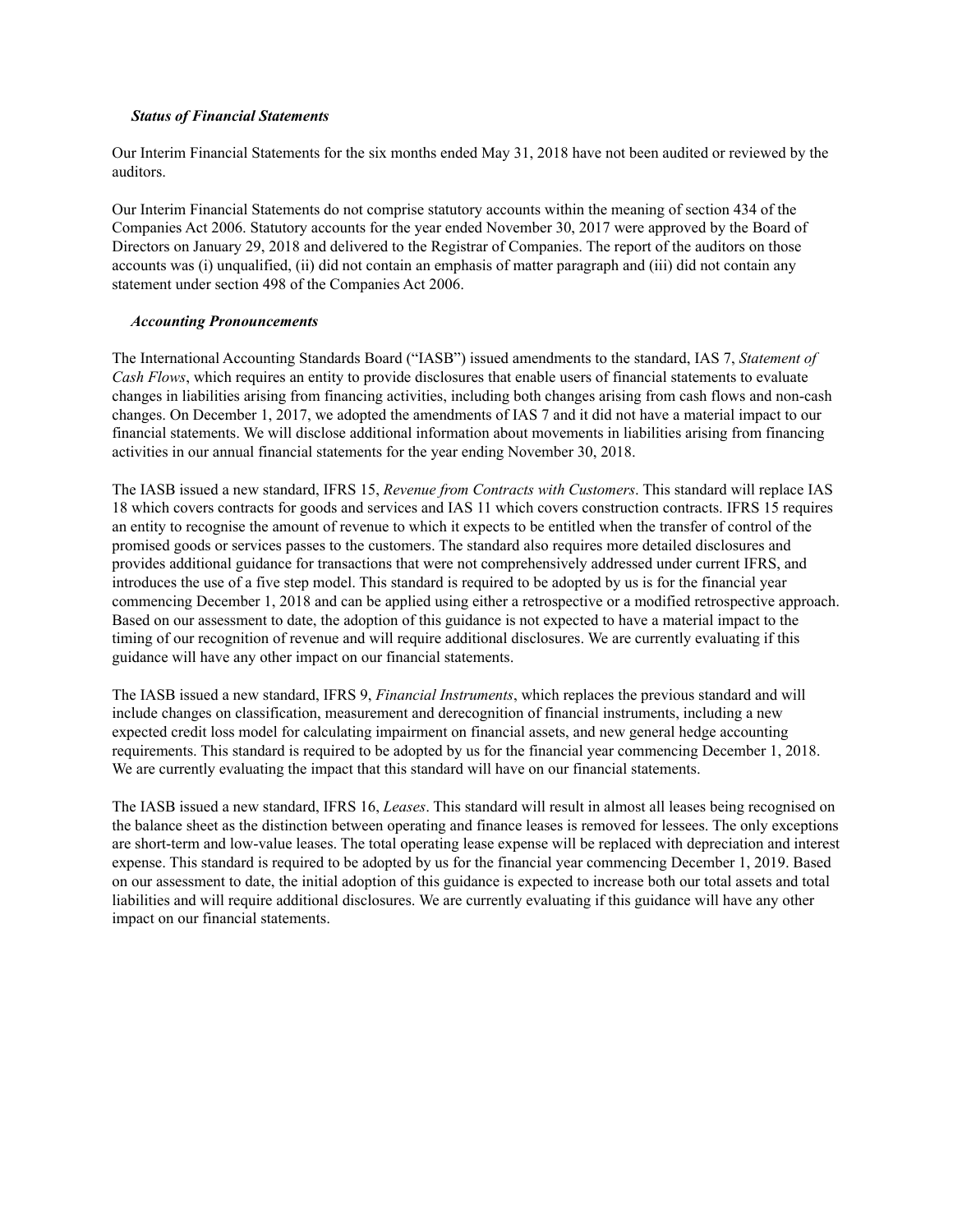### **NOTE 2 - Property and Equipment**

| (in millions)                           |              |
|-----------------------------------------|--------------|
| At November 30, 2017                    | \$<br>13,497 |
| Foreign currency translation adjustment | (258)        |
| <b>Additions</b>                        | 450          |
| Disposals                               | (128)        |
| Depreciation                            | (366)        |
| At May 31, 2018                         | 13,197       |

In March 2018, we sold a Europe and Asia ("EA") 700-passenger capacity ship.

In April 2018, we transferred an EA 1,300-passenger capacity ship under a bareboat charter agreement which was accounted for as a sale.

#### **NOTE 3 - Goodwill**

| <i>(in millions)</i>                    |                 |
|-----------------------------------------|-----------------|
| At November 30, 2017                    | 620             |
| Foreign currency translation adjustment |                 |
| At May 31, 2018                         | 60 <sup>7</sup> |

At July 31, 2017, we performed our annual goodwill impairment reviews and no goodwill was impaired.

The determination of our cash-generating units or cruise brands' goodwill fair values includes numerous assumptions that are subject to various risks and uncertainties. We believe that we have made reasonable estimates and judgments. A change in the conditions, circumstances or strategy may result in a need to recognise an impairment charge.

### **NOTE 4 - Unsecured Debt**

At May 31, 2018, our short-term borrowings consisted of euro-denominated commercial paper of \$606 million and a euro-denominated bank loan of \$231 million due in 2019. For the six months ended May 31, 2018, we had no borrowings and repayments of commercial paper with original maturities greater than three months. For the six months ended May 31, 2017, we had borrowings of \$111 million and repayments of \$364 million of commercial paper with original maturities greater than three months.

In December 2017, we borrowed \$469 million under a sterling-denominated floating rate bank loan due in 2022.

In January 2018, we repaid \$122 million of euro-denominated floating rate bank loans prior to its 2021 maturity dates.

### **NOTE 5 - Ship Commitments**

At May 31, 2018, we had 10 ships under contract for construction. The estimated total future commitments, including the contract prices with the shipyards, design and engineering fees, capitalised interest, construction oversight costs and various owner supplied items are as follows: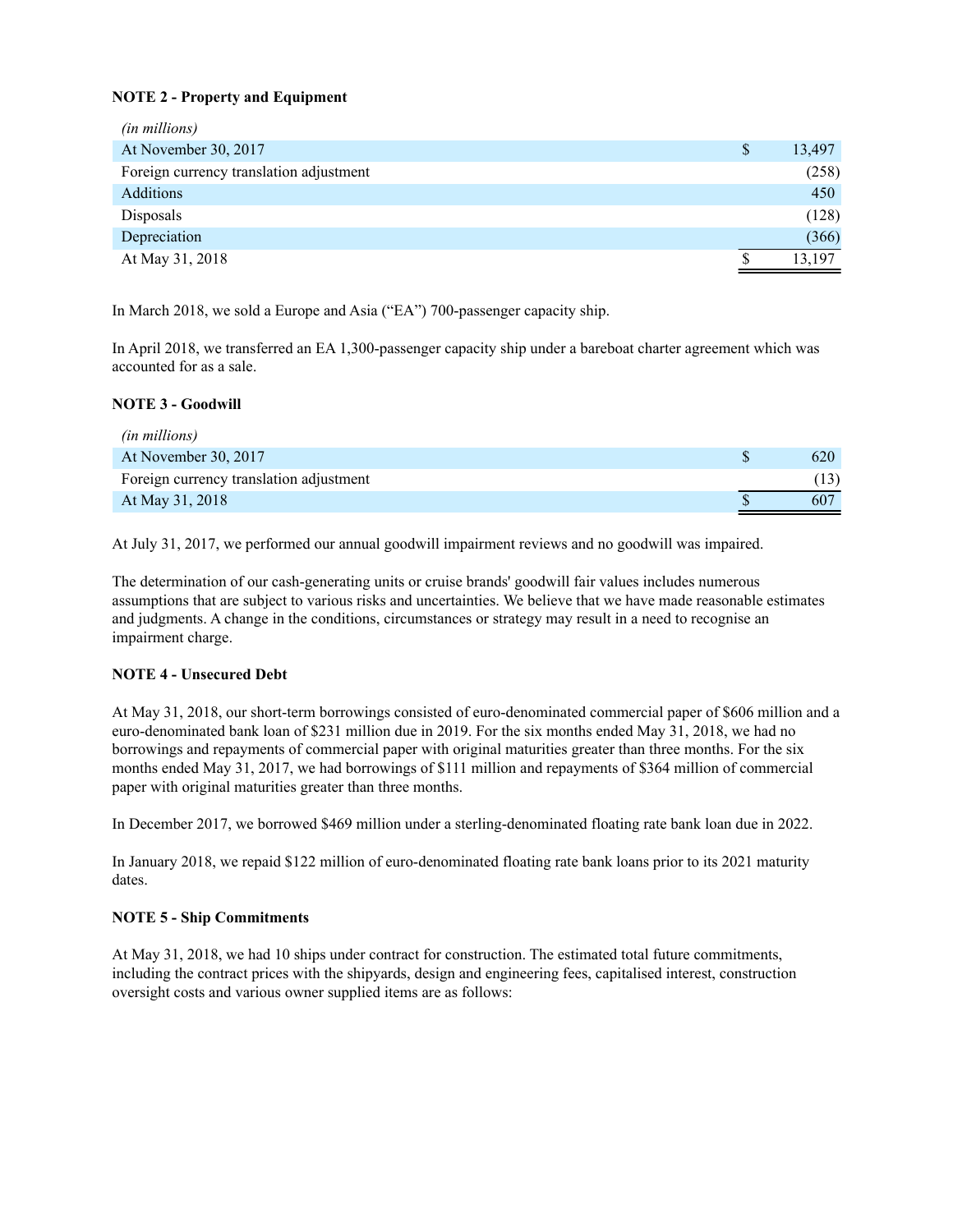| (in millions) | May 31,                |
|---------------|------------------------|
| Fiscal        | 2018                   |
| 2018          | 1,407<br><sup>\$</sup> |
| 2019          | 2,068                  |
| 2020          | 2,026                  |
| 2021          | 2,127                  |
| 2022          | 1,756                  |
| 2023          | 993                    |
| Total         | 10,377<br>¢            |

### **NOTE 6 - Contingencies**

In the normal course of our business, various claims and lawsuits have been filed or are pending against us. Most of these claims and lawsuits are covered by insurance and the maximum amount of our liability, net of any insurance recoverables, is typically limited to our self-insurance retention levels. We believe the ultimate outcome of these claims and lawsuits will not have a material impact on our financial statements.

### **NOTE 7 - Dividends**

|                                      | <b>Ouarters Ended</b> |                    |      |      |  |  |  |  |  |  |
|--------------------------------------|-----------------------|--------------------|------|------|--|--|--|--|--|--|
| (in millions, except per share data) |                       | <b>February 28</b> |      |      |  |  |  |  |  |  |
| 2018                                 |                       |                    |      |      |  |  |  |  |  |  |
| Dividends declared per share         | S                     | 0.45               | - \$ | 0.50 |  |  |  |  |  |  |
| Dividend declarations                | S                     | 93                 | - S  | 104  |  |  |  |  |  |  |
| 2017                                 |                       |                    |      |      |  |  |  |  |  |  |
| Dividends declared per share         | S                     | 0.35               | - S  | 0.40 |  |  |  |  |  |  |
| Dividend declarations                | <sup>\$</sup>         | 75                 |      | 85   |  |  |  |  |  |  |

### **NOTE 8 - Segment Information**

As previously discussed, within the DLC arrangement the most appropriate presentation of Carnival plc's results and financial position is by reference to the DLC Financial Statements. Carnival Corporation & plc revised its operating segments due to changes in its internal reporting as a result of the recent strategic realignment of the business in Australia. The presentation of prior period segment information has been revised to reflect this change. The operating segments are reported on the same basis as the internally reported information that is provided to the chief operating decision maker ("CODM"), who is the President and Chief Executive Officer of Carnival Corporation and Carnival plc. The CODM assesses performance and makes decisions to allocate resources for Carnival Corporation & plc based upon review of the results across all of the segments. Carnival Corporation & plc has four reportable segments comprised of (1) North America and Australia cruise operations ("NAA"), (2) EA cruise operations, (3) Cruise Support and (4) Tour and Other.

The operating segments within each of the NAA and EA reportable segments have been aggregated based on the similarity of their economic and other characteristics. The Cruise Support segment represents Carnival Corporation & plc's portfolio of leading port destinations and other services, all of which are operated for the benefit of its cruise brands. The Tour and Other segment represents the hotel and transportation operations of Holland America Princess Alaska Tours and other operations.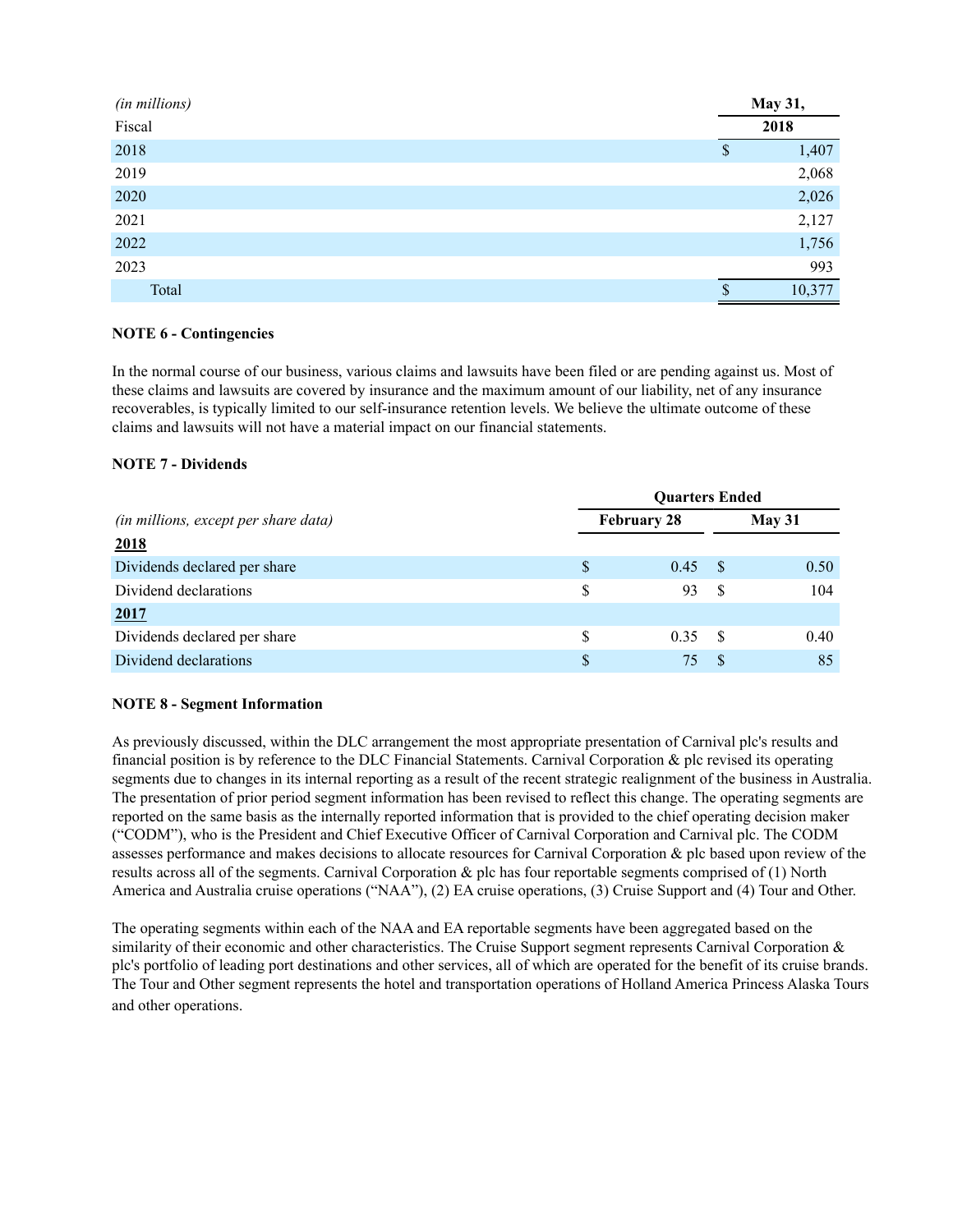|                                                                                | Six Months Ended May 31, |                 |    |                                    |    |                               |    |                                     |             |                                        |  |
|--------------------------------------------------------------------------------|--------------------------|-----------------|----|------------------------------------|----|-------------------------------|----|-------------------------------------|-------------|----------------------------------------|--|
| (in millions)                                                                  |                          | <b>Revenues</b> |    | Operating<br>costs and<br>expenses |    | Selling and<br>administrative |    | Depreciation<br>and<br>amortisation |             | Operating<br>income<br>$(\text{loss})$ |  |
| 2018                                                                           |                          |                 |    |                                    |    |                               |    |                                     |             |                                        |  |
| <b>NAA</b>                                                                     | $\mathbf S$              | 5,519           | \$ | 3,405                              | \$ | 705                           | \$ | 617                                 | \$          | 793                                    |  |
| EA                                                                             |                          | 2,952           |    | 1,892                              |    | 379                           |    | 316                                 |             | 364                                    |  |
| Cruise Support                                                                 |                          | 63              |    | 43                                 |    | 119                           |    | 48                                  |             | (147)                                  |  |
| Tour and Other                                                                 |                          | 55              |    | 50                                 |    | 17                            |    | 19                                  |             | (31)                                   |  |
| Carnival Corporation & plc<br>$- U.S. GAAP$                                    |                          | 8,589           |    | 5,390                              |    | 1,221                         |    | 1,000                               |             | 978                                    |  |
| Carnival Corporation, U.S.<br>GAAP vs IFRS differences and<br>eliminations (a) |                          | (4,663)         |    | (2, 633)                           |    | (764)                         |    | (633)                               |             | (633)                                  |  |
| Carnival plc - IFRS                                                            | \$                       | 3,926           | \$ | 2,757                              | \$ | 457                           | \$ | 367                                 | \$          | 345                                    |  |
| 2017                                                                           |                          |                 |    |                                    |    |                               |    |                                     |             |                                        |  |
| <b>NAA</b>                                                                     | \$                       | 5,180           | \$ | 3,152                              | \$ | 663                           | \$ | 591                                 | $\mathbf S$ | 774                                    |  |
| EA                                                                             |                          | 2,438           |    | 1,655                              |    | 320                           |    | 264                                 |             | 199                                    |  |
| Cruise Support                                                                 |                          | 72              |    | 17                                 |    | 111                           |    | 23                                  |             | (79)                                   |  |
| Tour and Other                                                                 |                          | 46              |    | 46                                 |    | 8                             |    | 18                                  |             | (26)                                   |  |
| Carnival Corporation & plc<br>$- U.S. GAAP$                                    |                          | 7,736           |    | 4,870                              |    | 1,102                         |    | 896                                 |             | 868                                    |  |
| Carnival Corporation, U.S.<br>GAAP vs IFRS differences and<br>eliminations (a) |                          | (4, 403)        |    | (2,409)                            |    | (709)                         |    | (575)                               |             | (710)                                  |  |
| Carnival plc - IFRS                                                            | \$                       | 3,333           | \$ | 2,461                              | \$ | 393                           | \$ | 321                                 | \$          | 158                                    |  |

(a) Carnival Corporation consists primarily of cruise brands that do not form part of the Group; however, these brands are included in Carnival Corporation & plc and thus represent substantially all of the reconciling items. The U.S. GAAP vs IFRS accounting differences principally relate to differences in the carrying value of goodwill and other intangibles, ships and related depreciation expenses. The eliminations include ship charters between Carnival Corporation and the Group.

## **NOTE 9 - Related Party Transactions**

There have been no changes in the six months ended May 31, 2018 to the nature of the related party transactions described in the Group IFRS financial statements for the year ended November 30, 2017 that have a material effect on the financial position or results of operations of the Group. All amounts owed to the Carnival Corporation group are unsecured and repayable on demand.

During the six months ended May 31, 2018, Holland America Line and Princess Cruises purchased land tours from us totaling \$17 million (\$16 million in 2017) and packaged these land tours for sale with their cruises. In addition, during each of the six months ended May 31, 2018 and 2017, we sold pre- and post-cruise vacations, shore excursions and transportation services to the Carnival Corporation group.

During the six months ended May 31, 2018 and 2017, Carnival plc had ship charter agreements with Princess Cruises and Carnival Cruise Line for ships operating in Australia and Asia. Princess Cruises and Carnival Cruise Line are subsidiaries of Carnival Corporation. The total charter expense for the six months ended May 31, 2018 were \$362 million (\$340 million in 2017), which was included in other ship operating expenses.

At May 31, 2018 and November 30, 2017, Carnival Corporation owned 1.1 million or 0.5%, of Carnival plc's ordinary shares, which are non-voting. At May 31, 2018 and November 30, 2017 Carnival Investments Limited ("CIL"), a wholly-owned subsidiary of Carnival Corporation, owned 24.9 million or 11.5% of Carnival plc's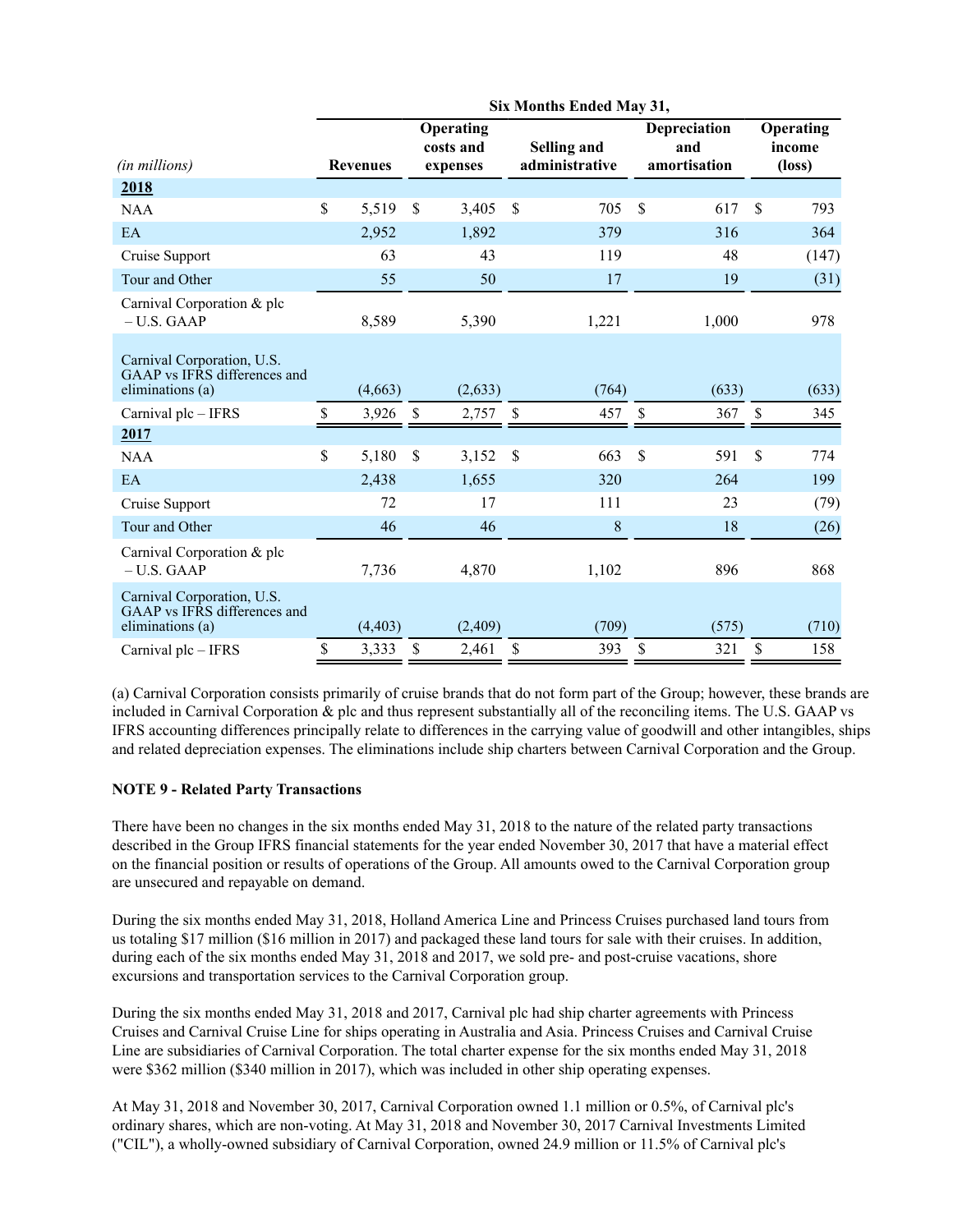ordinary shares, which are also non-voting. During the six months ended May 31, 2018, Carnival Corporation and CIL received dividends on their Carnival plc ordinary shares in the aggregate amount of \$23 million.

During the six months ended May 31, 2018, Carnival plc continued to provide a guarantee to the Merchant Navy Officers Pension Fund for certain employees who have transferred from Carnival plc to a subsidiary of Carnival Corporation.

Within the DLC arrangement, there are instances where the Group provides services to Carnival Corporation group companies and also where Carnival Corporation group companies provide services to the Group.

#### **NOTE 10 - Principal Risks and Uncertainties**

The principal risks and uncertainties affecting our business activities are included in Item 4. Principal Risks and Uncertainties of our 2017 Strategic Report and remain the same.

#### **NOTE 11 - Seasonality**

Our passenger ticket revenues are seasonal. Historically, demand for cruises has been greatest during our third quarter, which includes the Northern Hemisphere summer months. This higher demand during the third quarter results in higher ticket prices and occupancy levels and, accordingly, the largest share of our operating income is earned during this period. The seasonality of our results also increases due to ships being taken out-of-service for maintenance, which we schedule during non-peak demand periods. In addition, substantially all of Holland America Princess Alaska Tours' revenue and net income is generated from May through September in conjunction with the Alaska cruise season.

#### **NOTE 12 - Fair Value Measurements, Derivative Instruments and Hedging Activities and Financial Risks**

#### **Fair Value Measurements**

Fair value is defined as the amount that would be received for selling an asset or paid to transfer a liability in an orderly transaction between market participants at the measurement date and is measured using inputs in one of the following three categories:

- Level 1 measurements are based on unadjusted quoted prices in active markets for identical assets or liabilities that we have the ability to access. Valuation of these items does not entail a significant amount of judgment.
- Level 2 measurements are based on quoted prices for similar assets or liabilities in active markets, quoted prices for identical or similar assets or liabilities in markets that are not active or market data other than quoted prices that are observable for the assets or liabilities.
- Level 3 measurements are based on unobservable data that are supported by little or no market activity and are significant to the fair value of the assets or liabilities.

Considerable judgment may be required in interpreting market data used to develop the estimates of fair value. Accordingly, certain estimates of fair value presented herein are not necessarily indicative of the amounts that could be realized in a current or future market exchange.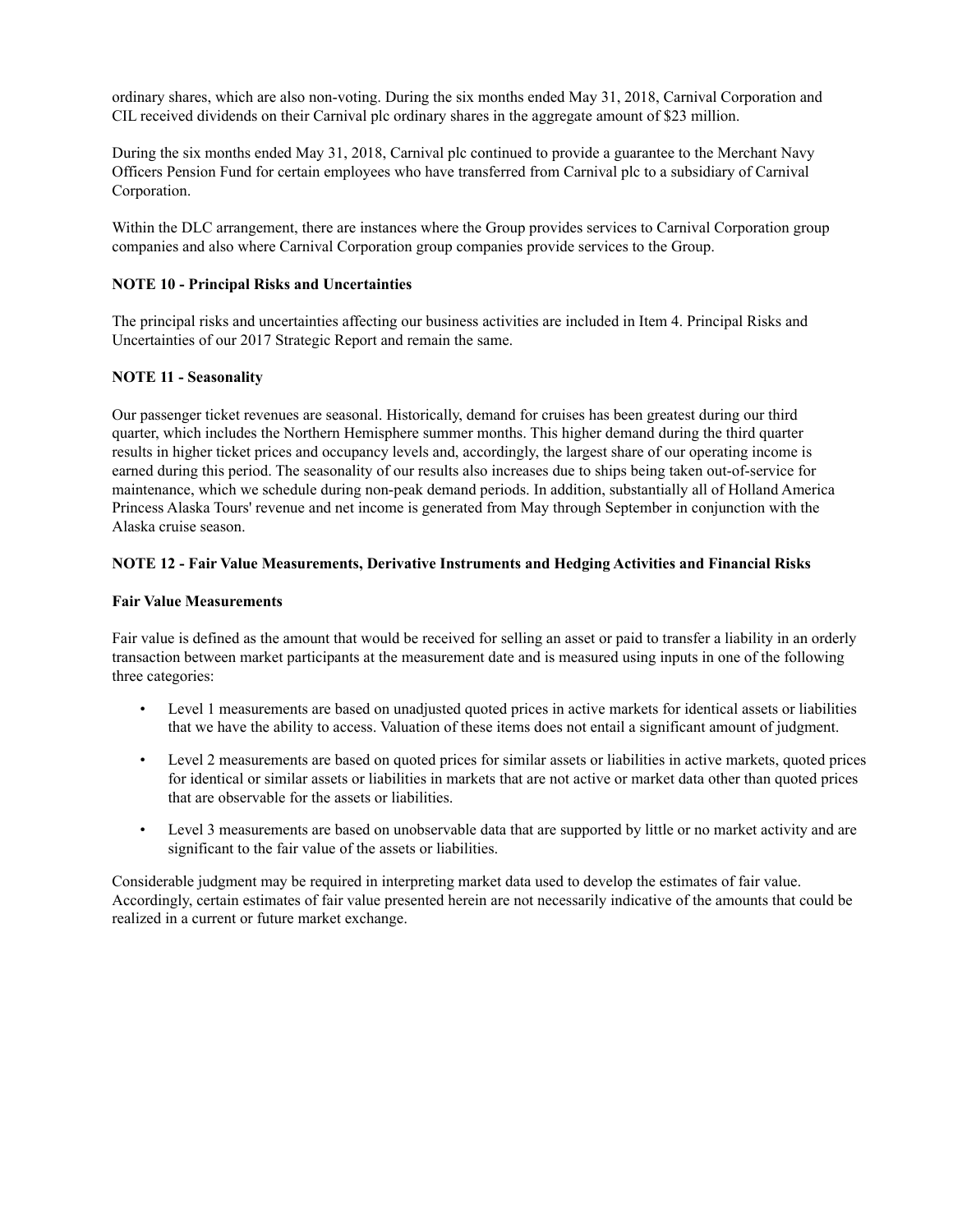#### *Financial Instruments that are not Measured at Fair Value on a Recurring Basis*

|                            | May 31, 2018       |                   |                   |       |               |       |          | <b>November 30, 2017</b> |               |                   |      |       |       |       |       |    |  |  |
|----------------------------|--------------------|-------------------|-------------------|-------|---------------|-------|----------|--------------------------|---------------|-------------------|------|-------|-------|-------|-------|----|--|--|
|                            |                    |                   | <b>Fair Value</b> |       |               |       |          |                          |               | <b>Fair Value</b> |      |       |       |       |       |    |  |  |
| (in millions)              |                    | Carrying<br>Value |                   | Level |               | Level |          | Level                    |               | Carrying<br>Value |      | Level | Level |       | Level |    |  |  |
| <b>Assets</b>              |                    |                   |                   |       |               |       |          |                          |               |                   |      |       |       |       |       |    |  |  |
| Long-term other assets (a) | $\mathbf{\hat{S}}$ | 67                | -S                |       | - \$          |       | <b>S</b> | 67                       | <sup>\$</sup> | 39                | - \$ |       | - \$  |       |       | 38 |  |  |
| Total                      |                    | 67                | S                 |       |               |       | S        | 67                       | S             | 39                | -S   |       |       |       |       | 38 |  |  |
|                            |                    |                   |                   |       |               |       |          |                          |               |                   |      |       |       |       |       |    |  |  |
| <b>Liabilities</b>         |                    |                   |                   |       |               |       |          |                          |               |                   |      |       |       |       |       |    |  |  |
| Fixed rate debt (b)        | \$                 | 593               | \$                |       | -S            | 628   | - \$     |                          | S             | 1,014             | - \$ |       | \$    | 1,065 | -S    |    |  |  |
| Floating rate debt (b)     |                    | 2,095             |                   |       |               | 2,111 |          |                          |               | 688               |      |       |       | 695   |       |    |  |  |
| Total                      |                    | 2,688             |                   |       | <sup>\$</sup> | 2,739 |          |                          |               | 1,702             |      |       |       | 1,760 |       |    |  |  |

(a) Long-term other assets are comprised of notes receivable. The fair values of our Level 3 notes receivable were estimated using risk-adjusted discount rates.

(b) The debt amounts above do not include the impact of interest rate swaps or debt issuance costs. The fair values of our debt were estimated based on appropriate market interest rates being applied to this debt.

#### *Financial Instruments that are Measured at Fair Value on a Recurring Basis*

|                                         | May 31, 2018 |                |               |         |               |         |                | <b>November 30, 2017</b> |                |    |         |  |  |
|-----------------------------------------|--------------|----------------|---------------|---------|---------------|---------|----------------|--------------------------|----------------|----|---------|--|--|
| (in millions)                           |              | <b>Level 1</b> |               | Level 2 |               | Level 3 | <b>Level 1</b> |                          | <b>Level 2</b> |    | Level 3 |  |  |
| <b>Assets</b>                           |              |                |               |         |               |         |                |                          |                |    |         |  |  |
| Cash and cash equivalents               | \$           | 301            | <sup>\$</sup> |         | <sup>\$</sup> |         | <sup>\$</sup>  | 265                      | -\$            |    |         |  |  |
| Marketable securities held in trust (a) |              |                |               |         |               |         |                |                          |                |    |         |  |  |
| Derivative financial instruments        |              |                |               |         |               |         |                |                          |                |    |         |  |  |
| Total                                   |              | 301            |               |         |               |         | - \$           | 266                      | -S             |    |         |  |  |
|                                         |              |                |               |         |               |         |                |                          |                |    |         |  |  |
| <b>Liabilities</b>                      |              |                |               |         |               |         |                |                          |                |    |         |  |  |
| Derivative financial instruments        | \$           |                |               | 16      | - \$          |         | -S             |                          | \$.            | 19 | S       |  |  |
| Total                                   |              |                |               | 16      |               |         |                |                          |                | 19 |         |  |  |

(a) At November 30, 2017, marketable securities held in trusts are restricted to funding certain deferred compensation and non-qualified U.S. pension plans.

#### **Derivative Instruments and Hedging Activities**

| <b>Balance Sheet Location</b> | May 31, 2018 |    |  | November 30,<br>2017 |  |  |
|-------------------------------|--------------|----|--|----------------------|--|--|
|                               |              |    |  |                      |  |  |
|                               |              |    |  |                      |  |  |
| Accrued liabilities and other |              |    |  | $\mathsf{f}$         |  |  |
| Other long-term liabilities   |              | 10 |  |                      |  |  |
|                               |              | 16 |  | 19                   |  |  |
|                               |              |    |  | 6 \$                 |  |  |

(a) We have euro interest rate swaps designated as cash flow hedges whereby we receive floating interest rate payments in exchange for making fixed interest rate payments. These interest rate swap agreements effectively changed \$328 million at May 31, 2018 (\$363 million at November 30, 2017) of EURIBOR-based floating rate euro debt to fixed rate euro debt. At May 31, 2018, these interest rate swaps settle through March 2025.